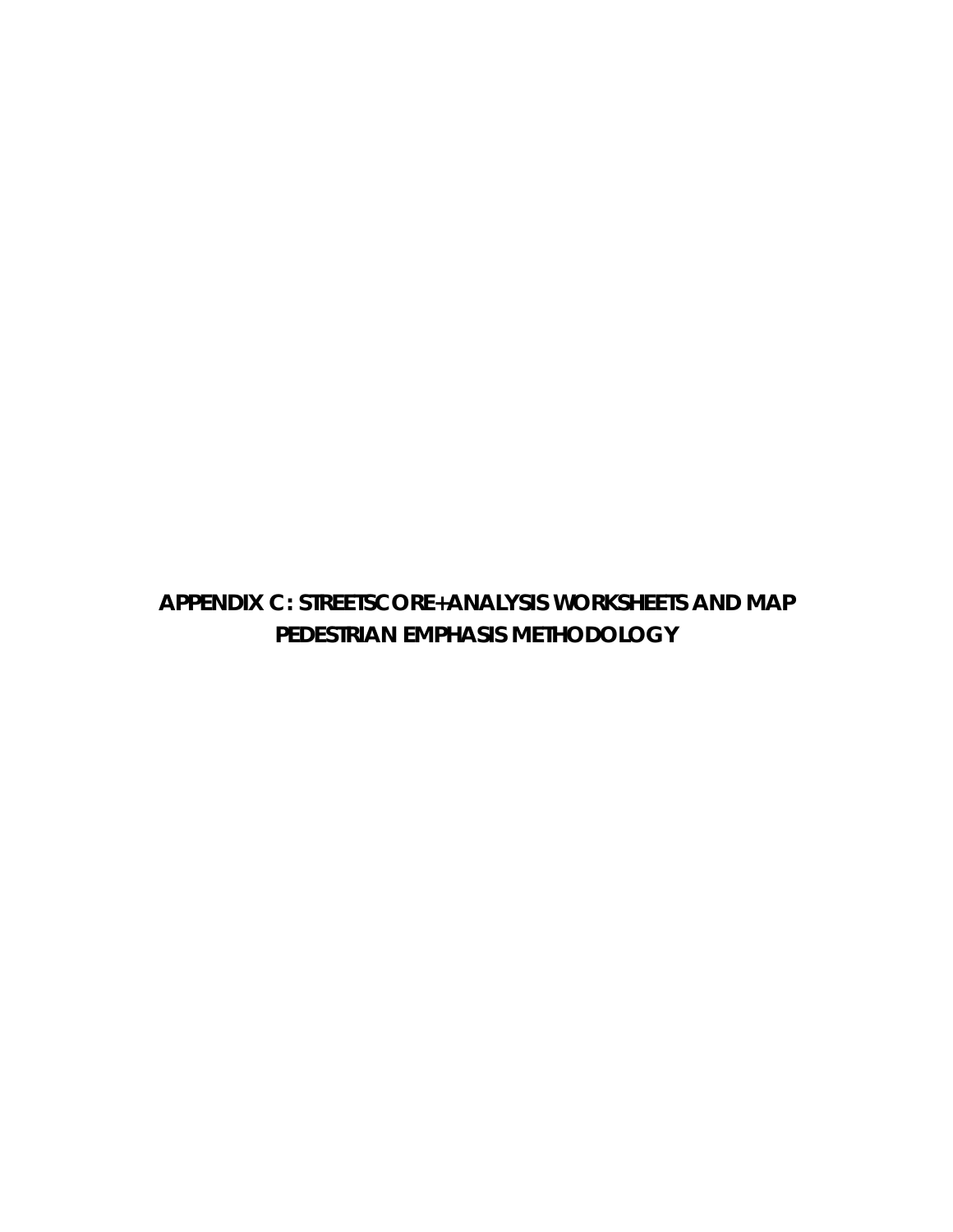|                |                                                                                                                                                                                        | <b>Bike Score</b><br>by Link                        |                             |
|----------------|----------------------------------------------------------------------------------------------------------------------------------------------------------------------------------------|-----------------------------------------------------|-----------------------------|
|                | Refer to StreetScore + white paper for criteria definitions.                                                                                                                           |                                                     |                             |
|                | <b>Bike StreetScore by Link</b>                                                                                                                                                        | <b>Direction 1</b><br>Input                         | <b>Direction 2</b><br>Input |
|                | View Basic Roadway Characteristics?                                                                                                                                                    |                                                     |                             |
|                | Roadway Name                                                                                                                                                                           | <b>San Pablo Ave. SB</b>                            | San Pablo Ave. NB           |
| $\overline{c}$ | Roadway Extents                                                                                                                                                                        | 16th to 19th                                        | 16th to 19th                |
| 3              | ADT (average daily traffic)                                                                                                                                                            | 3001-6000                                           | 1500-3000                   |
| $\overline{4}$ | Prevailing Speed in MPH (use posted speed limit if speed data is<br>not available)                                                                                                     | 25                                                  | 25                          |
| 5              | Are the bicycle conditions the same in both directions? (e.g.<br>bicycle facilities are the same in both directions, number of lanes<br>are the same in both directions)               | <b>No</b>                                           | <b>No</b>                   |
| 6              | Are the pedestrian conditions the same in both directions? (e.g.<br>sidewalk of similar width present on both sides of the street,<br>number of lanes are the same in both directions) | Yes                                                 | <b>Yes</b>                  |
| 7              | Is there a raised median?                                                                                                                                                              | Yes                                                 | Yes                         |
| 8              | Number of Total Travel Lanes                                                                                                                                                           | $\overline{2}$                                      | 1                           |
|                | What is the bicycle facility type?                                                                                                                                                     | <b>Bicycle Route Or</b><br>No Designated<br>Bikeway | <b>Bicycle Lane</b>         |
|                | Speed                                                                                                                                                                                  | 25                                                  | 25                          |
|                | # of Travel Lanes                                                                                                                                                                      | $\overline{2}$                                      |                             |
|                | How frequent is the bikeway blocked?                                                                                                                                                   |                                                     | <b>No</b>                   |
|                | Is there on-street parking?                                                                                                                                                            |                                                     | Yes                         |
|                | What is the combined bicycle lane and parking lane width?                                                                                                                              |                                                     | $>=15'$                     |
|                | Speed                                                                                                                                                                                  | 25                                                  | 25                          |
|                | # of Travel Lanes                                                                                                                                                                      | $\overline{2}$                                      |                             |
|                | Does the street have a centerline?                                                                                                                                                     | Yes                                                 |                             |
|                | Is the street classified as residential?                                                                                                                                               | No                                                  |                             |
|                | <b>Segment LTS Score Per Mineta Methodology</b>                                                                                                                                        | 2                                                   | 1                           |
|                | <b>Street Score+ LTS Score</b>                                                                                                                                                         | $\overline{2}$                                      | 1                           |
|                |                                                                                                                                                                                        |                                                     |                             |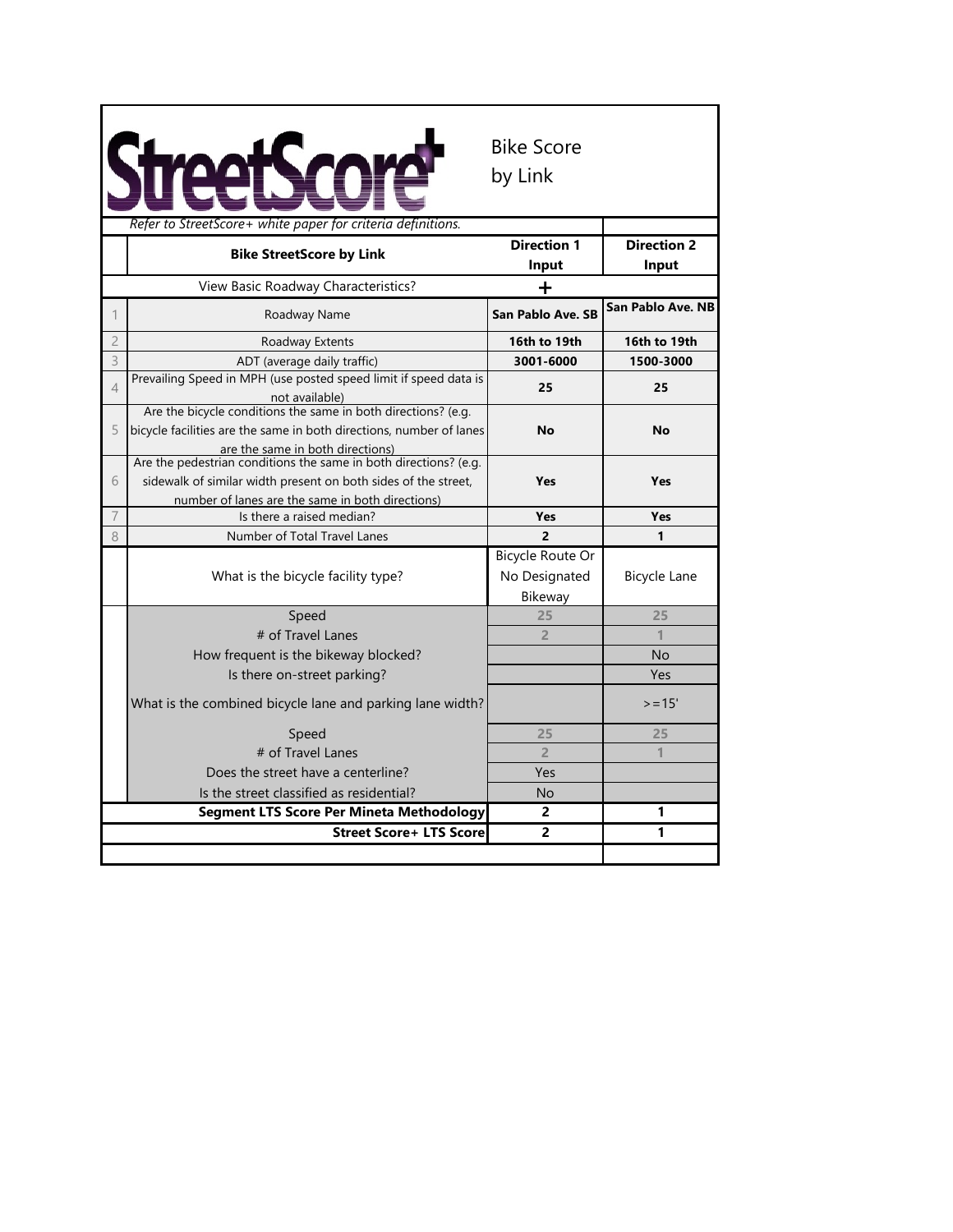|                |                                                                                                                                                                               | Pedestrian<br>Score by<br>Link             |                             |
|----------------|-------------------------------------------------------------------------------------------------------------------------------------------------------------------------------|--------------------------------------------|-----------------------------|
|                | Refer to StreetScore+ white paper for criteria definitions.                                                                                                                   |                                            |                             |
|                | <b>Pedestrian Streetscore by Link</b>                                                                                                                                         | <b>Direction 1</b><br>Input                | <b>Direction 2</b><br>Input |
|                | View Basic Roadway Characteristics?                                                                                                                                           | ╈                                          |                             |
|                | Roadway Name                                                                                                                                                                  | San Pablo Ave. SB                          | San Pablo Ave. NB           |
| $\overline{c}$ | Roadway Extents                                                                                                                                                               | 16th to 19th                               | 16th to 19th                |
| 3              | ADT (average daily traffic)                                                                                                                                                   | 3001-6000                                  | 1500-3000                   |
| $\overline{4}$ | Prevailing Speed in MPH (use posted speed limit if speed data is                                                                                                              | 25                                         | 25                          |
|                | not available)                                                                                                                                                                |                                            |                             |
| 5              | Are the bicycle conditions the same in both directions? (e.g.<br>bicycle facilities are the same in both directions, number of lanes<br>are the same in both directions)      | <b>No</b>                                  | <b>No</b>                   |
|                | Are the pedestrian conditions the same in both directions? (e.g.                                                                                                              |                                            |                             |
| 6              | sidewalk of similar width present on both sides of the street,                                                                                                                | <b>Yes</b>                                 | <b>Yes</b>                  |
|                | number of lanes are the same in both directions)                                                                                                                              |                                            |                             |
| $\overline{7}$ | Is there a raised median?                                                                                                                                                     | Yes                                        | <b>Yes</b>                  |
| 8              | Number of Total Travel Lanes                                                                                                                                                  | $\overline{2}$                             | 1                           |
|                | What is the width of the sidewalk?                                                                                                                                            | $>=8'$                                     |                             |
|                | Is the sidewalk in good repair?                                                                                                                                               | Even, Smooth                               |                             |
|                |                                                                                                                                                                               | Surface                                    |                             |
|                |                                                                                                                                                                               | Driveway Curb                              |                             |
|                | Does the sidewalk provide a continuous pedestrian                                                                                                                             | Cuts Out of the                            |                             |
|                | environment?                                                                                                                                                                  | Sidewalk Zone                              |                             |
|                |                                                                                                                                                                               | Yes,                                       |                             |
|                | Is there a landscape buffer and street trees?                                                                                                                                 | Discontinuous                              |                             |
|                | What is the prevailing speed?                                                                                                                                                 | 25                                         | 25                          |
|                | Number of Travel Lanes?                                                                                                                                                       | $\overline{2}$                             | 1                           |
|                | Is lighting present?                                                                                                                                                          | Pedestrian-Scale                           |                             |
|                | What is the percent of heavy vehicles in curbside travel<br>lane? (Use total percentage if by-lane data is not available.<br>Percentage should not include transit vehicles.) | $\leq$ = 5%                                |                             |
|                | (Optional) What is the crosswalk frequency?                                                                                                                                   | Crosswalks<br>Spaced Every 400'<br>or Less |                             |
|                | <b>Street Score+ LTS Score</b>                                                                                                                                                | $\overline{2}$                             |                             |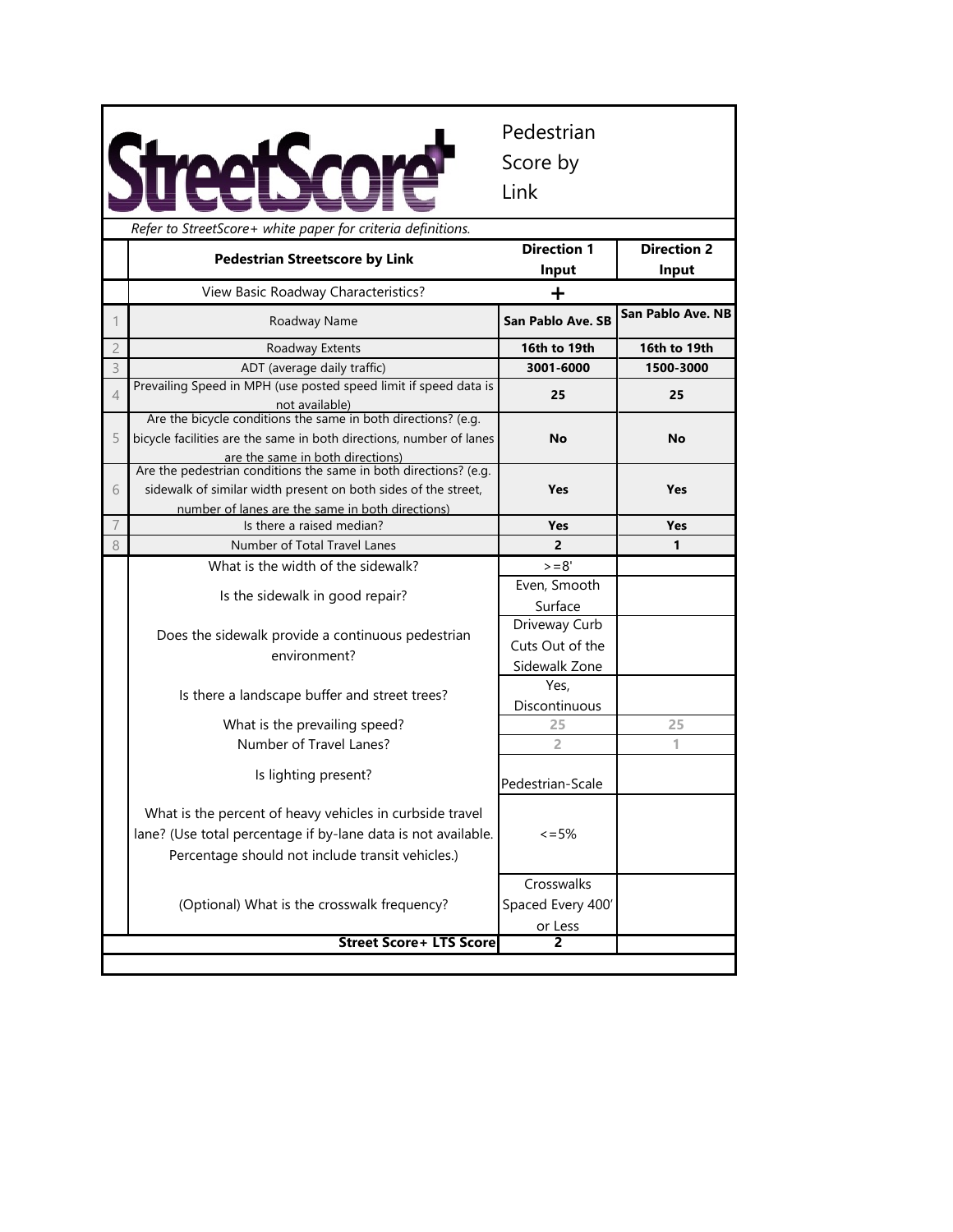|                | Refer to StreetScore+ white paper for criteria definitions.                                                                                                                            | <b>Bike Score</b><br>by Link                        |
|----------------|----------------------------------------------------------------------------------------------------------------------------------------------------------------------------------------|-----------------------------------------------------|
|                | <b>Bike StreetScore by Link</b>                                                                                                                                                        |                                                     |
|                |                                                                                                                                                                                        | Input                                               |
|                | View Basic Roadway Characteristics?                                                                                                                                                    |                                                     |
|                | Roadway Name                                                                                                                                                                           | San Pablo Ave.                                      |
| $\overline{2}$ | Roadway Extents                                                                                                                                                                        | 19th to 20th                                        |
| 3              | ADT (average daily traffic)                                                                                                                                                            | 6001-9000                                           |
| $\overline{4}$ | Prevailing Speed in MPH (use posted speed limit if speed data is<br>not available)                                                                                                     | 25                                                  |
| 5              | Are the bicycle conditions the same in both directions? (e.g.<br>bicycle facilities are the same in both directions, number of lanes<br>are the same in both directions)               | <b>Yes</b>                                          |
| 6              | Are the pedestrian conditions the same in both directions? (e.g.<br>sidewalk of similar width present on both sides of the street,<br>number of lanes are the same in both directions) | <b>Yes</b>                                          |
| $\overline{7}$ | Is there a raised median?                                                                                                                                                              | Yes                                                 |
| 8              | Number of Total Travel Lanes                                                                                                                                                           | 4                                                   |
|                | What is the bicycle facility type?                                                                                                                                                     | <b>Bicycle Route Or</b><br>No Designated<br>Bikeway |
|                | Speed                                                                                                                                                                                  | 25                                                  |
|                | # of Travel Lanes                                                                                                                                                                      | $\overline{\mathcal{A}}$                            |
|                | Speed                                                                                                                                                                                  | 25                                                  |
|                | # of Travel Lanes                                                                                                                                                                      | 4                                                   |
|                | Does the street have a centerline?                                                                                                                                                     | Yes                                                 |
|                | Is the street classified as residential?                                                                                                                                               | No                                                  |
|                | <b>Segment LTS Score Per Mineta Methodology</b>                                                                                                                                        | 4                                                   |
|                | <b>Street Score+ LTS Score</b>                                                                                                                                                         | $\overline{2}$                                      |
|                |                                                                                                                                                                                        |                                                     |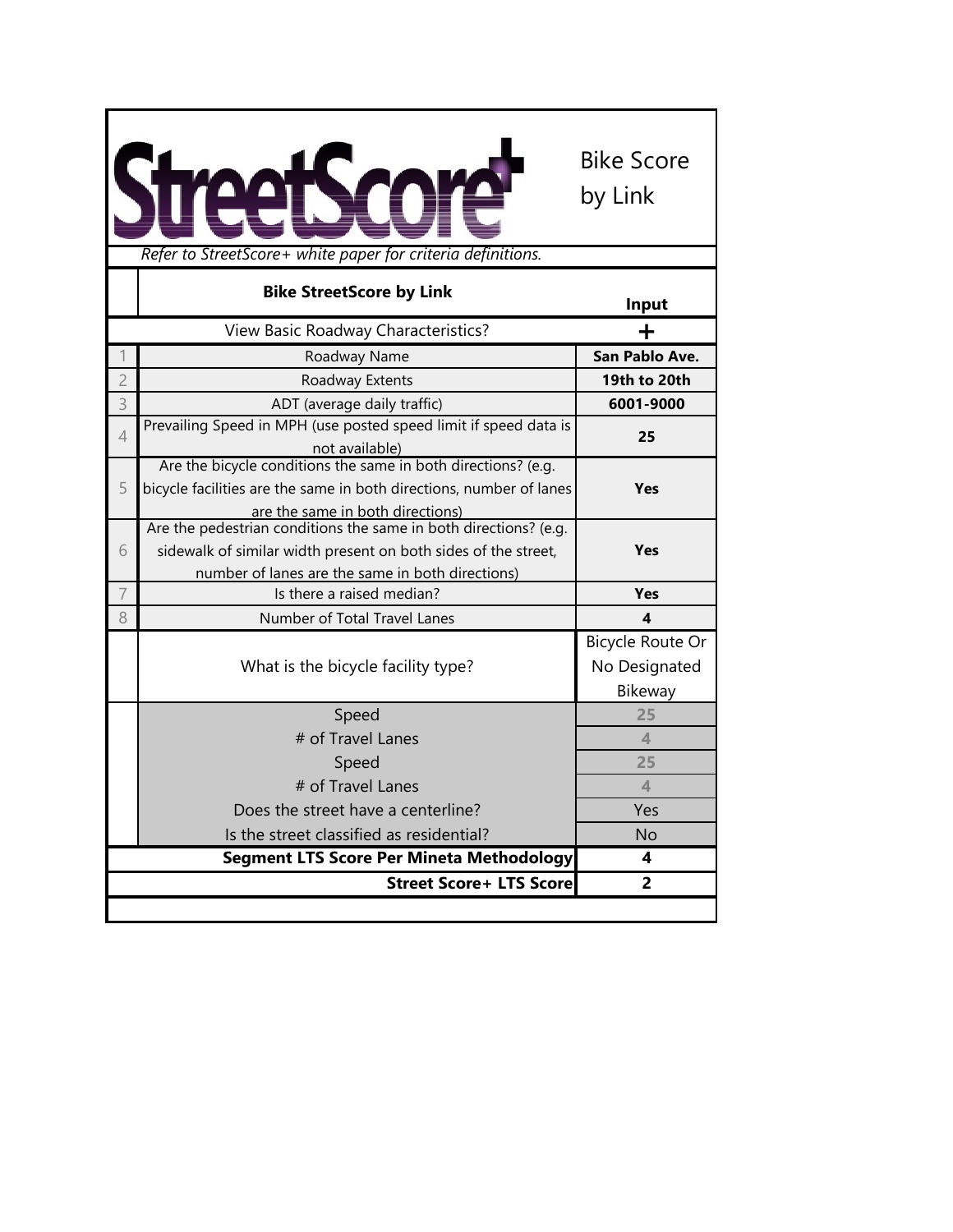Pedestrian **StreetScore** Score by Link

|                | Refer to StreetScore+ white paper for criteria definitions.                                                                                                                            |                                                   |
|----------------|----------------------------------------------------------------------------------------------------------------------------------------------------------------------------------------|---------------------------------------------------|
|                | <b>Pedestrian Streetscore by Link</b>                                                                                                                                                  | Input                                             |
|                | View Basic Roadway Characteristics?                                                                                                                                                    | ┿                                                 |
| $\mathbf 1$    | Roadway Name                                                                                                                                                                           | San Pablo Ave.                                    |
| $\overline{2}$ | Roadway Extents                                                                                                                                                                        | 19th to 20th                                      |
| 3              | ADT (average daily traffic)                                                                                                                                                            | 6001-9000                                         |
| 4              | Prevailing Speed in MPH (use posted speed limit if speed data is<br>not available)                                                                                                     | 25                                                |
| 5              | Are the bicycle conditions the same in both directions? (e.g.<br>bicycle facilities are the same in both directions, number of lanes<br>are the same in both directions)               | <b>Yes</b>                                        |
| 6              | Are the pedestrian conditions the same in both directions? (e.g.<br>sidewalk of similar width present on both sides of the street,<br>number of lanes are the same in both directions) | <b>Yes</b>                                        |
| $\overline{7}$ | Is there a raised median?                                                                                                                                                              | <b>Yes</b>                                        |
| 8              | Number of Total Travel Lanes                                                                                                                                                           | 4                                                 |
|                | What is the width of the sidewalk?                                                                                                                                                     | $7 - 6'$                                          |
|                | Is the sidewalk in good repair?                                                                                                                                                        | Even, Smooth<br>Surface                           |
|                | Does the sidewalk provide a continuous pedestrian<br>environment?                                                                                                                      | Driveway Curb<br>Cuts Out of the<br>Sidewalk Zone |
|                | Is there a landscape buffer and street trees?                                                                                                                                          | Yes,<br>Discontinuous                             |
|                | What is the prevailing speed?<br>Number of Travel Lanes?                                                                                                                               | 25<br>4                                           |
|                | Is lighting present?                                                                                                                                                                   | Roadway Lighting<br>Only                          |
|                | What is the percent of heavy vehicles in curbside travel<br>lane? (Use total percentage if by-lane data is not available.<br>Percentage should not include transit vehicles.)          | $\leq$ = 5%                                       |
|                | (Optional) What is the crosswalk frequency?                                                                                                                                            | Crosswalks<br>Spaced Every 400'<br>or Less        |
|                | <b>Street Score+ LTS Score</b>                                                                                                                                                         | 2                                                 |
|                |                                                                                                                                                                                        |                                                   |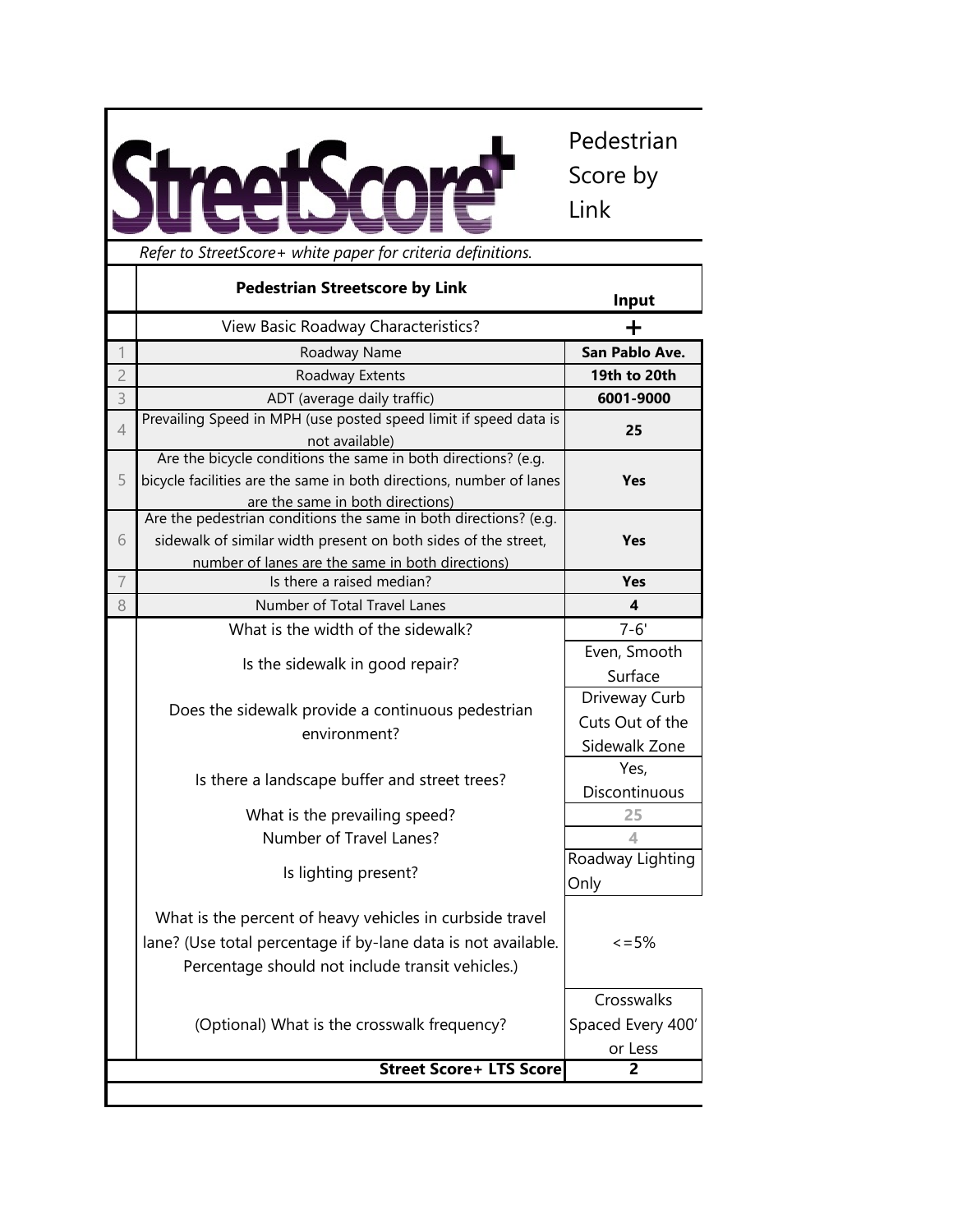

|                | <b>Bike StreetScore by Link</b>                                                                                                                                                        | Input            |
|----------------|----------------------------------------------------------------------------------------------------------------------------------------------------------------------------------------|------------------|
|                | View Basic Roadway Characteristics?                                                                                                                                                    | +                |
|                | Roadway Name                                                                                                                                                                           | San Pablo Ave.   |
| $\overline{2}$ | Roadway Extents                                                                                                                                                                        | 20th to W Grand  |
| 3              | ADT (average daily traffic)                                                                                                                                                            | 9001-12000       |
| 4              | Prevailing Speed in MPH (use posted speed limit if speed data is<br>not available)                                                                                                     | 25               |
| 5              | Are the bicycle conditions the same in both directions? (e.g.<br>bicycle facilities are the same in both directions, number of lanes<br>are the same in both directions)               | <b>Yes</b>       |
| 6              | Are the pedestrian conditions the same in both directions? (e.g.<br>sidewalk of similar width present on both sides of the street,<br>number of lanes are the same in both directions) | <b>Yes</b>       |
| $\overline{7}$ | Is there a raised median?                                                                                                                                                              | Yes              |
| 8              | Number of Total Travel Lanes                                                                                                                                                           | 4                |
|                | What is the bicycle facility type?                                                                                                                                                     | Bicycle Lane     |
|                | Speed                                                                                                                                                                                  | 25               |
|                | # of Travel Lanes                                                                                                                                                                      | $\blacktriangle$ |
|                | How frequent is the bikeway blocked?                                                                                                                                                   | <b>No</b>        |
|                | Is there on-street parking?                                                                                                                                                            | Yes              |
|                | What is the combined bicycle lane and parking lane width?                                                                                                                              | 13'              |
|                | <b>Segment LTS Score Per Mineta Methodology</b>                                                                                                                                        | 3                |
|                | <b>Street Score+ LTS Score</b>                                                                                                                                                         | 3                |
|                |                                                                                                                                                                                        |                  |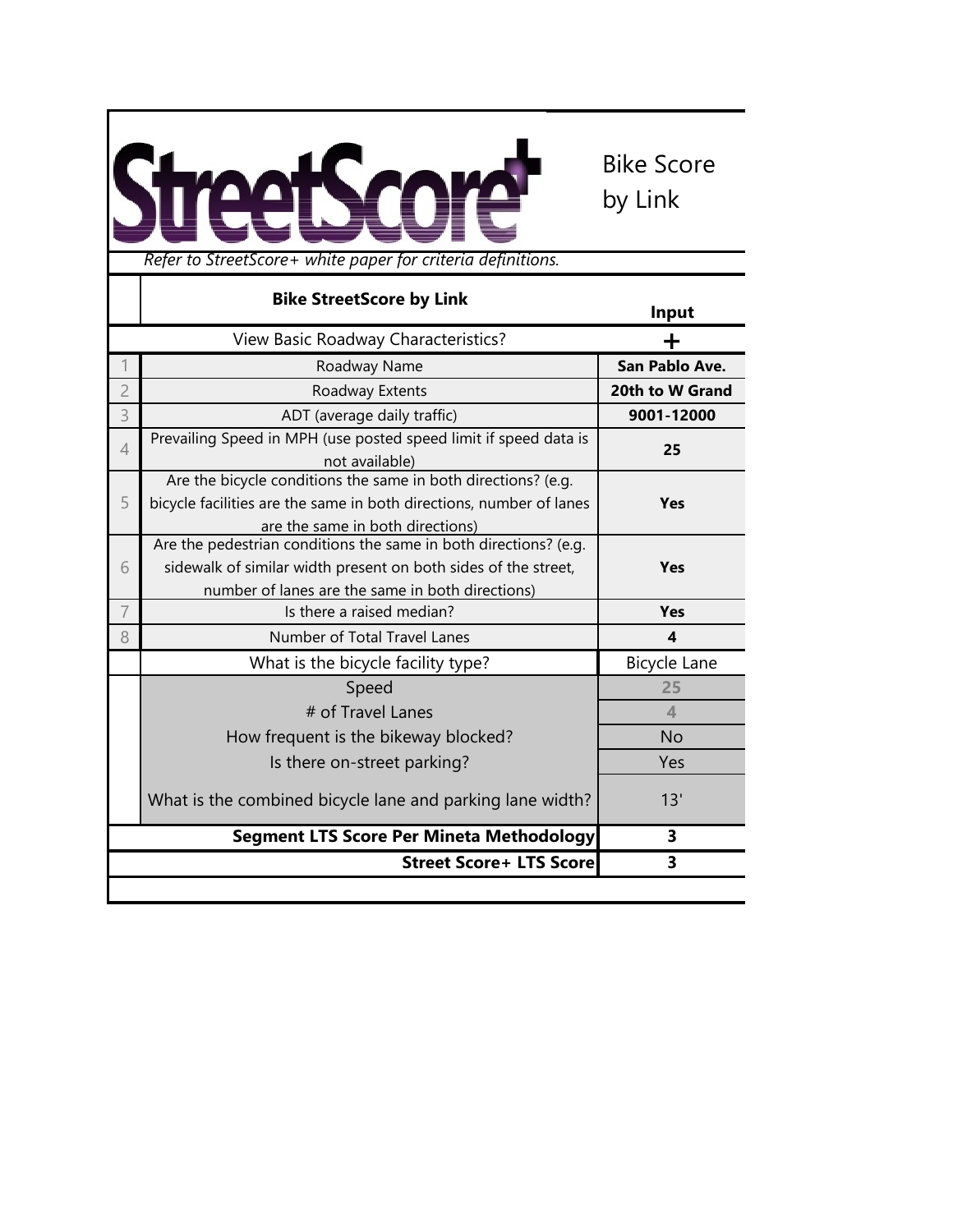

Pedestrian Score by Link

|                | <b>Pedestrian Streetscore by Link</b>                                                                                                                                                  | Input                                             |
|----------------|----------------------------------------------------------------------------------------------------------------------------------------------------------------------------------------|---------------------------------------------------|
|                | View Basic Roadway Characteristics?                                                                                                                                                    | ┿                                                 |
| 1              | Roadway Name                                                                                                                                                                           | San Pablo Ave.                                    |
| $\overline{c}$ | Roadway Extents                                                                                                                                                                        | 20th to W Grand                                   |
| 3              | ADT (average daily traffic)                                                                                                                                                            | 9001-12000                                        |
| $\overline{4}$ | Prevailing Speed in MPH (use posted speed limit if speed data is<br>not available)                                                                                                     | 25                                                |
| 5              | Are the bicycle conditions the same in both directions? (e.g.<br>bicycle facilities are the same in both directions, number of lanes<br>are the same in both directions)               | <b>Yes</b>                                        |
| 6              | Are the pedestrian conditions the same in both directions? (e.g.<br>sidewalk of similar width present on both sides of the street,<br>number of lanes are the same in both directions) | <b>Yes</b>                                        |
| $\overline{7}$ | Is there a raised median?                                                                                                                                                              | Yes                                               |
| 8              | Number of Total Travel Lanes                                                                                                                                                           | 3                                                 |
|                | What is the width of the sidewalk?                                                                                                                                                     | $7 - 6'$                                          |
|                | Is the sidewalk in good repair?                                                                                                                                                        | Even, Smooth<br>Surface                           |
|                | Does the sidewalk provide a continuous pedestrian<br>environment?                                                                                                                      | Driveway Curb<br>Cuts Out of the<br>Sidewalk Zone |
|                | Is there a landscape buffer and street trees?                                                                                                                                          | No Landscaping                                    |
|                | What is the prevailing speed?                                                                                                                                                          | 25                                                |
|                | Number of Travel Lanes?                                                                                                                                                                | 3                                                 |
|                | Is lighting present?                                                                                                                                                                   | Roadway Lighting<br>Only                          |
|                | What is the percent of heavy vehicles in curbside travel<br>lane? (Use total percentage if by-lane data is not available.<br>Percentage should not include transit vehicles.)          | $\leq$ = 5%                                       |
|                | (Optional) What is the crosswalk frequency?                                                                                                                                            | Crosswalks<br>Spaced $>$ 400'                     |
|                | <b>Street Score+ LTS Score</b>                                                                                                                                                         | 3                                                 |
|                |                                                                                                                                                                                        |                                                   |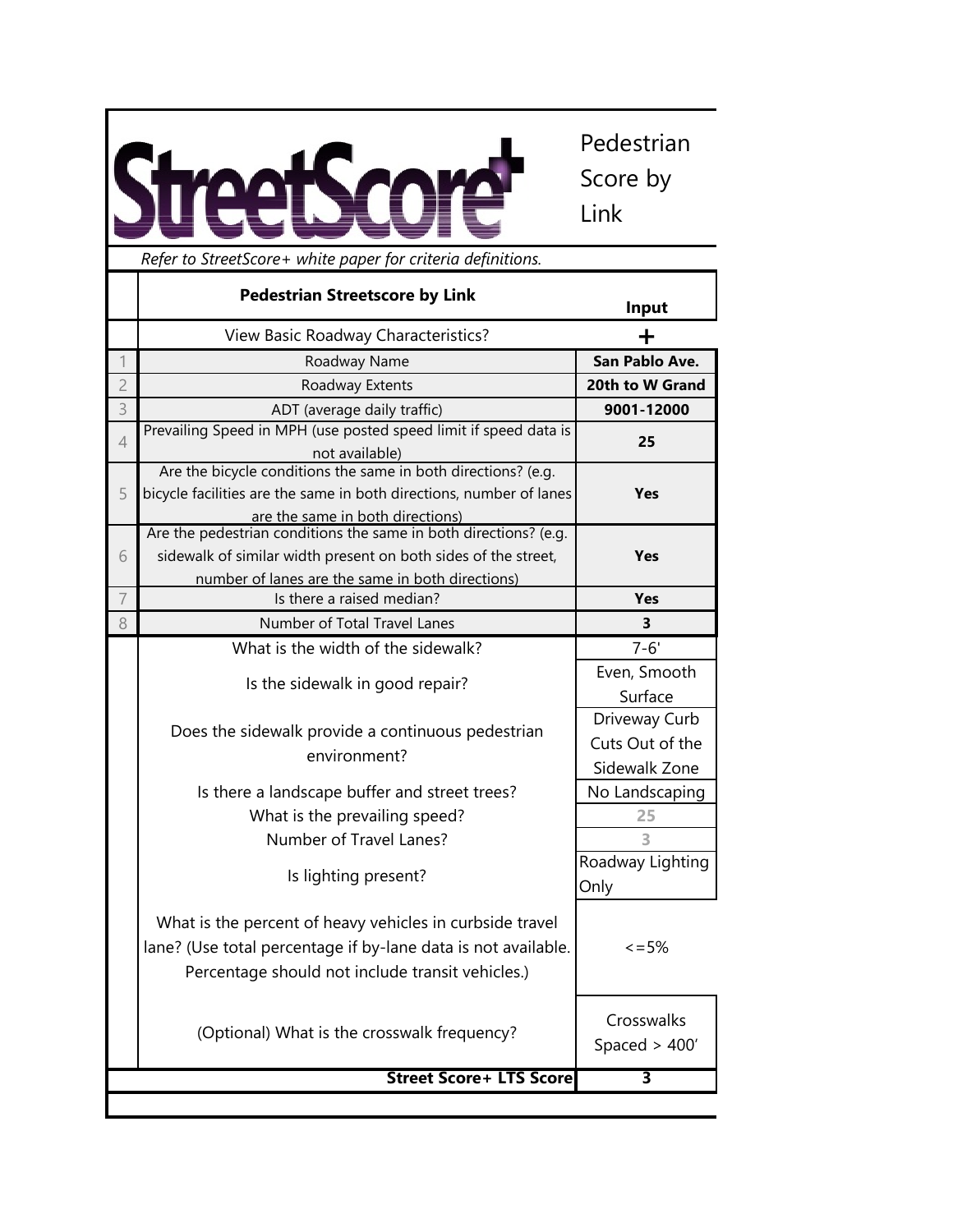

|                | <b>Bike StreetScore by Link</b>                                                                      | Input                    |
|----------------|------------------------------------------------------------------------------------------------------|--------------------------|
|                | View Basic Roadway Characteristics?                                                                  |                          |
|                | Roadway Name                                                                                         | San Pablo Ave.           |
| $\overline{2}$ | Roadway Extents                                                                                      | <b>W</b> Grand to 32nd   |
| 3              | ADT (average daily traffic)                                                                          | 9001-12000               |
| $\overline{4}$ | Prevailing Speed in MPH (use posted speed limit if speed data is<br>not available)                   | 30                       |
|                | Are the bicycle conditions the same in both directions? (e.g.                                        |                          |
| 5              | bicycle facilities are the same in both directions, number of lanes                                  | <b>Yes</b>               |
|                | are the same in both directions)<br>Are the pedestrian conditions the same in both directions? (e.g. |                          |
| 6              | sidewalk of similar width present on both sides of the street,                                       | <b>Yes</b>               |
|                | number of lanes are the same in both directions)                                                     |                          |
| $\overline{7}$ | Is there a raised median?                                                                            | <b>Yes</b>               |
| 8              | Number of Total Travel Lanes                                                                         | 4                        |
|                |                                                                                                      | Bicycle Route Or         |
|                | What is the bicycle facility type?                                                                   | No Designated            |
|                |                                                                                                      | Bikeway                  |
|                | Speed                                                                                                | 30                       |
|                | # of Travel Lanes                                                                                    | $\overline{4}$           |
|                | Speed                                                                                                | 30                       |
|                | # of Travel Lanes                                                                                    | $\overline{\mathcal{A}}$ |
|                | Does the street have a centerline?                                                                   | Yes                      |
|                | Is the street classified as residential?                                                             | <b>No</b>                |
|                | <b>Segment LTS Score Per Mineta Methodology</b>                                                      | 4                        |
|                | <b>Street Score+ LTS Score</b>                                                                       | 3                        |
|                |                                                                                                      |                          |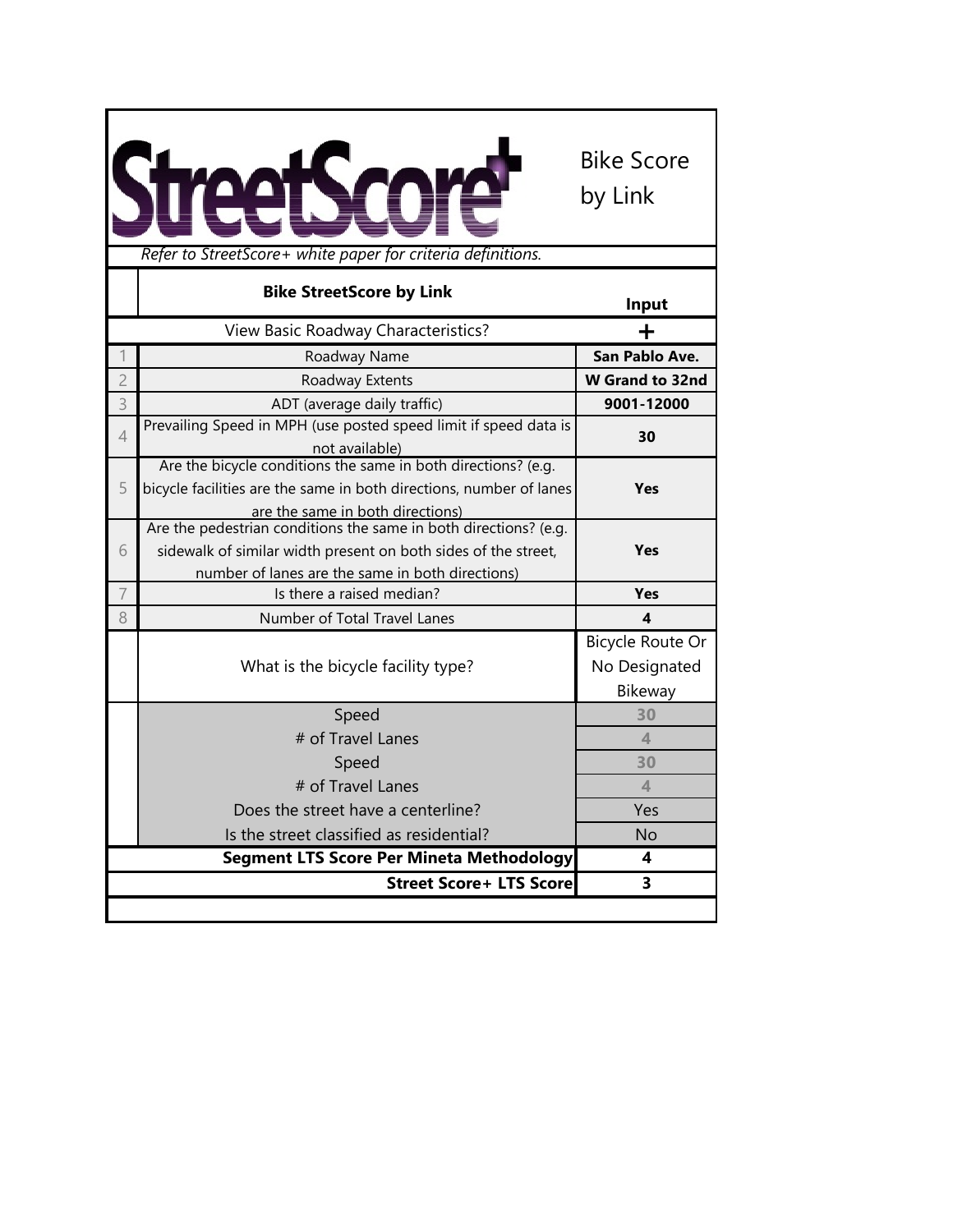Pedestrian Score by Link

|                | Refer to StreetScore+ white paper for criteria definitions.                                                                                                                            |                                                   |
|----------------|----------------------------------------------------------------------------------------------------------------------------------------------------------------------------------------|---------------------------------------------------|
|                | <b>Pedestrian Streetscore by Link</b>                                                                                                                                                  | Input                                             |
|                | View Basic Roadway Characteristics?                                                                                                                                                    | +                                                 |
| $\mathbf 1$    | Roadway Name                                                                                                                                                                           | San Pablo Ave.                                    |
| $\overline{c}$ | Roadway Extents                                                                                                                                                                        | <b>W</b> Grand to 32nd                            |
| 3              | ADT (average daily traffic)                                                                                                                                                            | 9001-12000                                        |
| 4              | Prevailing Speed in MPH (use posted speed limit if speed data is<br>not available)                                                                                                     | 30                                                |
| 5              | Are the bicycle conditions the same in both directions? (e.g.<br>bicycle facilities are the same in both directions, number of lanes<br>are the same in both directions)               | <b>Yes</b>                                        |
| 6              | Are the pedestrian conditions the same in both directions? (e.g.<br>sidewalk of similar width present on both sides of the street,<br>number of lanes are the same in both directions) | <b>Yes</b>                                        |
| $\overline{7}$ | Is there a raised median?                                                                                                                                                              | Yes                                               |
| 8              | Number of Total Travel Lanes                                                                                                                                                           | 4                                                 |
|                | What is the width of the sidewalk?                                                                                                                                                     | $7 - 6'$                                          |
|                | Is the sidewalk in good repair?                                                                                                                                                        | Even, Smooth<br>Surface                           |
|                | Does the sidewalk provide a continuous pedestrian<br>environment?                                                                                                                      | Driveway Curb<br>Cuts Out of the<br>Sidewalk Zone |
|                | Is there a landscape buffer and street trees?                                                                                                                                          | Yes,<br>Discontinuous                             |
|                | What is the prevailing speed?                                                                                                                                                          | 30                                                |
|                | Number of Travel Lanes?                                                                                                                                                                | ◢                                                 |
|                | Is lighting present?                                                                                                                                                                   | Roadway Lighting<br>Only                          |
|                | What is the percent of heavy vehicles in curbside travel<br>lane? (Use total percentage if by-lane data is not available.<br>Percentage should not include transit vehicles.)          | $\leq$ = 5%                                       |
|                | (Optional) What is the crosswalk frequency?                                                                                                                                            | Crosswalks<br>Spaced Every 400'<br>or Less        |
|                | <b>Street Score+ LTS Score</b>                                                                                                                                                         | 2                                                 |
|                |                                                                                                                                                                                        |                                                   |

StreetScore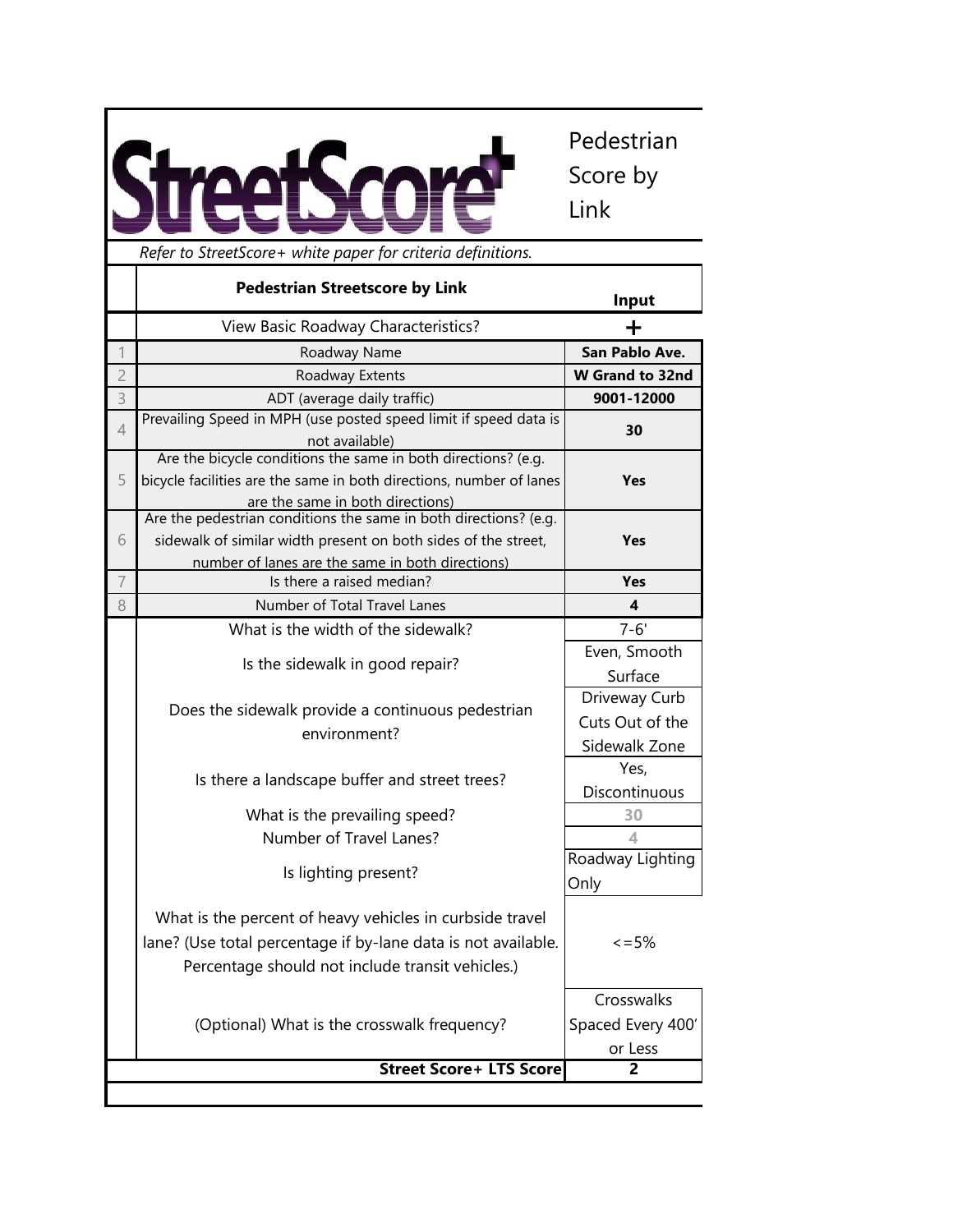

|                | <b>Bike StreetScore by Link</b>                                     | Input                  |
|----------------|---------------------------------------------------------------------|------------------------|
|                | View Basic Roadway Characteristics?                                 |                        |
|                | Roadway Name                                                        | San Pablo Ave.         |
| $\overline{2}$ | Roadway Extents                                                     | 32nd to 36th           |
| 3              | ADT (average daily traffic)                                         | 9001-12000             |
| $\overline{4}$ | Prevailing Speed in MPH (use posted speed limit if speed data is    | 30                     |
|                | not available)                                                      |                        |
|                | Are the bicycle conditions the same in both directions? (e.g.       |                        |
| 5              | bicycle facilities are the same in both directions, number of lanes | Yes                    |
|                | are the same in both directions)                                    |                        |
|                | Are the pedestrian conditions the same in both directions? (e.g.    |                        |
| 6              | sidewalk of similar width present on both sides of the street,      | Yes                    |
|                | number of lanes are the same in both directions)                    |                        |
| 7              | Is there a raised median?                                           | <b>Yes</b>             |
| 8              | Number of Total Travel Lanes                                        | $\boldsymbol{\Lambda}$ |
|                |                                                                     | Bicycle Route Or       |
|                | What is the bicycle facility type?                                  | No Designated          |
|                |                                                                     | Bikeway                |
|                | Speed                                                               | 30                     |
|                | # of Travel Lanes                                                   | $\blacktriangle$       |
|                | Speed                                                               | 30                     |
|                | # of Travel Lanes                                                   | $\blacktriangle$       |
|                | Does the street have a centerline?                                  | Yes                    |
|                | Is the street classified as residential?                            | <b>No</b>              |
|                | <b>Segment LTS Score Per Mineta Methodology</b>                     | 4                      |
|                | <b>Street Score+ LTS Score</b>                                      | 3                      |
|                |                                                                     |                        |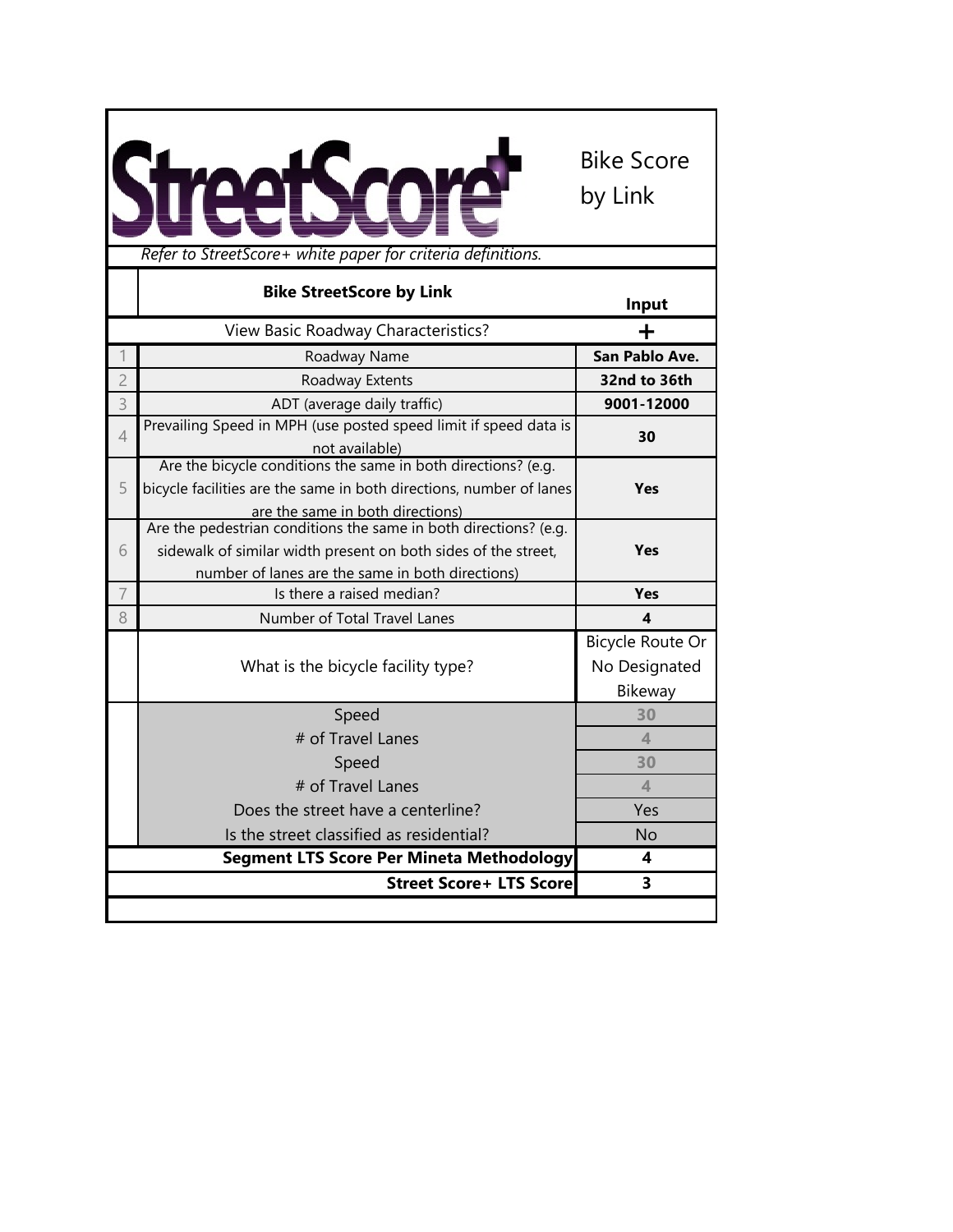|                |                                                                                                                                                                               | Pedestrian<br>Score by<br>Link                    |
|----------------|-------------------------------------------------------------------------------------------------------------------------------------------------------------------------------|---------------------------------------------------|
|                | Refer to StreetScore+ white paper for criteria definitions.                                                                                                                   |                                                   |
|                | <b>Pedestrian Streetscore by Link</b>                                                                                                                                         | Input                                             |
|                | View Basic Roadway Characteristics?                                                                                                                                           | ┿                                                 |
|                | Roadway Name                                                                                                                                                                  | San Pablo Ave.                                    |
| $\overline{c}$ | Roadway Extents                                                                                                                                                               | 32nd to 36th                                      |
| 3              | ADT (average daily traffic)                                                                                                                                                   | 9001-12000                                        |
| 4              | Prevailing Speed in MPH (use posted speed limit if speed data is<br>not available)                                                                                            | 30                                                |
| 5              | Are the bicycle conditions the same in both directions? (e.g.<br>bicycle facilities are the same in both directions, number of lanes<br>are the same in both directions)      | <b>Yes</b>                                        |
|                | Are the pedestrian conditions the same in both directions? (e.g.                                                                                                              |                                                   |
| 6              | sidewalk of similar width present on both sides of the street,                                                                                                                | Yes                                               |
|                | number of lanes are the same in both directions)                                                                                                                              |                                                   |
| 7              | Is there a raised median?                                                                                                                                                     | Yes                                               |
| 8              | Number of Total Travel Lanes                                                                                                                                                  | 4                                                 |
|                | What is the width of the sidewalk?                                                                                                                                            | $>=8'$                                            |
|                | Is the sidewalk in good repair?                                                                                                                                               | Even, Smooth<br>Surface                           |
|                | Does the sidewalk provide a continuous pedestrian<br>environment?                                                                                                             | Driveway Curb<br>Cuts Out of the<br>Sidewalk Zone |
|                | Is there a landscape buffer and street trees?                                                                                                                                 | Yes,<br>Discontinuous                             |
|                | What is the prevailing speed?<br>Number of Travel Lanes?                                                                                                                      | 30<br>4                                           |
|                | Is lighting present?                                                                                                                                                          | Roadway Lighting<br>Only                          |
|                | What is the percent of heavy vehicles in curbside travel<br>lane? (Use total percentage if by-lane data is not available.<br>Percentage should not include transit vehicles.) | $\leq$ = 5%                                       |
|                | (Optional) What is the crosswalk frequency?                                                                                                                                   | Crosswalks<br>Spaced $>$ 400'                     |
|                |                                                                                                                                                                               |                                                   |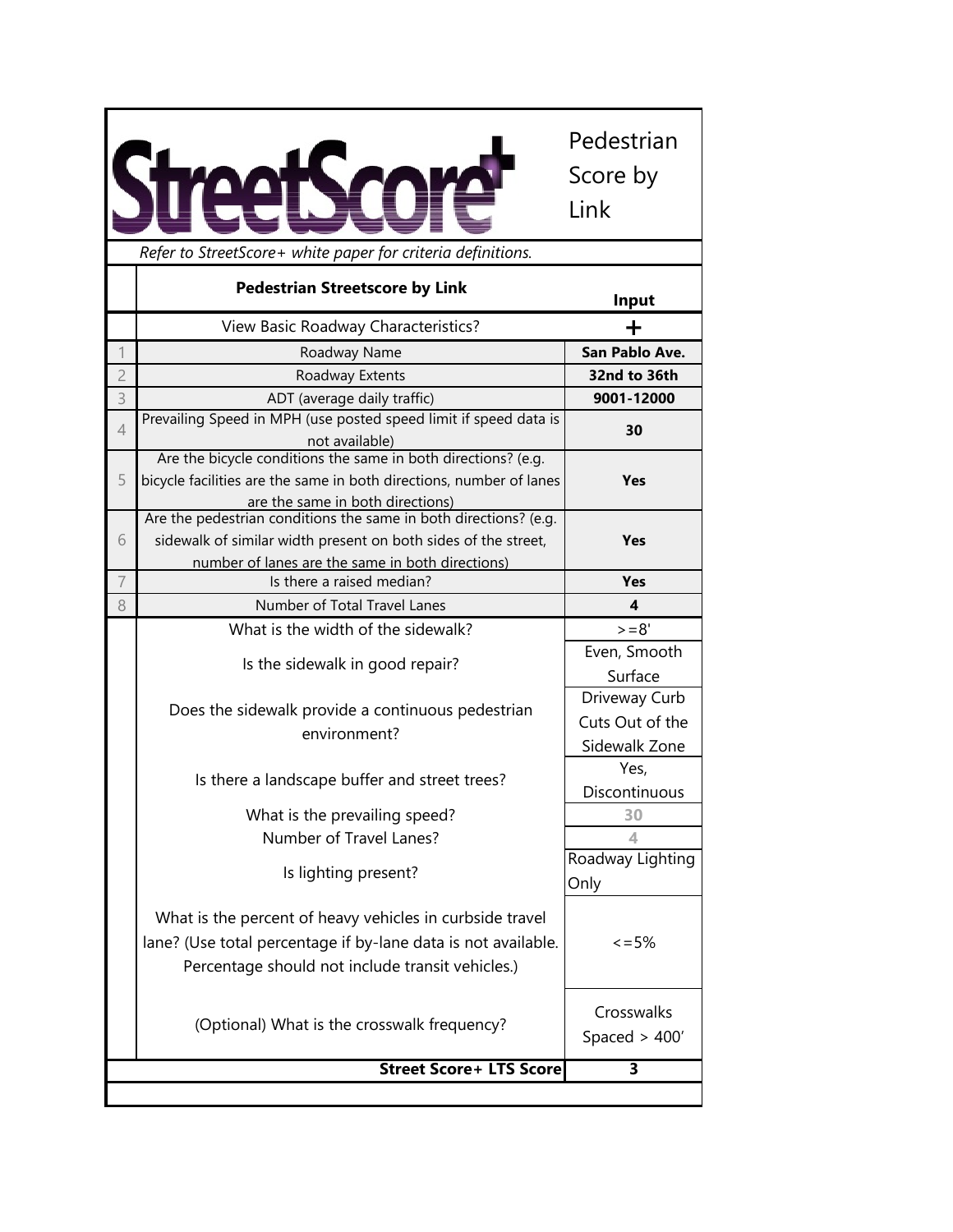| Refer to StreetScore+ white paper for criteria definitions.                                                                                                                                 | <b>Bike Score</b><br>by Link                        |
|---------------------------------------------------------------------------------------------------------------------------------------------------------------------------------------------|-----------------------------------------------------|
| <b>Bike StreetScore by Link</b>                                                                                                                                                             | Input                                               |
| View Basic Roadway Characteristics?                                                                                                                                                         |                                                     |
| 1<br>Roadway Name                                                                                                                                                                           | <b>San Pablo Ave</b>                                |
| $\overline{c}$<br>Roadway Extents                                                                                                                                                           | 36th to Park                                        |
| 3<br>ADT (average daily traffic)                                                                                                                                                            | >15000                                              |
| Prevailing Speed in MPH (use posted speed limit if speed data is<br>4<br>not available)                                                                                                     | 30                                                  |
| Are the bicycle conditions the same in both directions? (e.g.<br>bicycle facilities are the same in both directions, number of lanes<br>5<br>are the same in both directions)               | Yes                                                 |
| Are the pedestrian conditions the same in both directions? (e.g.<br>sidewalk of similar width present on both sides of the street,<br>6<br>number of lanes are the same in both directions) | Yes                                                 |
| 7<br>Is there a raised median?                                                                                                                                                              | Yes                                                 |
| 8<br>Number of Total Travel Lanes                                                                                                                                                           | 4                                                   |
| What is the bicycle facility type?                                                                                                                                                          | <b>Bicycle Route Or</b><br>No Designated<br>Bikeway |
| Speed                                                                                                                                                                                       | 30                                                  |
| # of Travel Lanes                                                                                                                                                                           | 4                                                   |
| Does the street have a centerline?                                                                                                                                                          | Yes                                                 |
| Is the street classified as residential?                                                                                                                                                    | <b>No</b>                                           |
| <b>Segment LTS Score Per Mineta Methodology</b>                                                                                                                                             | 4                                                   |
| <b>Street Score+ LTS Score</b>                                                                                                                                                              | 3                                                   |
|                                                                                                                                                                                             |                                                     |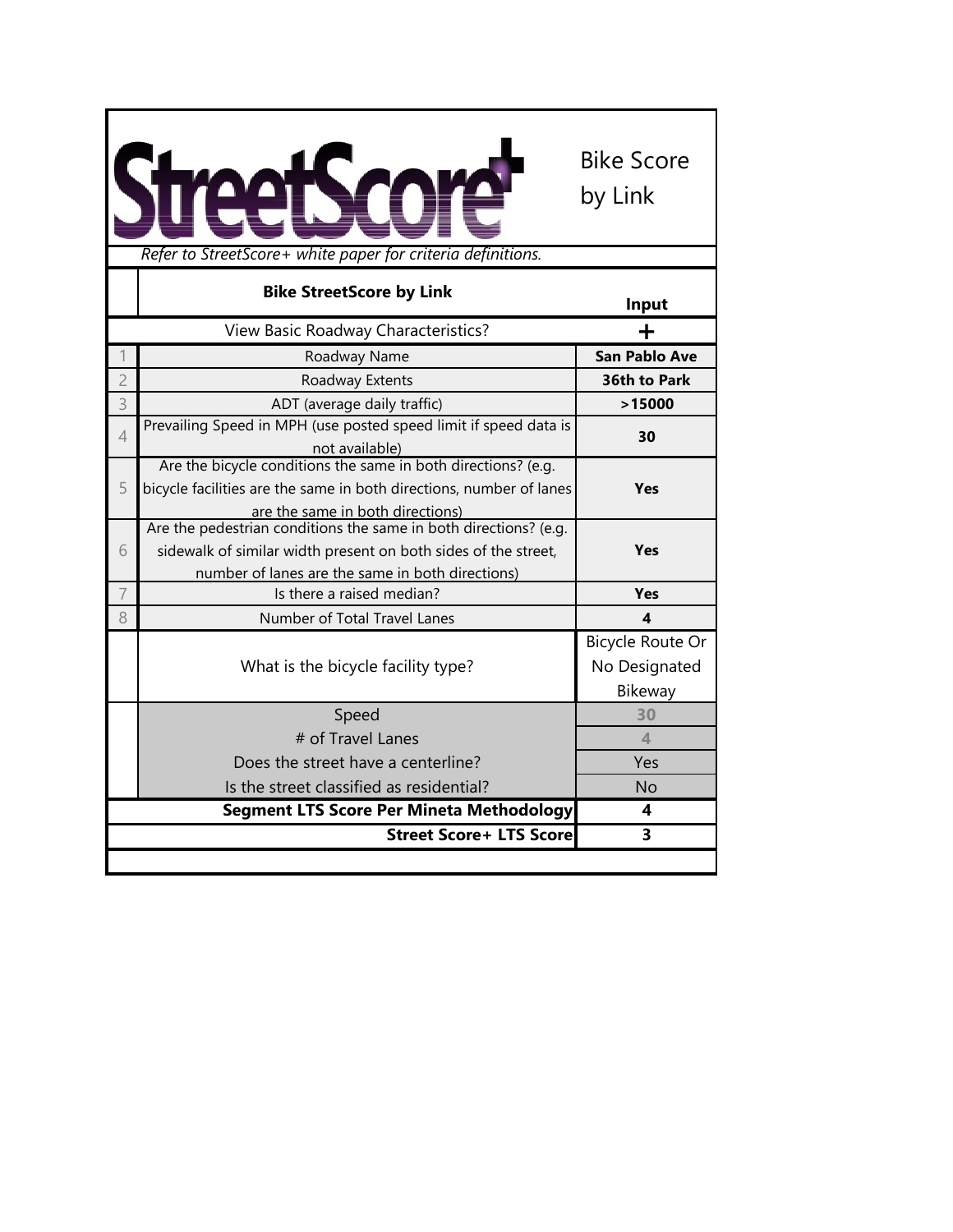*Refer to StreetScore+ white paper for criteria definitions.*

Pedestrian Score by Link

| hejer to streetscore+ writte paper for criteria definitions. |                                                                     |                         |
|--------------------------------------------------------------|---------------------------------------------------------------------|-------------------------|
|                                                              | <b>Pedestrian Streetscore by Link</b>                               | Input                   |
|                                                              | View Basic Roadway Characteristics?                                 | ╈                       |
| 1                                                            | Roadway Name                                                        | <b>San Pablo Ave</b>    |
| $\overline{2}$                                               | Roadway Extents                                                     | 36th to Park            |
| 3                                                            | ADT (average daily traffic)                                         | >15000                  |
| $\overline{4}$                                               | Prevailing Speed in MPH (use posted speed limit if speed data is    | 30                      |
|                                                              | not available)                                                      |                         |
|                                                              | Are the bicycle conditions the same in both directions? (e.g.       |                         |
| 5                                                            | bicycle facilities are the same in both directions, number of lanes | <b>Yes</b>              |
|                                                              | are the same in both directions)                                    |                         |
|                                                              | Are the pedestrian conditions the same in both directions? (e.g.    |                         |
| 6                                                            | sidewalk of similar width present on both sides of the street,      | <b>Yes</b>              |
|                                                              | number of lanes are the same in both directions)                    |                         |
| 7                                                            | Is there a raised median?                                           | <b>Yes</b>              |
| 8                                                            | Number of Total Travel Lanes                                        | $\overline{\mathbf{4}}$ |
|                                                              | What is the width of the sidewalk?                                  | $>=8'$                  |
|                                                              | Is the sidewalk in good repair?                                     | Even, Smooth            |
|                                                              |                                                                     | Surface                 |
|                                                              |                                                                     | Driveway Curb           |
|                                                              | Does the sidewalk provide a continuous pedestrian                   | Cuts Out of the         |
|                                                              | environment?                                                        | Sidewalk Zone           |
|                                                              | Is there a landscape buffer and street trees?                       | Yes, Continuous         |
|                                                              | What is the prevailing speed?                                       | 30                      |
|                                                              | Number of Travel Lanes?                                             | $\overline{4}$          |
|                                                              |                                                                     |                         |
|                                                              | Is lighting present?                                                | Pedestrian-Scale        |
|                                                              | What is the percent of heavy vehicles in curbside travel            |                         |
|                                                              | lane? (Use total percentage if by-lane data is not available.       | $\leq$ = 5%             |
|                                                              | Percentage should not include transit vehicles.)                    |                         |
|                                                              |                                                                     |                         |
|                                                              |                                                                     | Crosswalks              |
|                                                              |                                                                     | Spaced Every 400'       |
|                                                              |                                                                     |                         |
|                                                              | (Optional) What is the crosswalk frequency?                         | or Less                 |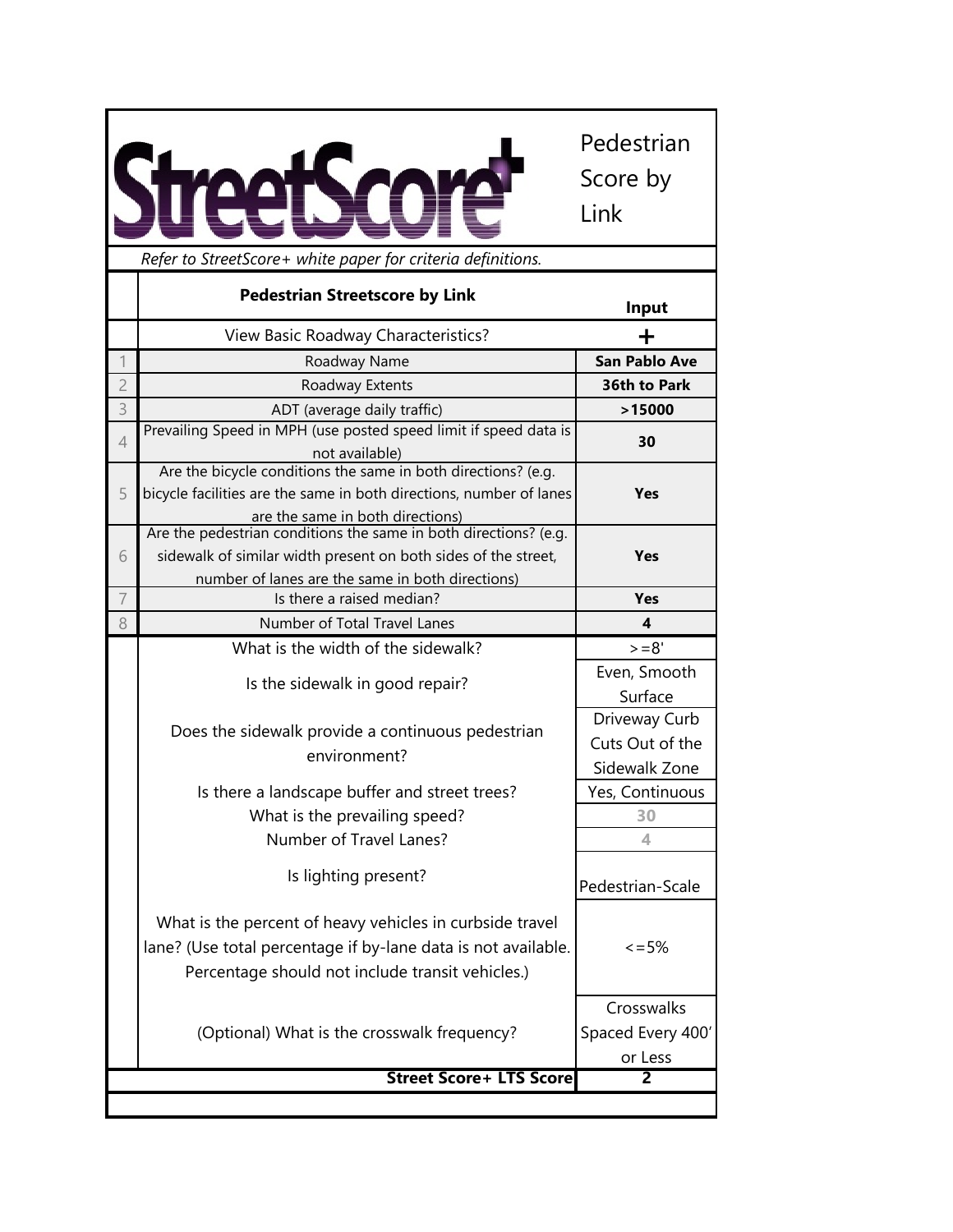|                | Refer to StreetScore+ white paper for criteria definitions.                                                                                                                            | <b>Bike Score</b><br>by Link                 |
|----------------|----------------------------------------------------------------------------------------------------------------------------------------------------------------------------------------|----------------------------------------------|
|                | <b>Bike StreetScore by Link</b>                                                                                                                                                        | Input                                        |
|                | View Basic Roadway Characteristics?                                                                                                                                                    | ╈                                            |
| 1              | Roadway Name                                                                                                                                                                           | <b>San Pablo Ave</b>                         |
| $\overline{c}$ | Roadway Extents                                                                                                                                                                        | Park to 53rd                                 |
| 3              | ADT (average daily traffic)                                                                                                                                                            | >15000                                       |
| $\overline{4}$ | Prevailing Speed in MPH (use posted speed limit if speed data is<br>not available)                                                                                                     | 30                                           |
| 5              | Are the bicycle conditions the same in both directions? (e.g.<br>bicycle facilities are the same in both directions, number of lanes<br>are the same in both directions)               | Yes                                          |
| 6              | Are the pedestrian conditions the same in both directions? (e.g.<br>sidewalk of similar width present on both sides of the street,<br>number of lanes are the same in both directions) | Yes                                          |
| $\overline{7}$ | Is there a raised median?                                                                                                                                                              | Yes                                          |
| 8              | Number of Total Travel Lanes                                                                                                                                                           | 4                                            |
|                | What is the bicycle facility type?                                                                                                                                                     | Bicycle Route Or<br>No Designated<br>Bikeway |
|                | Speed                                                                                                                                                                                  | 30                                           |
|                | # of Travel Lanes                                                                                                                                                                      | $\overline{4}$                               |
|                | Does the street have a centerline?                                                                                                                                                     | Yes                                          |
|                | Is the street classified as residential?                                                                                                                                               | <b>No</b>                                    |
|                | <b>Segment LTS Score Per Mineta Methodology</b>                                                                                                                                        | $\overline{\mathbf{4}}$                      |
|                | <b>Street Score+ LTS Score</b>                                                                                                                                                         | 3                                            |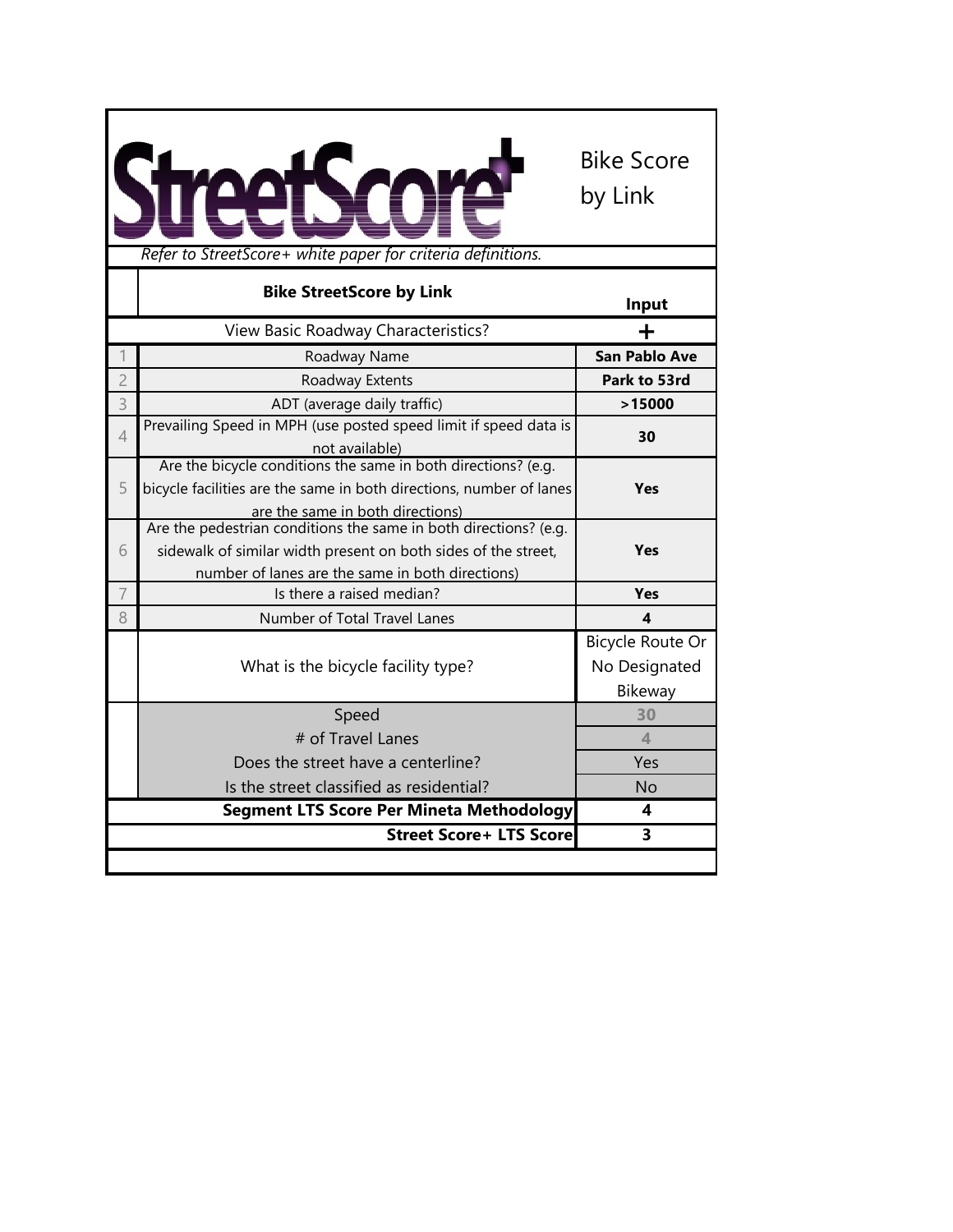**In CH** Δ A

Pedestrian Score by Link

|                | Refer to StreetScore+ white paper for criteria definitions.                                                                                                                            |                         |
|----------------|----------------------------------------------------------------------------------------------------------------------------------------------------------------------------------------|-------------------------|
|                | <b>Pedestrian Streetscore by Link</b>                                                                                                                                                  | Input                   |
|                | View Basic Roadway Characteristics?                                                                                                                                                    | ╈                       |
|                | Roadway Name                                                                                                                                                                           | <b>San Pablo Ave</b>    |
| $\overline{c}$ | Roadway Extents                                                                                                                                                                        | Park to 53rd            |
| 3              | ADT (average daily traffic)                                                                                                                                                            | >15000                  |
| $\overline{4}$ | Prevailing Speed in MPH (use posted speed limit if speed data is<br>not available)                                                                                                     | 30                      |
| 5              | Are the bicycle conditions the same in both directions? (e.g.<br>bicycle facilities are the same in both directions, number of lanes<br>are the same in both directions)               | <b>Yes</b>              |
| 6              | Are the pedestrian conditions the same in both directions? (e.g.<br>sidewalk of similar width present on both sides of the street,<br>number of lanes are the same in both directions) | <b>Yes</b>              |
| $\overline{7}$ | Is there a raised median?                                                                                                                                                              | <b>Yes</b>              |
| 8              | Number of Total Travel Lanes                                                                                                                                                           | $\overline{\mathbf{4}}$ |
|                | What is the width of the sidewalk?                                                                                                                                                     | $>=8'$                  |
|                | Is the sidewalk in good repair?                                                                                                                                                        | Even, Smooth            |
|                |                                                                                                                                                                                        | Surface                 |
|                | Does the sidewalk provide a continuous pedestrian                                                                                                                                      | Driveway Curb           |
|                | environment?                                                                                                                                                                           | Cuts Out of the         |
|                |                                                                                                                                                                                        | Sidewalk Zone           |
|                | Is there a landscape buffer and street trees?                                                                                                                                          | Yes, Continuous         |
|                | What is the prevailing speed?                                                                                                                                                          | 30                      |
|                | Number of Travel Lanes?                                                                                                                                                                | 4                       |
|                | Is lighting present?                                                                                                                                                                   | Pedestrian-Scale        |
|                | What is the percent of heavy vehicles in curbside travel<br>lane? (Use total percentage if by-lane data is not available.<br>Percentage should not include transit vehicles.)          | $\leq$ = 5%             |
|                |                                                                                                                                                                                        | Crosswalks              |
|                | (Optional) What is the crosswalk frequency?                                                                                                                                            | Spaced Every 400'       |
|                |                                                                                                                                                                                        | or Less                 |
|                | <b>Street Score+ LTS Score</b>                                                                                                                                                         | $\overline{2}$          |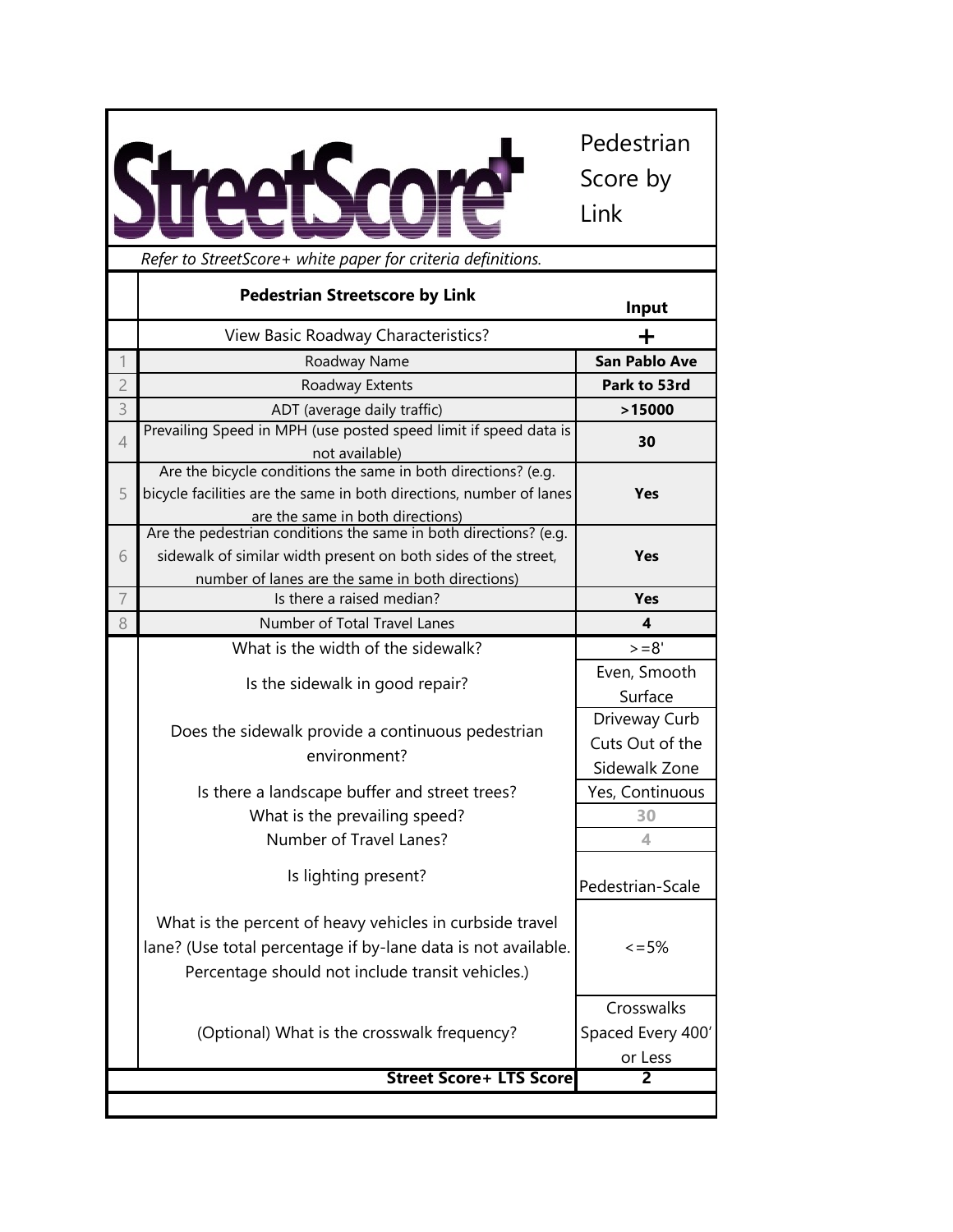

|                | <b>Bike StreetScore by Link</b>                                                                                                                                                        | Input                                        |
|----------------|----------------------------------------------------------------------------------------------------------------------------------------------------------------------------------------|----------------------------------------------|
|                | View Basic Roadway Characteristics?                                                                                                                                                    |                                              |
|                | Roadway Name                                                                                                                                                                           | <b>San Pablo Ave</b>                         |
| $\overline{2}$ | Roadway Extents                                                                                                                                                                        | 53rd to Ashby                                |
| 3              | ADT (average daily traffic)                                                                                                                                                            | >15000                                       |
| $\overline{4}$ | Prevailing Speed in MPH (use posted speed limit if speed data is<br>not available)                                                                                                     | 30                                           |
| 5              | Are the bicycle conditions the same in both directions? (e.g.<br>bicycle facilities are the same in both directions, number of lanes<br>are the same in both directions)               | <b>Yes</b>                                   |
| 6              | Are the pedestrian conditions the same in both directions? (e.g.<br>sidewalk of similar width present on both sides of the street,<br>number of lanes are the same in both directions) | <b>Yes</b>                                   |
| $\overline{7}$ | Is there a raised median?                                                                                                                                                              | <b>Yes</b>                                   |
| 8              | Number of Total Travel Lanes                                                                                                                                                           | 4                                            |
|                | What is the bicycle facility type?                                                                                                                                                     | Bicycle Route Or<br>No Designated<br>Bikeway |
|                | Speed                                                                                                                                                                                  | 30                                           |
|                | # of Travel Lanes                                                                                                                                                                      | $\blacktriangle$                             |
|                | Does the street have a centerline?                                                                                                                                                     | Yes                                          |
|                | Is the street classified as residential?                                                                                                                                               | <b>No</b>                                    |
|                | <b>Segment LTS Score Per Mineta Methodology</b>                                                                                                                                        | 4                                            |
|                | <b>Street Score+ LTS Score</b>                                                                                                                                                         | 3                                            |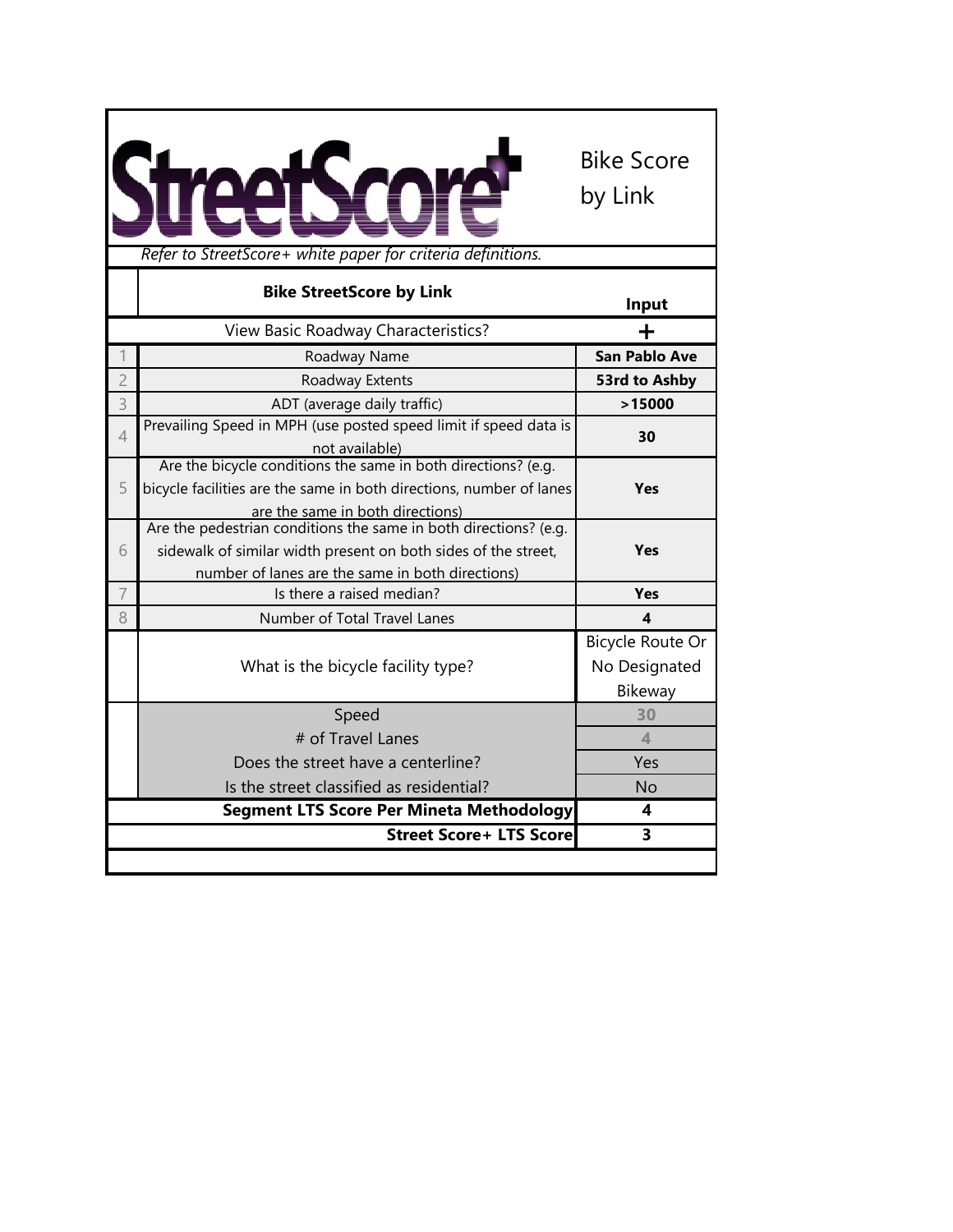|                |                                                                                                                                                                               | Pedestrian<br>Score by<br>Link             |
|----------------|-------------------------------------------------------------------------------------------------------------------------------------------------------------------------------|--------------------------------------------|
|                | Refer to StreetScore+ white paper for criteria definitions.                                                                                                                   |                                            |
|                | <b>Pedestrian Streetscore by Link</b>                                                                                                                                         | Input                                      |
|                | View Basic Roadway Characteristics?                                                                                                                                           | ┿                                          |
|                | Roadway Name                                                                                                                                                                  | <b>San Pablo Ave</b>                       |
| $\overline{c}$ | Roadway Extents                                                                                                                                                               | 53rd to Ashby                              |
| 3              | ADT (average daily traffic)                                                                                                                                                   | >15000                                     |
| 4              | Prevailing Speed in MPH (use posted speed limit if speed data is<br>not available)                                                                                            | 30                                         |
| 5              | Are the bicycle conditions the same in both directions? (e.g.<br>bicycle facilities are the same in both directions, number of lanes<br>are the same in both directions)      | <b>Yes</b>                                 |
|                | Are the pedestrian conditions the same in both directions? (e.g.                                                                                                              |                                            |
| 6              | sidewalk of similar width present on both sides of the street,                                                                                                                | Yes                                        |
|                | number of lanes are the same in both directions)                                                                                                                              |                                            |
| 7              | Is there a raised median?                                                                                                                                                     | Yes                                        |
| 8              | Number of Total Travel Lanes                                                                                                                                                  | 4                                          |
|                | What is the width of the sidewalk?                                                                                                                                            | $7 - 6'$                                   |
|                | Is the sidewalk in good repair?                                                                                                                                               | Even, Smooth                               |
|                |                                                                                                                                                                               | Surface                                    |
|                | Does the sidewalk provide a continuous pedestrian                                                                                                                             | Driveway Curb                              |
|                | environment?                                                                                                                                                                  | Cuts Out of the                            |
|                |                                                                                                                                                                               | Sidewalk Zone                              |
|                | Is there a landscape buffer and street trees?                                                                                                                                 | Yes,                                       |
|                |                                                                                                                                                                               | Discontinuous                              |
|                | What is the prevailing speed?                                                                                                                                                 | 30                                         |
|                | Number of Travel Lanes?                                                                                                                                                       | 4                                          |
|                | Is lighting present?                                                                                                                                                          | Pedestrian-Scale                           |
|                | What is the percent of heavy vehicles in curbside travel<br>lane? (Use total percentage if by-lane data is not available.<br>Percentage should not include transit vehicles.) | $\leq$ = 5%                                |
|                | (Optional) What is the crosswalk frequency?                                                                                                                                   | Crosswalks<br>Spaced Every 400'<br>or Less |
|                | <b>Street Score+ LTS Score</b>                                                                                                                                                | 2                                          |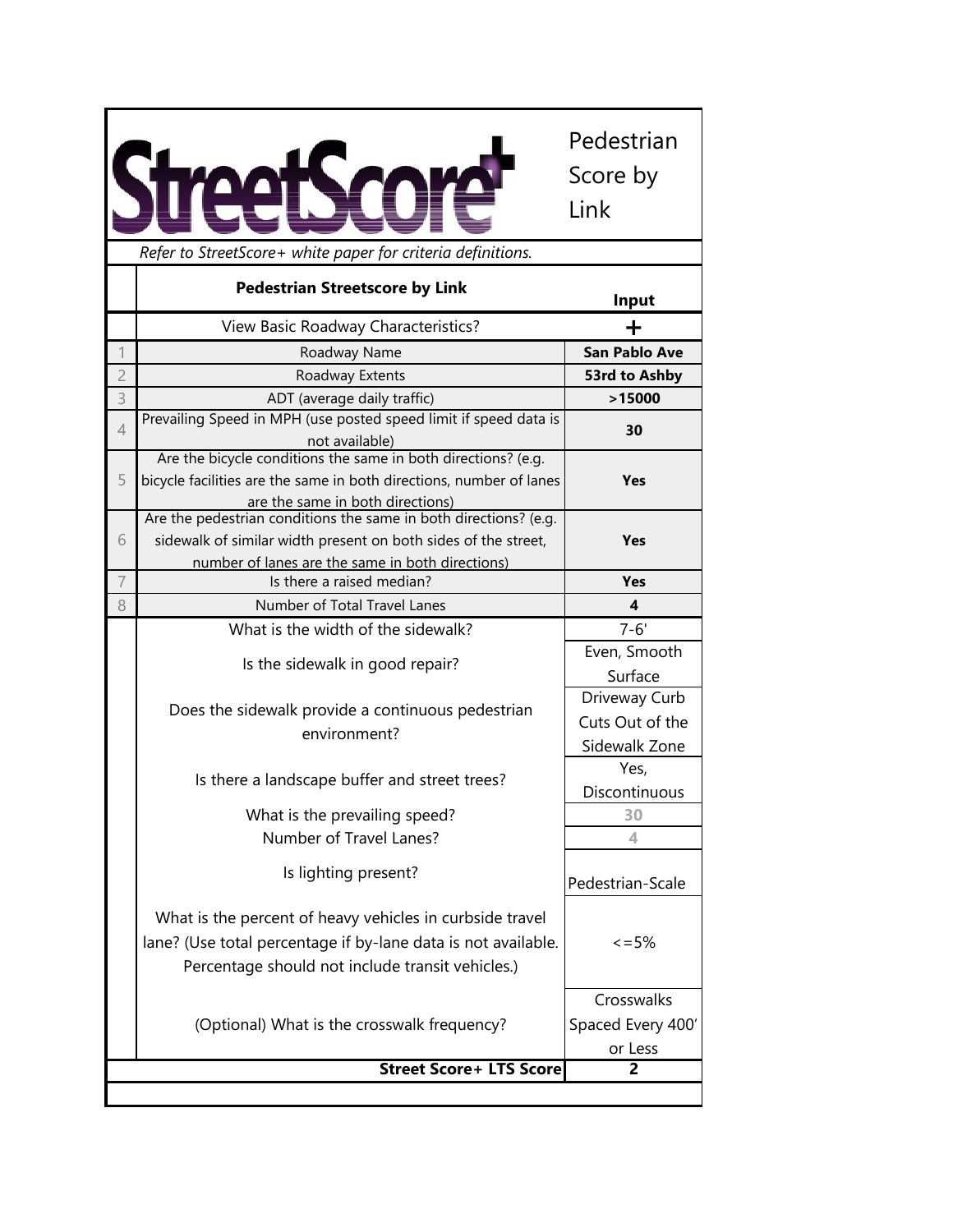| Refer to StreetScore+ white paper for criteria definitions. |                                                                                                      |                      |
|-------------------------------------------------------------|------------------------------------------------------------------------------------------------------|----------------------|
|                                                             | <b>Bike StreetScore by Link</b>                                                                      | Input                |
|                                                             | View Basic Roadway Characteristics?                                                                  | ┿                    |
| 1                                                           | Roadway Name                                                                                         | <b>San Pablo Ave</b> |
| $\overline{2}$                                              | Roadway Extents                                                                                      | <b>Ashby to</b>      |
|                                                             |                                                                                                      | <b>University</b>    |
| 3                                                           | ADT (average daily traffic)                                                                          | >15000               |
| $\overline{4}$                                              | Prevailing Speed in MPH (use posted speed limit if speed data is                                     | 30                   |
|                                                             | not available)                                                                                       |                      |
|                                                             | Are the bicycle conditions the same in both directions? (e.g.                                        |                      |
| 5                                                           | bicycle facilities are the same in both directions, number of lanes                                  | Yes                  |
|                                                             | are the same in both directions)<br>Are the pedestrian conditions the same in both directions? (e.g. |                      |
| 6                                                           | sidewalk of similar width present on both sides of the street,                                       | <b>Yes</b>           |
|                                                             | number of lanes are the same in both directions)                                                     |                      |
| 7                                                           | Is there a raised median?                                                                            | Yes                  |
| 8                                                           | Number of Total Travel Lanes                                                                         | 4                    |
|                                                             |                                                                                                      | Bicycle Route Or     |
|                                                             |                                                                                                      |                      |
|                                                             | What is the bicycle facility type?                                                                   | No Designated        |
|                                                             |                                                                                                      | Bikeway              |
|                                                             | Speed                                                                                                | 30                   |
|                                                             | # of Travel Lanes                                                                                    | 4                    |
|                                                             | Does the street have a centerline?                                                                   | Yes                  |
|                                                             | Is the street classified as residential?                                                             | No                   |
|                                                             | Segment LTS Score Per Mineta Methodology                                                             | 4                    |
|                                                             | <b>Street Score+ LTS Score</b>                                                                       | 3                    |
|                                                             |                                                                                                      |                      |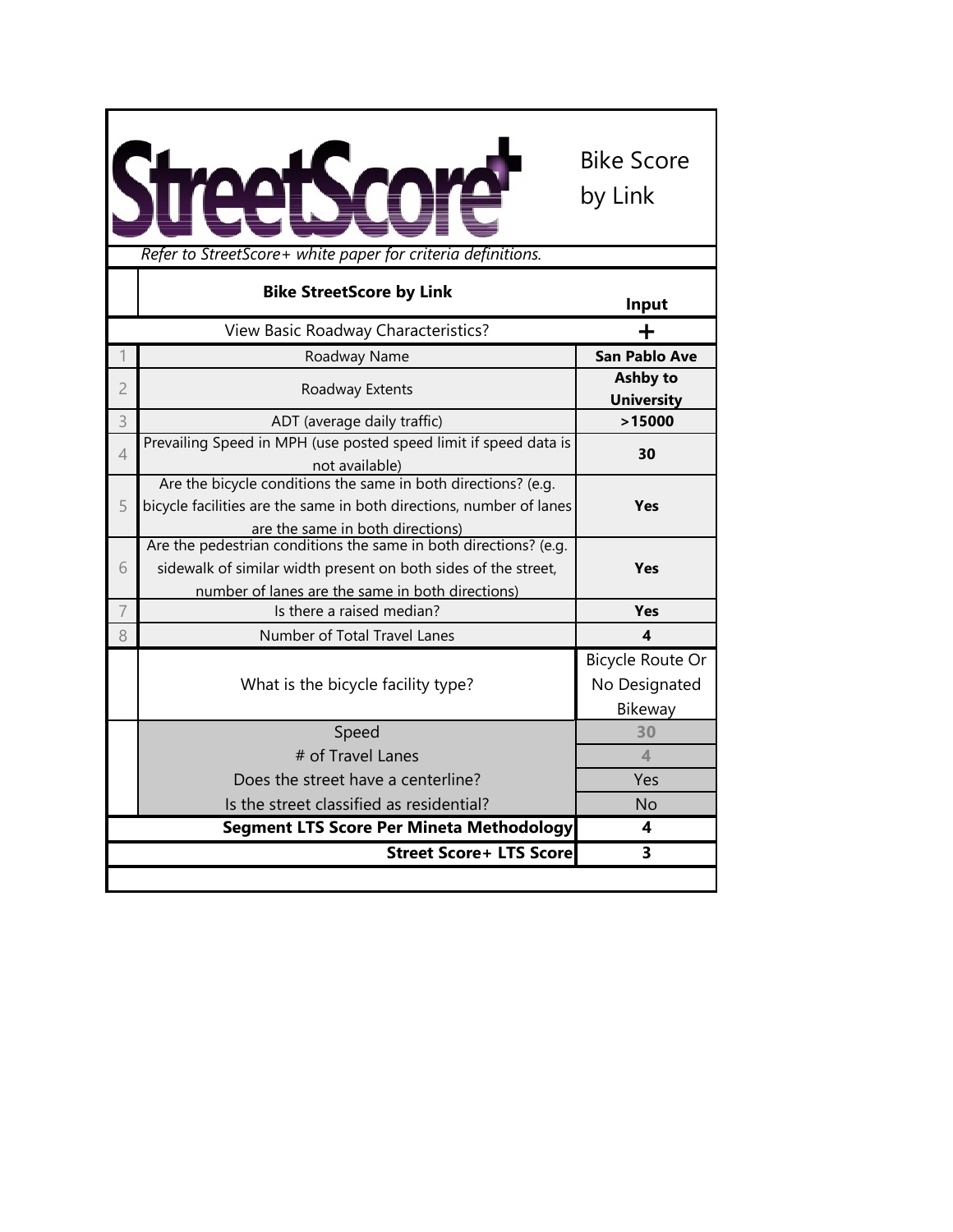|                |                                                                                                                                                                                        | Pedestrian<br>Score by<br>Link                    |
|----------------|----------------------------------------------------------------------------------------------------------------------------------------------------------------------------------------|---------------------------------------------------|
|                | Refer to StreetScore+ white paper for criteria definitions.                                                                                                                            |                                                   |
|                | <b>Pedestrian Streetscore by Link</b>                                                                                                                                                  | Input                                             |
|                | View Basic Roadway Characteristics?                                                                                                                                                    |                                                   |
|                | Roadway Name                                                                                                                                                                           | <b>San Pablo Ave</b>                              |
| $\overline{c}$ | Roadway Extents                                                                                                                                                                        | <b>Ashby to</b><br><b>University</b>              |
| 3              | ADT (average daily traffic)                                                                                                                                                            | >15000                                            |
| $\overline{4}$ | Prevailing Speed in MPH (use posted speed limit if speed data is<br>not available)                                                                                                     | 30                                                |
| 5              | Are the bicycle conditions the same in both directions? (e.g.<br>bicycle facilities are the same in both directions, number of lanes<br>are the same in both directions)               | Yes                                               |
| 6              | Are the pedestrian conditions the same in both directions? (e.g.<br>sidewalk of similar width present on both sides of the street,<br>number of lanes are the same in both directions) | Yes                                               |
| 7              | Is there a raised median?                                                                                                                                                              | <b>Yes</b>                                        |
| 8              | Number of Total Travel Lanes                                                                                                                                                           | $\overline{\mathbf{4}}$                           |
|                | What is the width of the sidewalk?                                                                                                                                                     | $7 - 6'$                                          |
|                | Is the sidewalk in good repair?                                                                                                                                                        | Even, Smooth<br>Surface                           |
|                | Does the sidewalk provide a continuous pedestrian<br>environment?                                                                                                                      | Driveway Curb<br>Cuts Out of the<br>Sidewalk Zone |
|                | Is there a landscape buffer and street trees?                                                                                                                                          | Yes, Continuous                                   |
|                | What is the prevailing speed?                                                                                                                                                          | 30                                                |
|                | Number of Travel Lanes?                                                                                                                                                                | 4                                                 |
|                | Is lighting present?                                                                                                                                                                   | Roadway Lighting<br>Only                          |
|                | What is the percent of heavy vehicles in curbside travel                                                                                                                               | $\leq$ = 5%                                       |
|                | lane? (Use total percentage if by-lane data is not available.<br>Percentage should not include transit vehicles.)                                                                      |                                                   |
|                | (Optional) What is the crosswalk frequency?<br><b>Street Score+ LTS Score</b>                                                                                                          | Crosswalks<br>Spaced Every 400'<br>or Less<br>2   |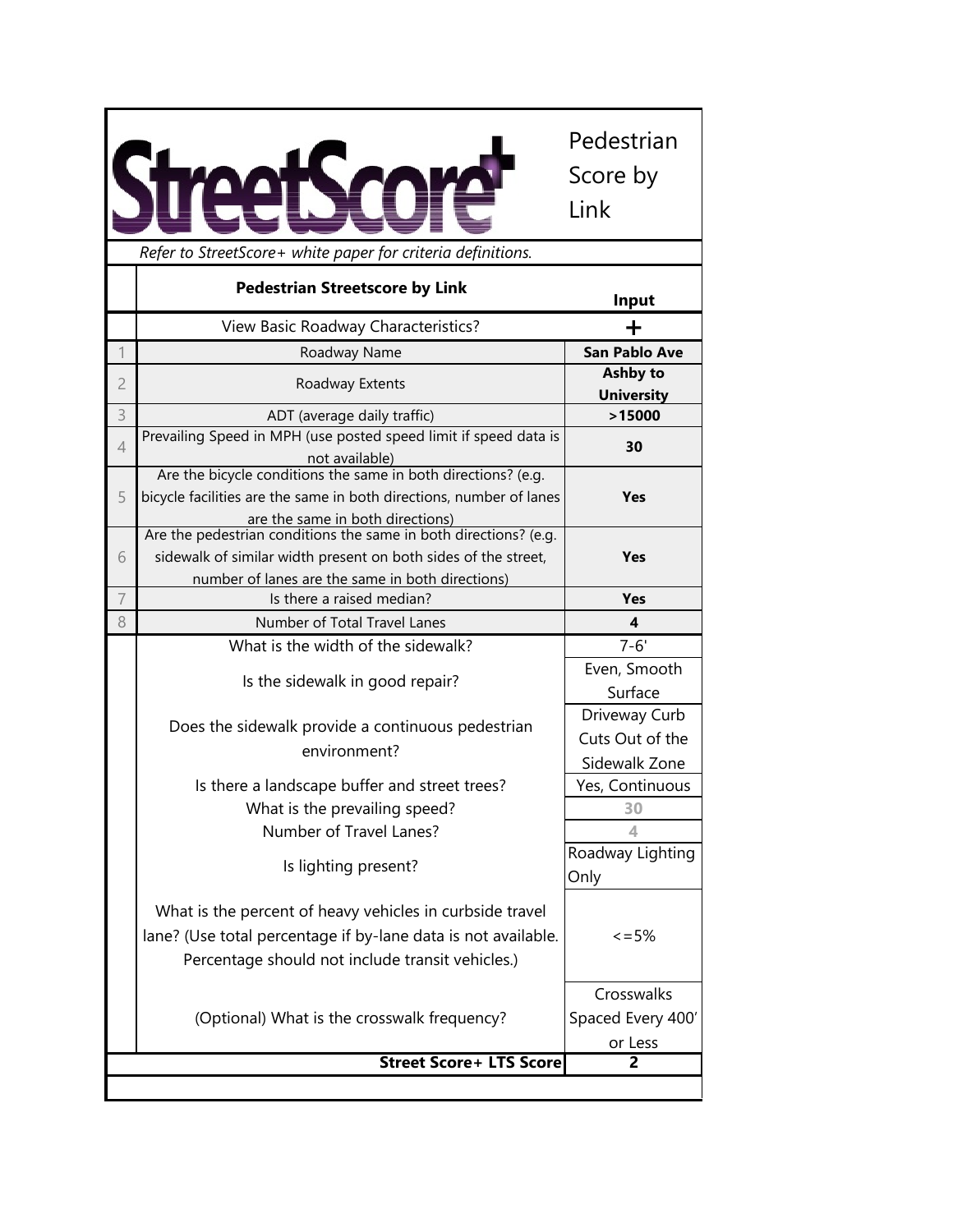| Refer to StreetScore+ white paper for criteria definitions.                                                                                                                                 |                                              |
|---------------------------------------------------------------------------------------------------------------------------------------------------------------------------------------------|----------------------------------------------|
| <b>Bike StreetScore by Link</b>                                                                                                                                                             | Input                                        |
| View Basic Roadway Characteristics?                                                                                                                                                         | ┿                                            |
| Roadway Name                                                                                                                                                                                | <b>San Pablo Ave</b>                         |
| $\overline{2}$<br>Roadway Extents                                                                                                                                                           | <b>University to</b><br><b>Harrison</b>      |
| 3<br>ADT (average daily traffic)                                                                                                                                                            | >15000                                       |
| Prevailing Speed in MPH (use posted speed limit if speed data is<br>$\overline{4}$<br>not available)                                                                                        | 30                                           |
| Are the bicycle conditions the same in both directions? (e.g.<br>bicycle facilities are the same in both directions, number of lanes<br>5<br>are the same in both directions)               | Yes                                          |
| Are the pedestrian conditions the same in both directions? (e.g.<br>sidewalk of similar width present on both sides of the street,<br>6<br>number of lanes are the same in both directions) | <b>Yes</b>                                   |
| 7<br>Is there a raised median?                                                                                                                                                              | <b>Yes</b>                                   |
| 8<br>Number of Total Travel Lanes                                                                                                                                                           | $\boldsymbol{4}$                             |
| What is the bicycle facility type?                                                                                                                                                          | Bicycle Route Or<br>No Designated<br>Bikeway |
| Speed                                                                                                                                                                                       | 30                                           |
| # of Travel Lanes                                                                                                                                                                           | 4                                            |
| Does the street have a centerline?                                                                                                                                                          | Yes                                          |
| Is the street classified as residential?                                                                                                                                                    | <b>No</b>                                    |
| Segment LTS Score Per Mineta Methodology                                                                                                                                                    | 4                                            |
| <b>Street Score+ LTS Score</b>                                                                                                                                                              | 3                                            |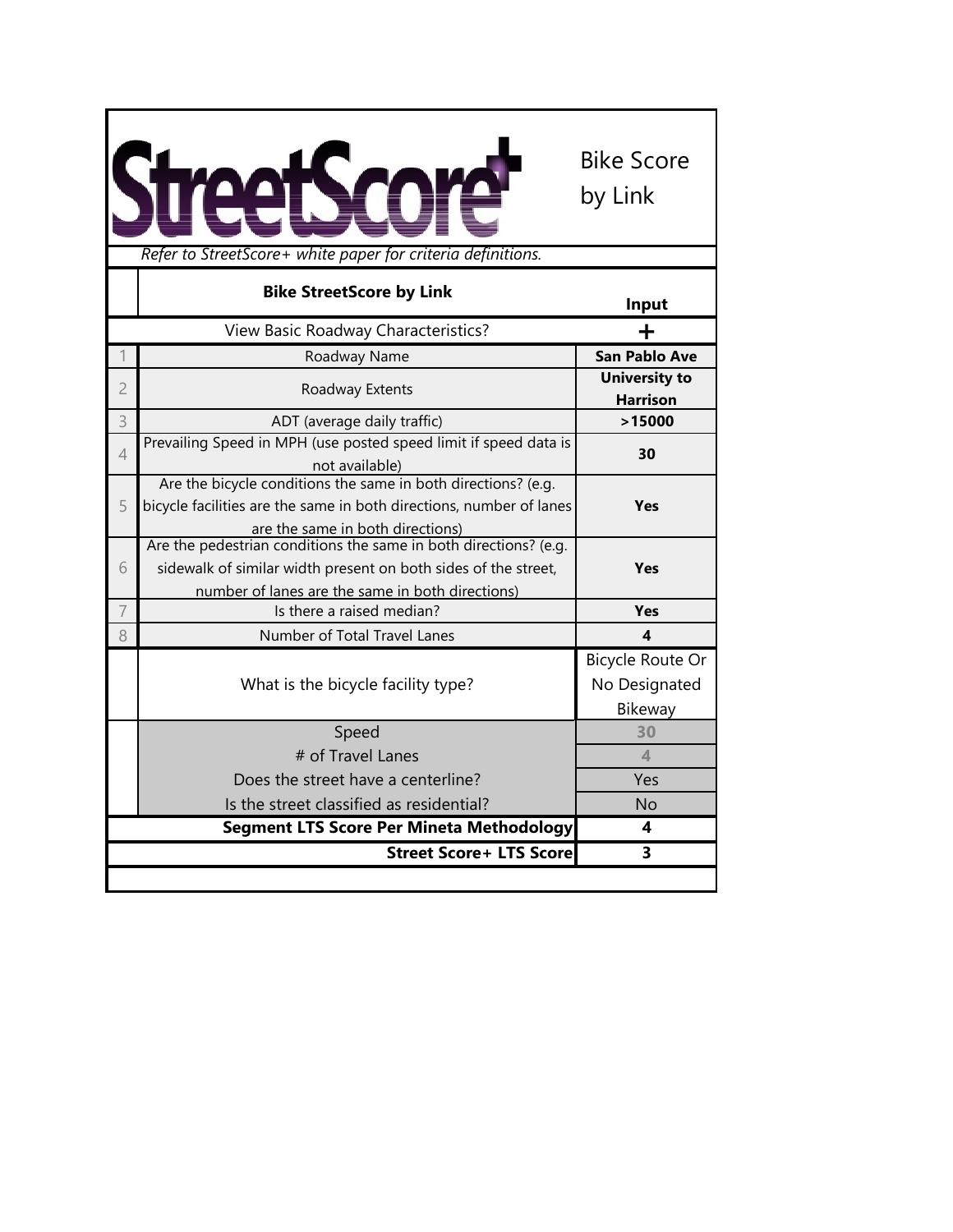|                |                                                                                                                                                                               | Pedestrian<br>Score by<br>Link             |
|----------------|-------------------------------------------------------------------------------------------------------------------------------------------------------------------------------|--------------------------------------------|
|                | Refer to StreetScore+ white paper for criteria definitions.                                                                                                                   |                                            |
|                | <b>Pedestrian Streetscore by Link</b>                                                                                                                                         | Input                                      |
|                | View Basic Roadway Characteristics?                                                                                                                                           | ┿                                          |
|                | Roadway Name                                                                                                                                                                  | <b>San Pablo Ave</b>                       |
| $\overline{2}$ | Roadway Extents                                                                                                                                                               | <b>University to</b><br><b>Harrison</b>    |
| 3              | ADT (average daily traffic)                                                                                                                                                   | >15000                                     |
| $\overline{4}$ | Prevailing Speed in MPH (use posted speed limit if speed data is<br>not available)                                                                                            | 30                                         |
| 5              | Are the bicycle conditions the same in both directions? (e.g.<br>bicycle facilities are the same in both directions, number of<br>lanes are the same in both directions)      | Yes                                        |
|                | Are the pedestrian conditions the same in both directions? (e.g.                                                                                                              |                                            |
| 6              | sidewalk of similar width present on both sides of the street,                                                                                                                | <b>Yes</b>                                 |
| $\overline{7}$ | number of lanes are the same in both directions)                                                                                                                              |                                            |
|                | Is there a raised median?<br>Number of Total Travel Lanes                                                                                                                     | Yes                                        |
| 8              |                                                                                                                                                                               | 4                                          |
|                | What is the width of the sidewalk?                                                                                                                                            | $7 - 6'$                                   |
|                | Is the sidewalk in good repair?                                                                                                                                               | Even, Smooth<br>Surface                    |
|                | Does the sidewalk provide a continuous pedestrian                                                                                                                             | Driveway Curb                              |
|                | environment?                                                                                                                                                                  | Cuts Out of the                            |
|                |                                                                                                                                                                               | Sidewalk Zone                              |
|                | Is there a landscape buffer and street trees?                                                                                                                                 | Yes,<br>Discontinuous                      |
|                | What is the prevailing speed?                                                                                                                                                 | 30                                         |
|                | Number of Travel Lanes?                                                                                                                                                       | 4                                          |
|                | Is lighting present?                                                                                                                                                          | Roadway Lighting<br>Only                   |
|                | What is the percent of heavy vehicles in curbside travel<br>lane? (Use total percentage if by-lane data is not available.<br>Percentage should not include transit vehicles.) | $\leq$ = 5%                                |
|                | (Optional) What is the crosswalk frequency?                                                                                                                                   | Crosswalks<br>Spaced Every 400'<br>or Less |
|                | <b>Street Score+ LTS Score</b>                                                                                                                                                | 2                                          |
|                |                                                                                                                                                                               |                                            |

Г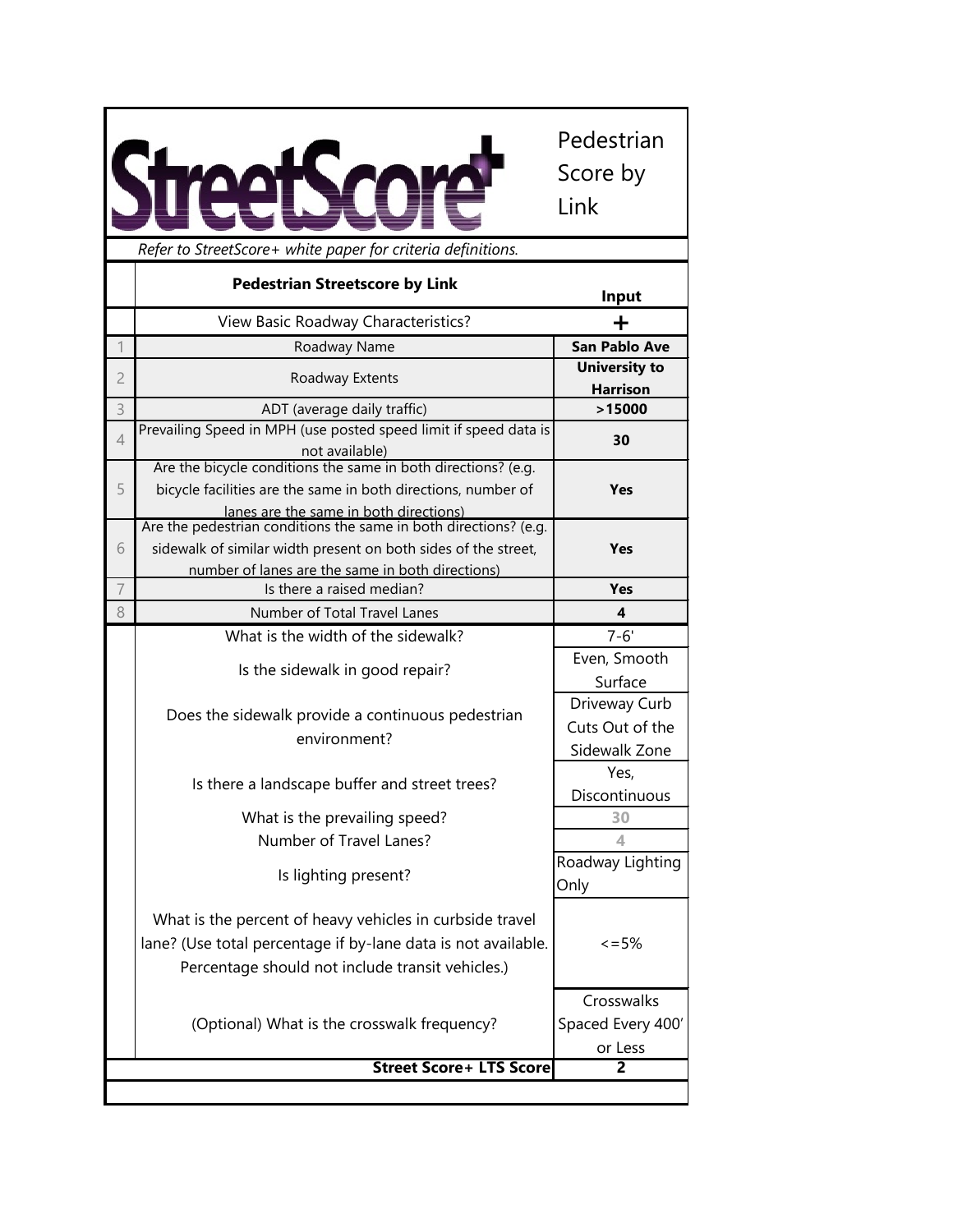| Refer to StreetScore+ white paper for criteria definitions. |                                                                     |                          |
|-------------------------------------------------------------|---------------------------------------------------------------------|--------------------------|
|                                                             | <b>Bike StreetScore by Link</b>                                     | Input                    |
|                                                             | View Basic Roadway Characteristics?                                 | +                        |
| 1                                                           | Roadway Name                                                        | <b>San Pablo Ave</b>     |
| $\overline{2}$                                              | Roadway Extents                                                     | <b>Harrison to</b>       |
|                                                             |                                                                     | <b>Brighton</b>          |
| 3                                                           | ADT (average daily traffic)                                         | >15000                   |
| $\overline{4}$                                              | Prevailing Speed in MPH (use posted speed limit if speed data is    | 30                       |
|                                                             | not available)                                                      |                          |
|                                                             | Are the bicycle conditions the same in both directions? (e.g.       |                          |
| 5                                                           | bicycle facilities are the same in both directions, number of lanes | <b>Yes</b>               |
|                                                             | are the same in both directions)                                    |                          |
|                                                             | Are the pedestrian conditions the same in both directions? (e.g.    |                          |
| 6                                                           | sidewalk of similar width present on both sides of the street,      | Yes                      |
|                                                             | number of lanes are the same in both directions)                    |                          |
| 7                                                           | Is there a raised median?                                           | No                       |
| 8                                                           | Number of Total Travel Lanes                                        | 4                        |
|                                                             |                                                                     | Bicycle Route Or         |
|                                                             | What is the bicycle facility type?                                  | No Designated            |
|                                                             |                                                                     | Bikeway                  |
|                                                             | Speed                                                               | 30                       |
|                                                             | # of Travel Lanes                                                   | $\overline{\mathcal{A}}$ |
|                                                             | Does the street have a centerline?                                  | Yes                      |
|                                                             | Is the street classified as residential?                            | <b>No</b>                |
|                                                             | <b>Segment LTS Score Per Mineta Methodology</b>                     | 4                        |
|                                                             | <b>Street Score+ LTS Score</b>                                      | 3                        |
|                                                             |                                                                     |                          |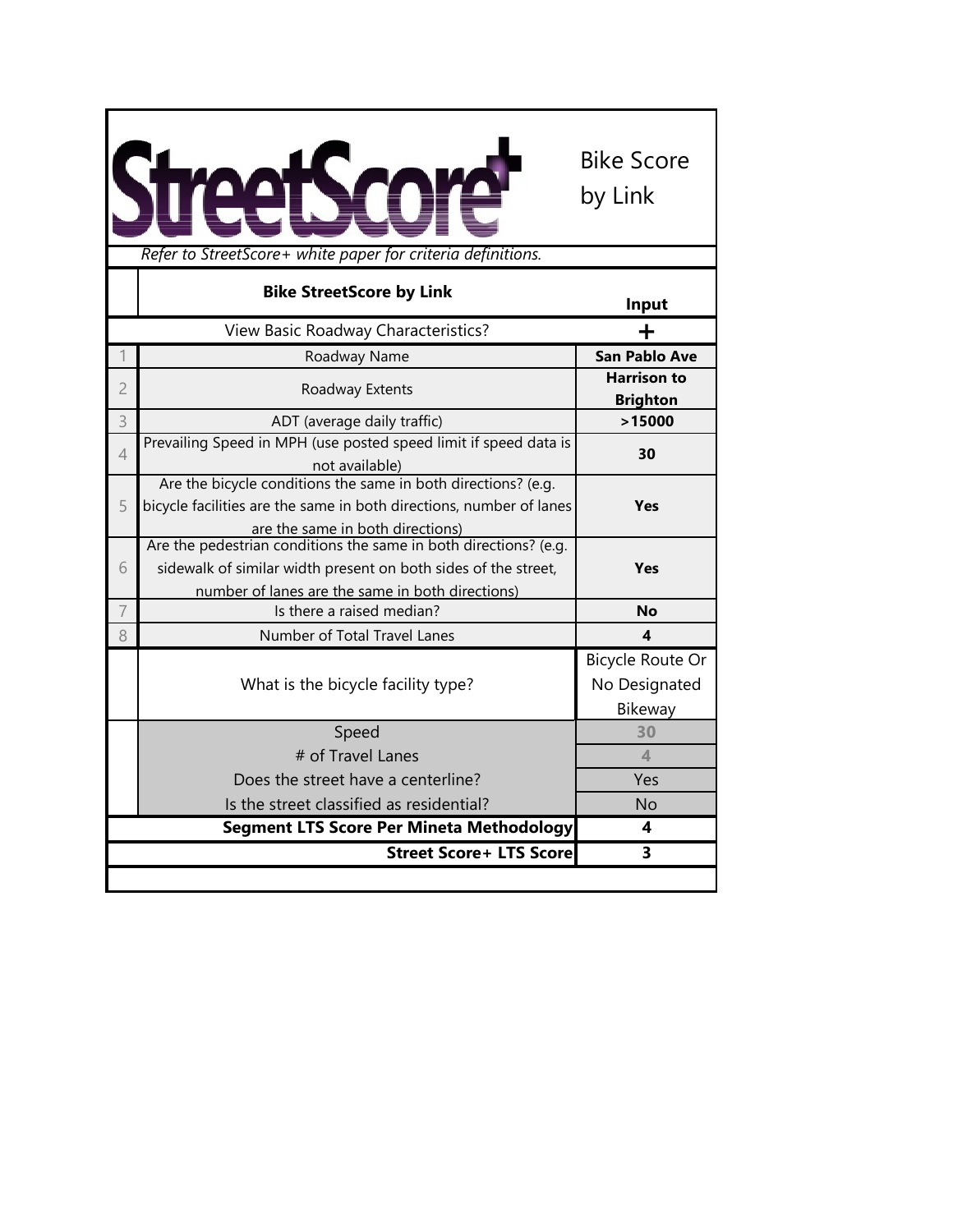|                |                                                                                                                                                                                        | Pedestrian<br>Score by<br>Link                    |
|----------------|----------------------------------------------------------------------------------------------------------------------------------------------------------------------------------------|---------------------------------------------------|
|                | Refer to StreetScore+ white paper for criteria definitions.                                                                                                                            |                                                   |
|                | <b>Pedestrian Streetscore by Link</b>                                                                                                                                                  | Input                                             |
|                | View Basic Roadway Characteristics?                                                                                                                                                    | ┿                                                 |
| 1              | Roadway Name                                                                                                                                                                           | <b>San Pablo Ave</b>                              |
| $\overline{2}$ | Roadway Extents                                                                                                                                                                        | <b>Harrison to</b><br><b>Brighton</b>             |
| 3              | ADT (average daily traffic)                                                                                                                                                            | >15000                                            |
| $\overline{4}$ | Prevailing Speed in MPH (use posted speed limit if speed data is<br>not available)                                                                                                     | 30                                                |
| 5              | Are the bicycle conditions the same in both directions? (e.g.<br>bicycle facilities are the same in both directions, number of<br>lanes are the same in both directions)               | <b>Yes</b>                                        |
| 6              | Are the pedestrian conditions the same in both directions? (e.g.<br>sidewalk of similar width present on both sides of the street,<br>number of lanes are the same in both directions) | <b>Yes</b>                                        |
| 7              | Is there a raised median?                                                                                                                                                              | <b>No</b>                                         |
| 8              | Number of Total Travel Lanes                                                                                                                                                           | $\overline{\mathbf{4}}$                           |
|                | What is the width of the sidewalk?                                                                                                                                                     | $7 - 6'$                                          |
|                | Is the sidewalk in good repair?                                                                                                                                                        | Even, Smooth<br>Surface                           |
|                | Does the sidewalk provide a continuous pedestrian<br>environment?                                                                                                                      | Driveway Curb<br>Cuts Out of the<br>Sidewalk Zone |
|                | Is there a landscape buffer and street trees?                                                                                                                                          | Yes,<br>Discontinuous                             |
|                | What is the prevailing speed?<br>Number of Travel Lanes?                                                                                                                               | 30<br>4                                           |
|                | Is lighting present?                                                                                                                                                                   | Roadway Lighting<br>Only                          |
|                | What is the percent of heavy vehicles in curbside travel<br>lane? (Use total percentage if by-lane data is not available.<br>Percentage should not include transit vehicles.)          | $\leq$ = 5%                                       |
|                | (Optional) What is the crosswalk frequency?                                                                                                                                            | Crosswalks<br>Spaced $>$ 400'                     |
|                | <b>Street Score+ LTS Score</b>                                                                                                                                                         | 3                                                 |
|                |                                                                                                                                                                                        |                                                   |

Г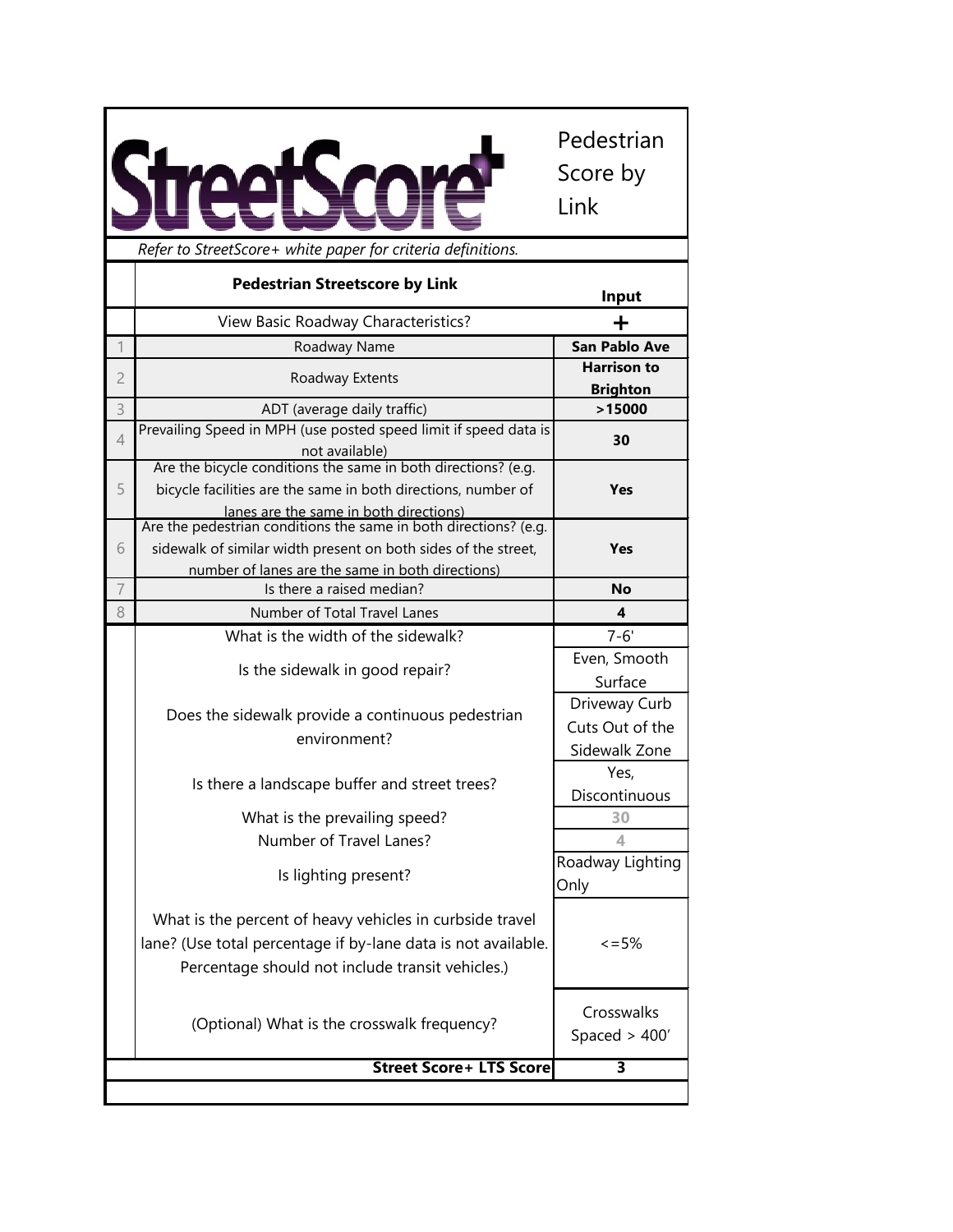

|                | <b>Bike StreetScore by Link</b>                                                                                                    | Input                   |
|----------------|------------------------------------------------------------------------------------------------------------------------------------|-------------------------|
|                | View Basic Roadway Characteristics?                                                                                                |                         |
|                | Roadway Name                                                                                                                       | <b>San Pablo Ave</b>    |
| $\overline{2}$ | Roadway Extents                                                                                                                    | <b>Brighton to Hill</b> |
| 3              | ADT (average daily traffic)                                                                                                        | >15000                  |
| $\overline{4}$ | Prevailing Speed in MPH (use posted speed limit if speed data is                                                                   | 30                      |
|                | not available)<br>Are the bicycle conditions the same in both directions? (e.g.                                                    |                         |
| 5              | bicycle facilities are the same in both directions, number of lanes                                                                | <b>Yes</b>              |
|                | are the same in both directions)                                                                                                   |                         |
| 6              | Are the pedestrian conditions the same in both directions? (e.g.<br>sidewalk of similar width present on both sides of the street, | <b>Yes</b>              |
|                | number of lanes are the same in both directions)                                                                                   |                         |
| 7              | Is there a raised median?                                                                                                          | <b>Yes</b>              |
| 8              | Number of Total Travel Lanes                                                                                                       | $\overline{\mathbf{4}}$ |
|                |                                                                                                                                    | Bicycle Route Or        |
|                | What is the bicycle facility type?                                                                                                 | No Designated           |
|                |                                                                                                                                    | Bikeway                 |
|                | Speed                                                                                                                              | 30                      |
|                | # of Travel Lanes                                                                                                                  | $\blacktriangle$        |
|                | Does the street have a centerline?                                                                                                 | Yes                     |
|                | Is the street classified as residential?                                                                                           | No                      |
|                | <b>Segment LTS Score Per Mineta Methodology</b>                                                                                    | 4                       |
|                | <b>Street Score+ LTS Score</b>                                                                                                     | 3                       |
|                |                                                                                                                                    |                         |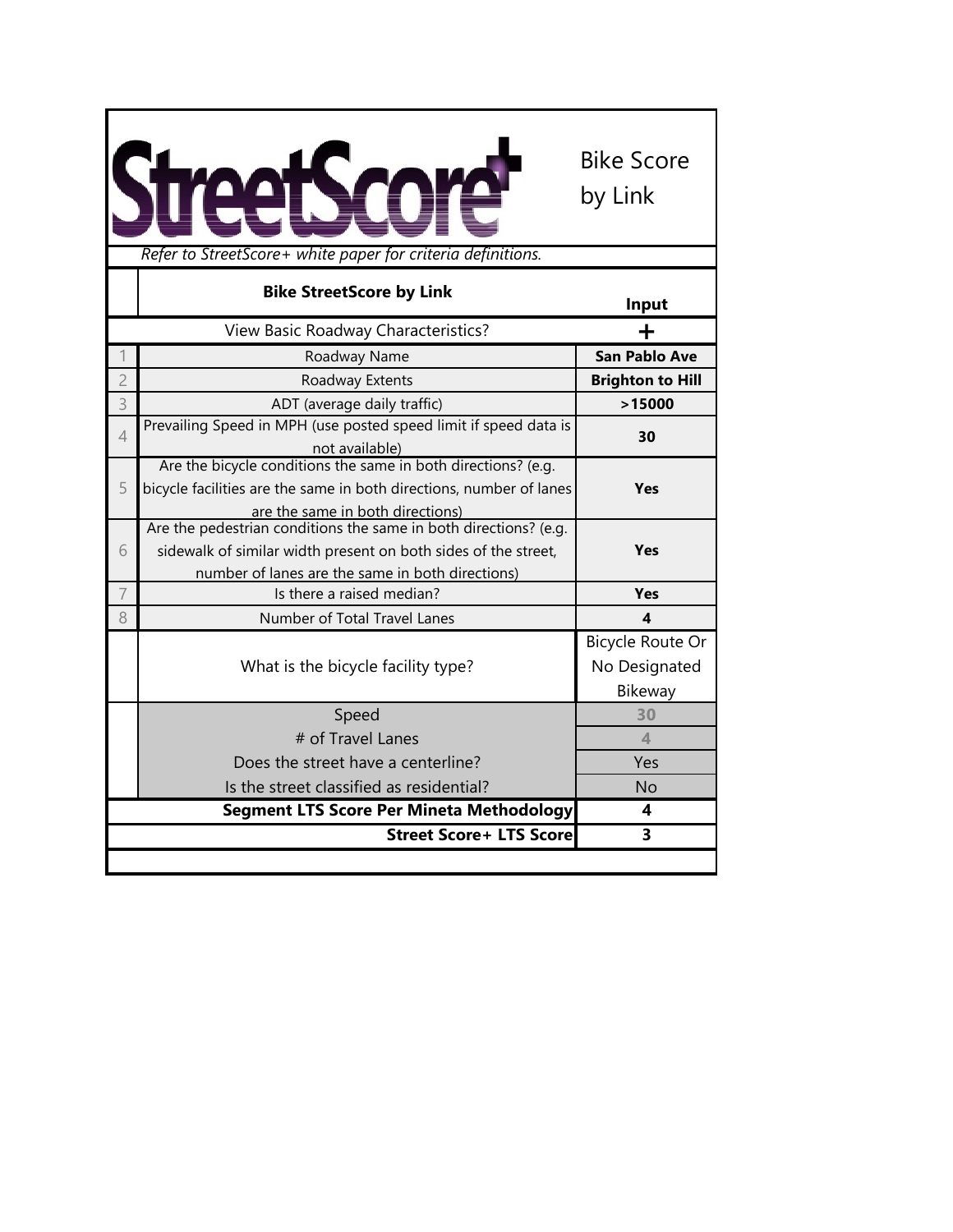*Refer to StreetScore+ white paper for criteria definitions.*

Pedestrian

Score by

Link

**Direction 1 Direction 2 Input Input** View Basic Roadway Characteristics? **+** 1 **San Pablo Ave Roadway Name Consumer San Pablo Ave** 2 Roadway Extents **Brighton to Hill 0** 3 ADT (average daily traffic) **>15000 0 Prevailing Speed in MPH (use posted speed limit if speed data is** not available) **30 25** 5 Are the bicycle conditions the same in both directions? (e.g. bicycle facilities are the same in both directions, number of lanes are the same in both directions) **Yes No** 6 Are the pedestrian conditions the same in both directions? (e.g. sidewalk of similar width present on both sides of the street, number of lanes are the same in both directions) **Yes Yes** 7 Is there a raised median? **Yes Yes** 8 Number of Total Travel Lanes **4 1** What is the width of the sidewalk?  $> = 8'$ Is the sidewalk in good repair? Even, Smooth Surface Does the sidewalk provide a continuous pedestrian environment? Driveway Curb Cuts Out of the Sidewalk Zone Is there a landscape buffer and street trees? Pes, Continuous What is the prevailing speed? Number of Travel Lanes? **4 1** Is lighting present? Roadway Lighting Only What is the percent of heavy vehicles in curbside travel lane? (Use total percentage if by-lane data is not available. Percentage should not include transit vehicles.)  $\leq$  = 5% (Optional) What is the crosswalk frequency? Spaced > 400' **3 Pedestrian Streetscore by Link Street Score+ LTS Score**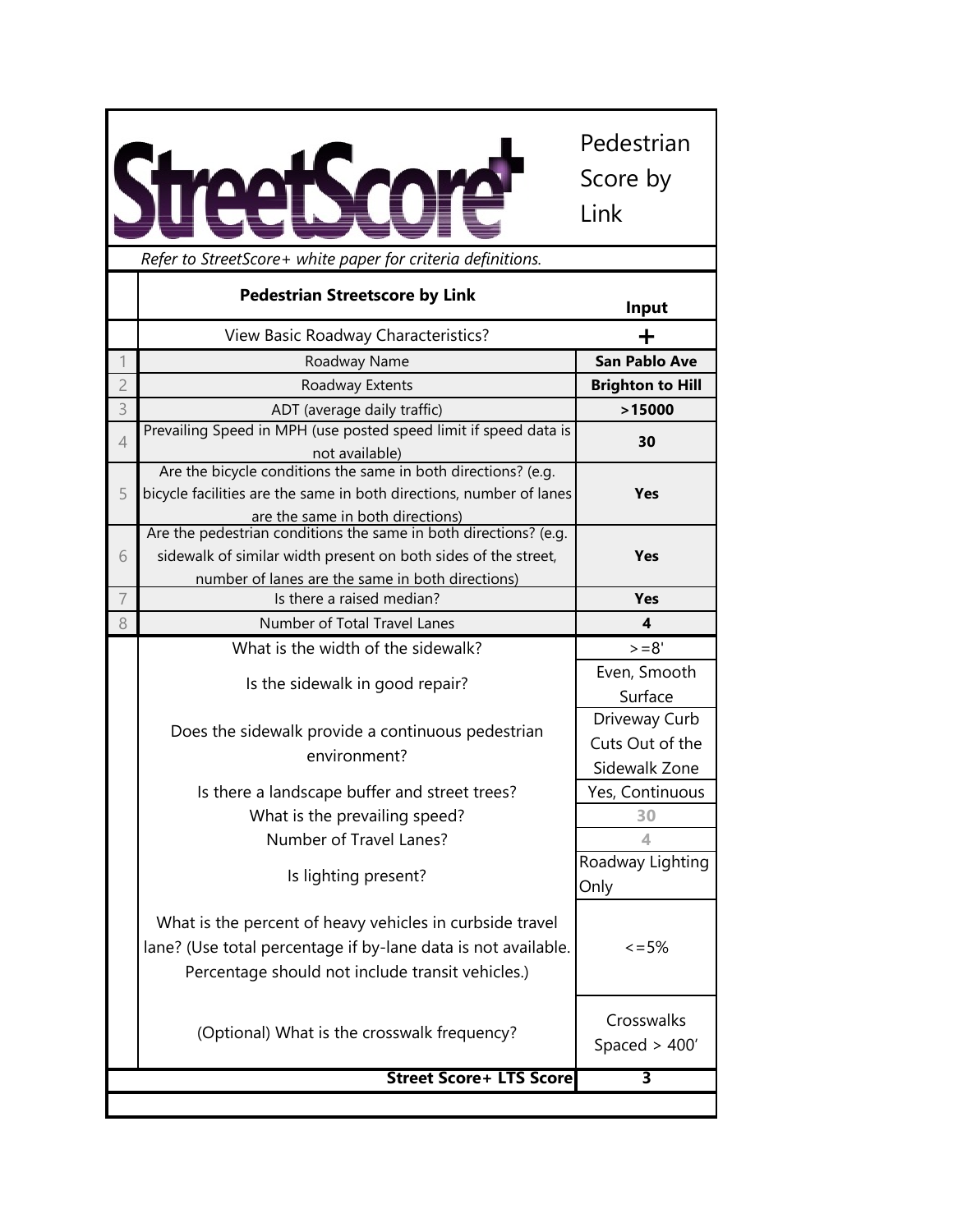

|                | <b>Bike StreetScore by Link</b>                                                                                                                                                        | Input                                        |
|----------------|----------------------------------------------------------------------------------------------------------------------------------------------------------------------------------------|----------------------------------------------|
|                | View Basic Roadway Characteristics?                                                                                                                                                    | +                                            |
|                | Roadway Name                                                                                                                                                                           | <b>San Pablo Ave</b>                         |
| $\overline{c}$ | Roadway Extents                                                                                                                                                                        | <b>Hill to Knott</b>                         |
| 3              | ADT (average daily traffic)                                                                                                                                                            | >15000                                       |
| $\overline{4}$ | Prevailing Speed in MPH (use posted speed limit if speed data is<br>not available)                                                                                                     | 30                                           |
| 5              | Are the bicycle conditions the same in both directions? (e.g.<br>bicycle facilities are the same in both directions, number of lanes<br>are the same in both directions)               | <b>Yes</b>                                   |
| 6              | Are the pedestrian conditions the same in both directions? (e.g.<br>sidewalk of similar width present on both sides of the street,<br>number of lanes are the same in both directions) | <b>Yes</b>                                   |
| 7              | Is there a raised median?                                                                                                                                                              | <b>Yes</b>                                   |
| 8              | Number of Total Travel Lanes                                                                                                                                                           | 5                                            |
|                | What is the bicycle facility type?                                                                                                                                                     | Bicycle Route Or<br>No Designated<br>Bikeway |
|                | Speed                                                                                                                                                                                  | 30                                           |
|                | # of Travel Lanes                                                                                                                                                                      | 5                                            |
|                | Does the street have a centerline?                                                                                                                                                     | Yes                                          |
|                | Is the street classified as residential?                                                                                                                                               | No                                           |
|                | <b>Segment LTS Score Per Mineta Methodology</b>                                                                                                                                        | 4                                            |
|                | <b>Street Score+ LTS Score</b>                                                                                                                                                         | 3                                            |
|                |                                                                                                                                                                                        |                                              |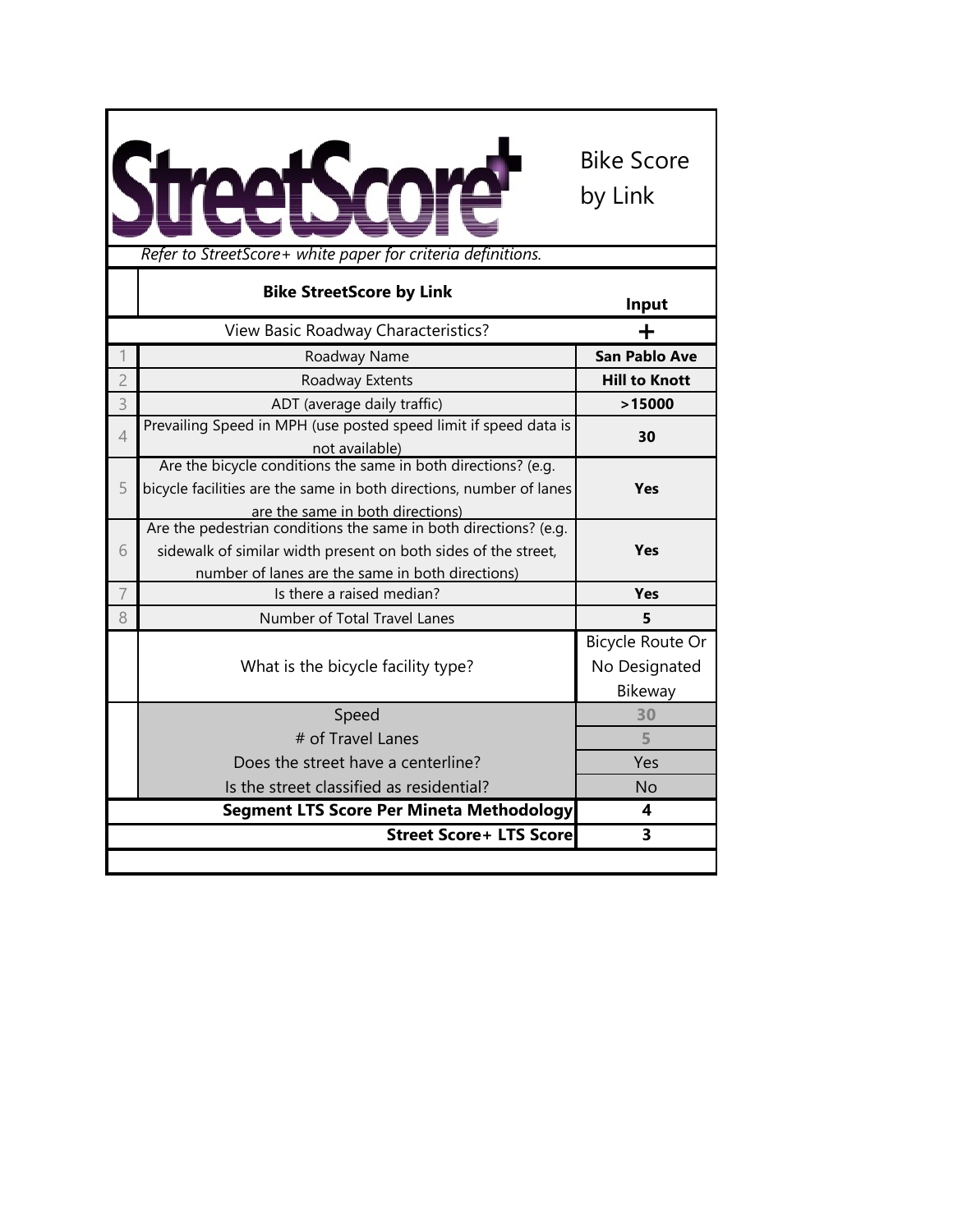| Refer to StreetScore+ white paper for criteria definitions.<br><b>Pedestrian Streetscore by Link</b><br>Input<br>View Basic Roadway Characteristics?<br>┿<br><b>San Pablo Ave</b><br>Roadway Name<br><b>Hill to Knott</b><br>Roadway Extents<br>ADT (average daily traffic)<br>>15000<br>Prevailing Speed in MPH (use posted speed limit if speed data is<br>30<br>not available)<br>Are the bicycle conditions the same in both directions? (e.g.<br>bicycle facilities are the same in both directions, number of lanes<br>Yes<br>are the same in both directions)<br>Are the pedestrian conditions the same in both directions? (e.g.<br>sidewalk of similar width present on both sides of the street,<br>Yes<br>number of lanes are the same in both directions)<br>7<br>Is there a raised median?<br>Yes<br>Number of Total Travel Lanes<br>5<br>What is the width of the sidewalk?<br>< 6'<br>Even, Smooth<br>Is the sidewalk in good repair?<br>Surface<br>Driveway Curb<br>Does the sidewalk provide a continuous pedestrian<br>Cuts Out of the<br>environment?<br>Sidewalk Zone<br>Yes,<br>Is there a landscape buffer and street trees?<br>Discontinuous<br>What is the prevailing speed?<br>30<br>Number of Travel Lanes?<br>5<br>Is lighting present?<br>Only<br>What is the percent of heavy vehicles in curbside travel<br>lane? (Use total percentage if by-lane data is not available.<br>$\leq$ = 5%<br>Percentage should not include transit vehicles.) |                | Pedestrian<br>Score by<br>Link |
|----------------------------------------------------------------------------------------------------------------------------------------------------------------------------------------------------------------------------------------------------------------------------------------------------------------------------------------------------------------------------------------------------------------------------------------------------------------------------------------------------------------------------------------------------------------------------------------------------------------------------------------------------------------------------------------------------------------------------------------------------------------------------------------------------------------------------------------------------------------------------------------------------------------------------------------------------------------------------------------------------------------------------------------------------------------------------------------------------------------------------------------------------------------------------------------------------------------------------------------------------------------------------------------------------------------------------------------------------------------------------------------------------------------------------------------------------------------------------|----------------|--------------------------------|
|                                                                                                                                                                                                                                                                                                                                                                                                                                                                                                                                                                                                                                                                                                                                                                                                                                                                                                                                                                                                                                                                                                                                                                                                                                                                                                                                                                                                                                                                            |                |                                |
|                                                                                                                                                                                                                                                                                                                                                                                                                                                                                                                                                                                                                                                                                                                                                                                                                                                                                                                                                                                                                                                                                                                                                                                                                                                                                                                                                                                                                                                                            |                |                                |
|                                                                                                                                                                                                                                                                                                                                                                                                                                                                                                                                                                                                                                                                                                                                                                                                                                                                                                                                                                                                                                                                                                                                                                                                                                                                                                                                                                                                                                                                            |                |                                |
|                                                                                                                                                                                                                                                                                                                                                                                                                                                                                                                                                                                                                                                                                                                                                                                                                                                                                                                                                                                                                                                                                                                                                                                                                                                                                                                                                                                                                                                                            |                |                                |
|                                                                                                                                                                                                                                                                                                                                                                                                                                                                                                                                                                                                                                                                                                                                                                                                                                                                                                                                                                                                                                                                                                                                                                                                                                                                                                                                                                                                                                                                            | $\overline{c}$ |                                |
|                                                                                                                                                                                                                                                                                                                                                                                                                                                                                                                                                                                                                                                                                                                                                                                                                                                                                                                                                                                                                                                                                                                                                                                                                                                                                                                                                                                                                                                                            | 3              |                                |
|                                                                                                                                                                                                                                                                                                                                                                                                                                                                                                                                                                                                                                                                                                                                                                                                                                                                                                                                                                                                                                                                                                                                                                                                                                                                                                                                                                                                                                                                            | 4              |                                |
|                                                                                                                                                                                                                                                                                                                                                                                                                                                                                                                                                                                                                                                                                                                                                                                                                                                                                                                                                                                                                                                                                                                                                                                                                                                                                                                                                                                                                                                                            | 5              |                                |
|                                                                                                                                                                                                                                                                                                                                                                                                                                                                                                                                                                                                                                                                                                                                                                                                                                                                                                                                                                                                                                                                                                                                                                                                                                                                                                                                                                                                                                                                            |                |                                |
|                                                                                                                                                                                                                                                                                                                                                                                                                                                                                                                                                                                                                                                                                                                                                                                                                                                                                                                                                                                                                                                                                                                                                                                                                                                                                                                                                                                                                                                                            | 6              |                                |
|                                                                                                                                                                                                                                                                                                                                                                                                                                                                                                                                                                                                                                                                                                                                                                                                                                                                                                                                                                                                                                                                                                                                                                                                                                                                                                                                                                                                                                                                            |                |                                |
|                                                                                                                                                                                                                                                                                                                                                                                                                                                                                                                                                                                                                                                                                                                                                                                                                                                                                                                                                                                                                                                                                                                                                                                                                                                                                                                                                                                                                                                                            |                |                                |
|                                                                                                                                                                                                                                                                                                                                                                                                                                                                                                                                                                                                                                                                                                                                                                                                                                                                                                                                                                                                                                                                                                                                                                                                                                                                                                                                                                                                                                                                            | 8              |                                |
|                                                                                                                                                                                                                                                                                                                                                                                                                                                                                                                                                                                                                                                                                                                                                                                                                                                                                                                                                                                                                                                                                                                                                                                                                                                                                                                                                                                                                                                                            |                |                                |
|                                                                                                                                                                                                                                                                                                                                                                                                                                                                                                                                                                                                                                                                                                                                                                                                                                                                                                                                                                                                                                                                                                                                                                                                                                                                                                                                                                                                                                                                            |                |                                |
|                                                                                                                                                                                                                                                                                                                                                                                                                                                                                                                                                                                                                                                                                                                                                                                                                                                                                                                                                                                                                                                                                                                                                                                                                                                                                                                                                                                                                                                                            |                |                                |
|                                                                                                                                                                                                                                                                                                                                                                                                                                                                                                                                                                                                                                                                                                                                                                                                                                                                                                                                                                                                                                                                                                                                                                                                                                                                                                                                                                                                                                                                            |                |                                |
|                                                                                                                                                                                                                                                                                                                                                                                                                                                                                                                                                                                                                                                                                                                                                                                                                                                                                                                                                                                                                                                                                                                                                                                                                                                                                                                                                                                                                                                                            |                |                                |
|                                                                                                                                                                                                                                                                                                                                                                                                                                                                                                                                                                                                                                                                                                                                                                                                                                                                                                                                                                                                                                                                                                                                                                                                                                                                                                                                                                                                                                                                            |                |                                |
|                                                                                                                                                                                                                                                                                                                                                                                                                                                                                                                                                                                                                                                                                                                                                                                                                                                                                                                                                                                                                                                                                                                                                                                                                                                                                                                                                                                                                                                                            |                | Roadway Lighting               |
|                                                                                                                                                                                                                                                                                                                                                                                                                                                                                                                                                                                                                                                                                                                                                                                                                                                                                                                                                                                                                                                                                                                                                                                                                                                                                                                                                                                                                                                                            |                |                                |
| (Optional) What is the crosswalk frequency?<br>Spaced $>$ 400'                                                                                                                                                                                                                                                                                                                                                                                                                                                                                                                                                                                                                                                                                                                                                                                                                                                                                                                                                                                                                                                                                                                                                                                                                                                                                                                                                                                                             |                | Crosswalks                     |
| <b>Street Score+ LTS Score</b><br>3                                                                                                                                                                                                                                                                                                                                                                                                                                                                                                                                                                                                                                                                                                                                                                                                                                                                                                                                                                                                                                                                                                                                                                                                                                                                                                                                                                                                                                        |                |                                |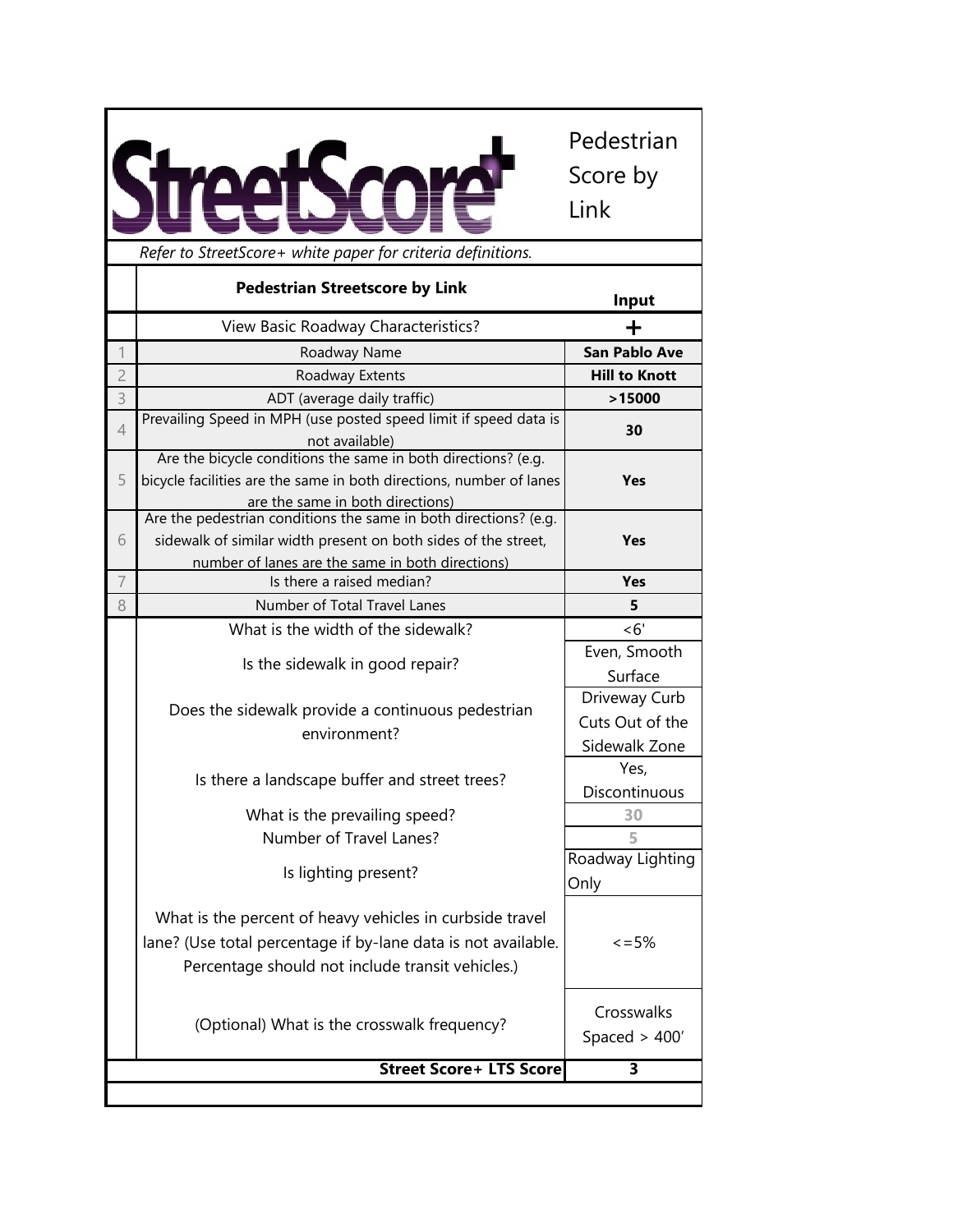

|                | <b>Bike StreetScore by Link</b>                                                                                                      | Input                 |
|----------------|--------------------------------------------------------------------------------------------------------------------------------------|-----------------------|
|                | View Basic Roadway Characteristics?                                                                                                  |                       |
|                | Roadway Name                                                                                                                         | <b>San Pablo Ave</b>  |
| $\overline{2}$ | Roadway Extents                                                                                                                      | <b>Knott to Nevin</b> |
| 3              | ADT (average daily traffic)                                                                                                          | >15000                |
| $\overline{4}$ | Prevailing Speed in MPH (use posted speed limit if speed data is                                                                     | 30                    |
|                | not available)                                                                                                                       |                       |
| 5              | Are the bicycle conditions the same in both directions? (e.g.<br>bicycle facilities are the same in both directions, number of lanes | <b>Yes</b>            |
|                | are the same in both directions)                                                                                                     |                       |
|                | Are the pedestrian conditions the same in both directions? (e.g.                                                                     |                       |
| 6              | sidewalk of similar width present on both sides of the street,                                                                       | <b>Yes</b>            |
|                | number of lanes are the same in both directions)                                                                                     |                       |
| 7              | Is there a raised median?                                                                                                            | <b>Yes</b>            |
| 8              | Number of Total Travel Lanes                                                                                                         | 4                     |
|                |                                                                                                                                      | Bicycle Route Or      |
|                | What is the bicycle facility type?                                                                                                   | No Designated         |
|                |                                                                                                                                      | Bikeway               |
|                | Speed                                                                                                                                | 30                    |
|                | # of Travel Lanes                                                                                                                    | $\blacktriangle$      |
|                | Does the street have a centerline?                                                                                                   | Yes                   |
|                | Is the street classified as residential?                                                                                             | No                    |
|                | <b>Segment LTS Score Per Mineta Methodology</b>                                                                                      | 4                     |
|                | <b>Street Score+ LTS Score</b>                                                                                                       | 3                     |
|                |                                                                                                                                      |                       |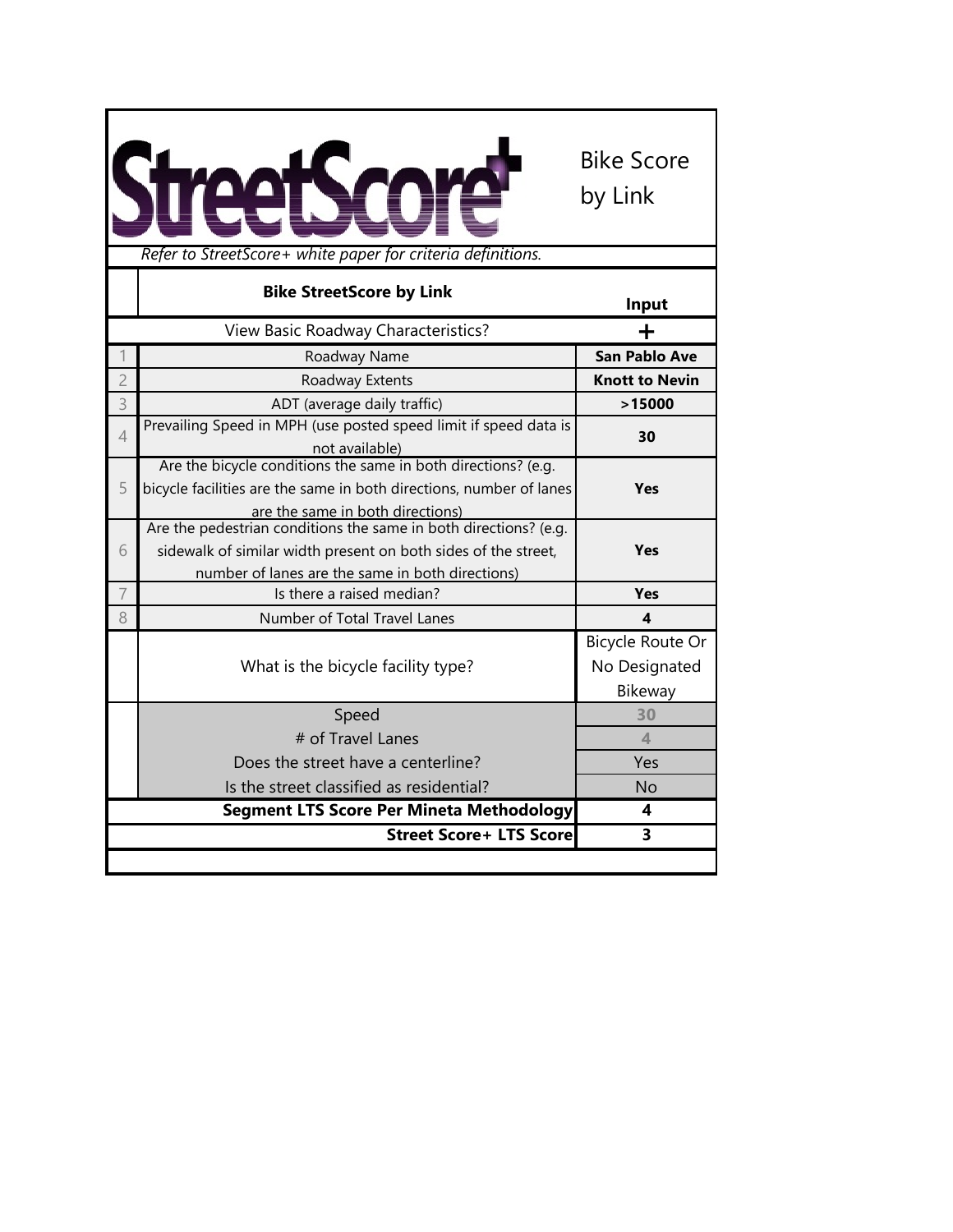| Refer to StreetScore+ white paper for criteria definitions.<br><b>Pedestrian Streetscore by Link</b><br>View Basic Roadway Characteristics?<br>Roadway Name<br>$\overline{c}$<br>Roadway Extents<br>3<br>ADT (average daily traffic)<br>Prevailing Speed in MPH (use posted speed limit if speed data is<br>4 | Input<br>┿<br><b>San Pablo Ave</b> |
|---------------------------------------------------------------------------------------------------------------------------------------------------------------------------------------------------------------------------------------------------------------------------------------------------------------|------------------------------------|
|                                                                                                                                                                                                                                                                                                               |                                    |
|                                                                                                                                                                                                                                                                                                               |                                    |
|                                                                                                                                                                                                                                                                                                               |                                    |
|                                                                                                                                                                                                                                                                                                               |                                    |
|                                                                                                                                                                                                                                                                                                               | <b>Knott to Nevin</b>              |
|                                                                                                                                                                                                                                                                                                               | >15000                             |
| not available)                                                                                                                                                                                                                                                                                                | 30                                 |
| Are the bicycle conditions the same in both directions? (e.g.<br>bicycle facilities are the same in both directions, number of lanes<br>5<br>are the same in both directions)                                                                                                                                 | Yes                                |
| Are the pedestrian conditions the same in both directions? (e.g.                                                                                                                                                                                                                                              |                                    |
| sidewalk of similar width present on both sides of the street,<br>6<br>number of lanes are the same in both directions)                                                                                                                                                                                       | Yes                                |
| 7<br>Is there a raised median?                                                                                                                                                                                                                                                                                | Yes                                |
| 8<br>Number of Total Travel Lanes                                                                                                                                                                                                                                                                             | 4                                  |
| What is the width of the sidewalk?                                                                                                                                                                                                                                                                            | <6'                                |
|                                                                                                                                                                                                                                                                                                               | Even, Smooth                       |
| Is the sidewalk in good repair?                                                                                                                                                                                                                                                                               | Surface                            |
| Does the sidewalk provide a continuous pedestrian                                                                                                                                                                                                                                                             | Driveway Curb                      |
| environment?                                                                                                                                                                                                                                                                                                  | Cuts Out of the                    |
|                                                                                                                                                                                                                                                                                                               | Sidewalk Zone                      |
| Is there a landscape buffer and street trees?                                                                                                                                                                                                                                                                 | Yes,                               |
|                                                                                                                                                                                                                                                                                                               | Discontinuous                      |
| What is the prevailing speed?                                                                                                                                                                                                                                                                                 | 30                                 |
| Number of Travel Lanes?                                                                                                                                                                                                                                                                                       | 4                                  |
| Is lighting present?<br>Only                                                                                                                                                                                                                                                                                  | Roadway Lighting                   |
| What is the percent of heavy vehicles in curbside travel<br>lane? (Use total percentage if by-lane data is not available.<br>Percentage should not include transit vehicles.)                                                                                                                                 | $\leq$ = 5%                        |
| (Optional) What is the crosswalk frequency?                                                                                                                                                                                                                                                                   | Crosswalks<br>Spaced $>$ 400'      |
| <b>Street Score+ LTS Score</b>                                                                                                                                                                                                                                                                                | 3                                  |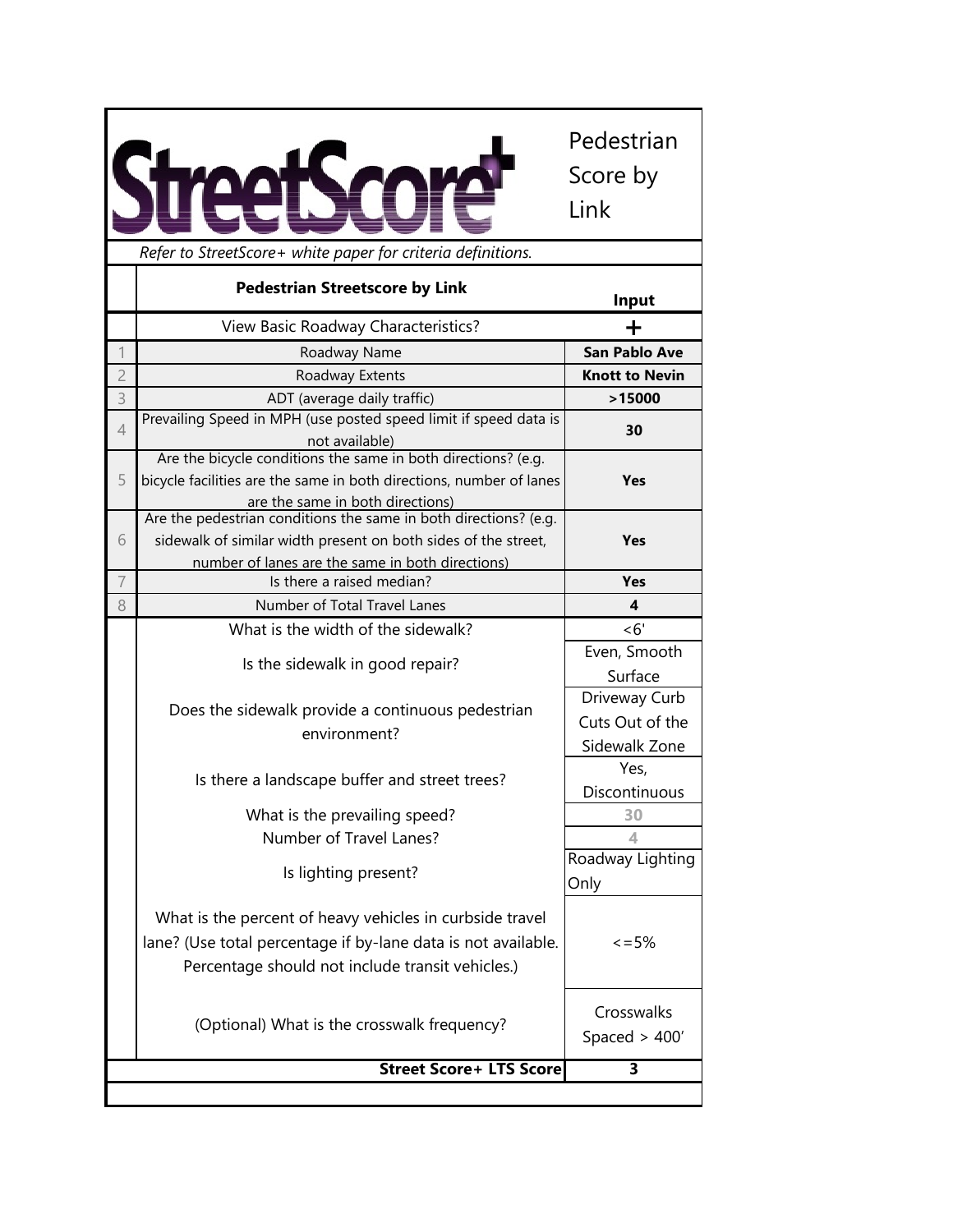

|                | <b>Bike StreetScore by Link</b>                                                                                                                                                        | Input                                        |
|----------------|----------------------------------------------------------------------------------------------------------------------------------------------------------------------------------------|----------------------------------------------|
|                | View Basic Roadway Characteristics?                                                                                                                                                    | +                                            |
|                | Roadway Name                                                                                                                                                                           | San Pablo Ave.                               |
| $\overline{2}$ | Roadway Extents                                                                                                                                                                        | <b>Nevin to Rheem</b>                        |
| 3              | ADT (average daily traffic)                                                                                                                                                            | 9001-12000                                   |
| 4              | Prevailing Speed in MPH (use posted speed limit if speed data is<br>not available)                                                                                                     | 30                                           |
| 5              | Are the bicycle conditions the same in both directions? (e.g.<br>bicycle facilities are the same in both directions, number of lanes<br>are the same in both directions)               | <b>Yes</b>                                   |
| 6              | Are the pedestrian conditions the same in both directions? (e.g.<br>sidewalk of similar width present on both sides of the street,<br>number of lanes are the same in both directions) | <b>Yes</b>                                   |
| $\overline{7}$ | Is there a raised median?                                                                                                                                                              | <b>No</b>                                    |
| 8              | Number of Total Travel Lanes                                                                                                                                                           | 4                                            |
|                | What is the bicycle facility type?                                                                                                                                                     | Bicycle Route Or<br>No Designated<br>Bikeway |
|                | Speed                                                                                                                                                                                  | 30                                           |
|                | # of Travel Lanes                                                                                                                                                                      | $\Delta$                                     |
|                | Does the street have a centerline?                                                                                                                                                     | Yes                                          |
|                | Is the street classified as residential?                                                                                                                                               | <b>No</b>                                    |
|                | Segment LTS Score Per Mineta Methodology                                                                                                                                               | 4                                            |
|                | <b>Street Score+ LTS Score</b>                                                                                                                                                         | 3                                            |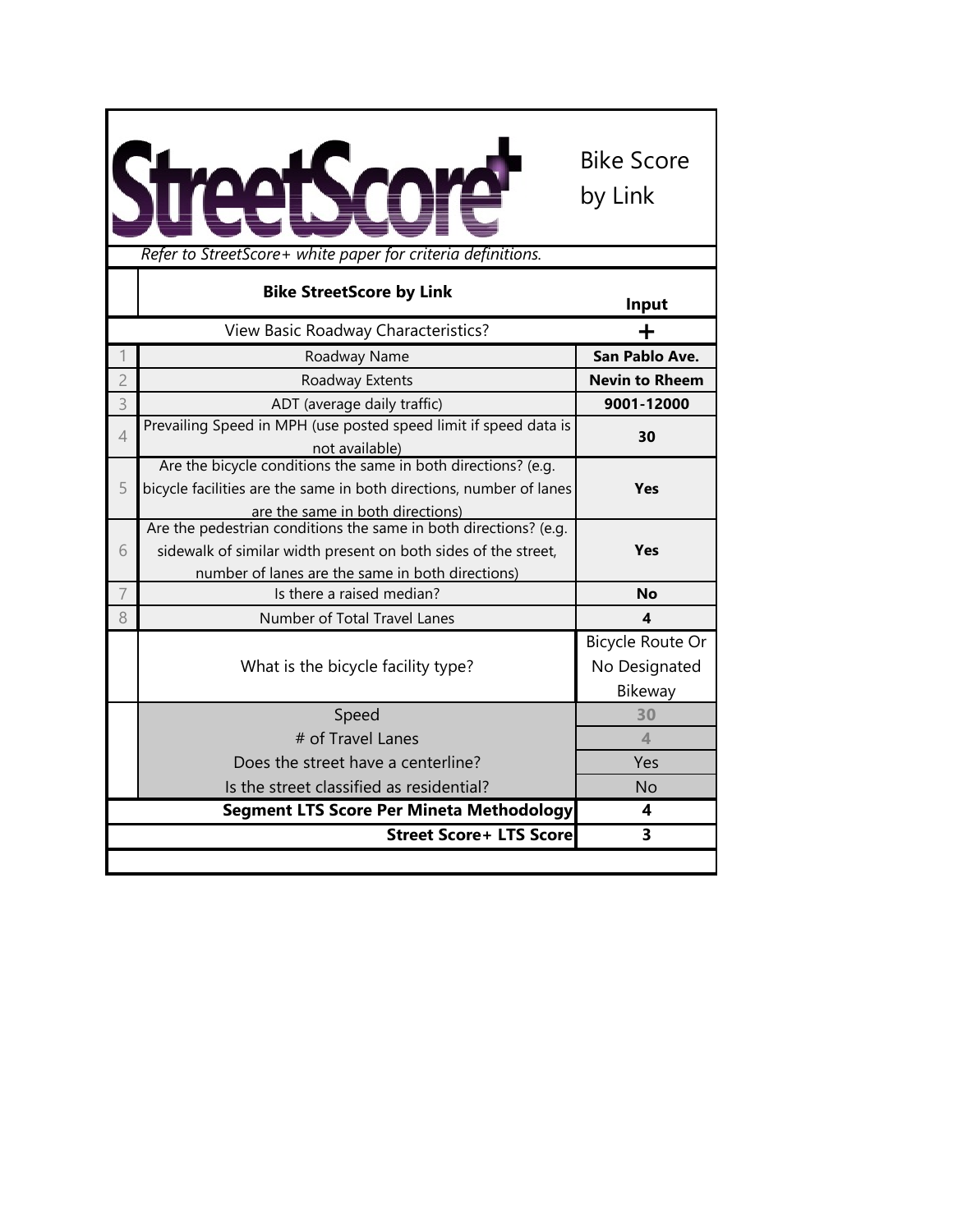| <b>Pedestrian Streetscore by Link</b><br>Input<br>View Basic Roadway Characteristics?<br>San Pablo Ave.<br>Roadway Name<br><b>Nevin to Rheem</b><br>Roadway Extents<br>ADT (average daily traffic)<br>9001-12000<br>Prevailing Speed in MPH (use posted speed limit if speed data is<br>30<br>not available)<br>Are the bicycle conditions the same in both directions? (e.g.<br>bicycle facilities are the same in both directions, number of<br><b>Yes</b><br>lanes are the same in both directions)<br>Are the pedestrian conditions the same in both directions? (e.g.<br>sidewalk of similar width present on both sides of the street,<br>Yes<br>number of lanes are the same in both directions)<br>Is there a raised median?<br><b>No</b><br>Number of Total Travel Lanes<br>4<br>$7 - 6'$<br>What is the width of the sidewalk?<br>Even, Smooth<br>Is the sidewalk in good repair?<br>Surface<br>Frequent<br>Driveway Curb<br>Does the sidewalk provide a continuous pedestrian<br>Cuts into the<br>environment?<br>Sidewalk Zone<br>Yes,<br>Is there a landscape buffer and street trees?<br>Discontinuous<br>What is the prevailing speed?<br>30<br>Number of Travel Lanes?<br>4<br>Roadway Lighting<br>Is lighting present?<br>Only<br>What is the percent of heavy vehicles in curbside travel<br>lane? (Use total percentage if by-lane data is not available.<br>$\leq$ = 5%<br>Percentage should not include transit vehicles.)<br>Crosswalks<br>(Optional) What is the crosswalk frequency?<br>Spaced $>$ 400'<br><b>Street Score+ LTS Score</b><br>3 |                |                                                             | Pedestrian<br>Score by<br>Link |
|------------------------------------------------------------------------------------------------------------------------------------------------------------------------------------------------------------------------------------------------------------------------------------------------------------------------------------------------------------------------------------------------------------------------------------------------------------------------------------------------------------------------------------------------------------------------------------------------------------------------------------------------------------------------------------------------------------------------------------------------------------------------------------------------------------------------------------------------------------------------------------------------------------------------------------------------------------------------------------------------------------------------------------------------------------------------------------------------------------------------------------------------------------------------------------------------------------------------------------------------------------------------------------------------------------------------------------------------------------------------------------------------------------------------------------------------------------------------------------------------------------------------------------------------------------------------|----------------|-------------------------------------------------------------|--------------------------------|
|                                                                                                                                                                                                                                                                                                                                                                                                                                                                                                                                                                                                                                                                                                                                                                                                                                                                                                                                                                                                                                                                                                                                                                                                                                                                                                                                                                                                                                                                                                                                                                        |                | Refer to StreetScore+ white paper for criteria definitions. |                                |
|                                                                                                                                                                                                                                                                                                                                                                                                                                                                                                                                                                                                                                                                                                                                                                                                                                                                                                                                                                                                                                                                                                                                                                                                                                                                                                                                                                                                                                                                                                                                                                        |                |                                                             |                                |
|                                                                                                                                                                                                                                                                                                                                                                                                                                                                                                                                                                                                                                                                                                                                                                                                                                                                                                                                                                                                                                                                                                                                                                                                                                                                                                                                                                                                                                                                                                                                                                        |                |                                                             |                                |
|                                                                                                                                                                                                                                                                                                                                                                                                                                                                                                                                                                                                                                                                                                                                                                                                                                                                                                                                                                                                                                                                                                                                                                                                                                                                                                                                                                                                                                                                                                                                                                        | 1              |                                                             |                                |
|                                                                                                                                                                                                                                                                                                                                                                                                                                                                                                                                                                                                                                                                                                                                                                                                                                                                                                                                                                                                                                                                                                                                                                                                                                                                                                                                                                                                                                                                                                                                                                        | $\overline{c}$ |                                                             |                                |
|                                                                                                                                                                                                                                                                                                                                                                                                                                                                                                                                                                                                                                                                                                                                                                                                                                                                                                                                                                                                                                                                                                                                                                                                                                                                                                                                                                                                                                                                                                                                                                        | 3              |                                                             |                                |
|                                                                                                                                                                                                                                                                                                                                                                                                                                                                                                                                                                                                                                                                                                                                                                                                                                                                                                                                                                                                                                                                                                                                                                                                                                                                                                                                                                                                                                                                                                                                                                        | $\overline{4}$ |                                                             |                                |
|                                                                                                                                                                                                                                                                                                                                                                                                                                                                                                                                                                                                                                                                                                                                                                                                                                                                                                                                                                                                                                                                                                                                                                                                                                                                                                                                                                                                                                                                                                                                                                        |                |                                                             |                                |
|                                                                                                                                                                                                                                                                                                                                                                                                                                                                                                                                                                                                                                                                                                                                                                                                                                                                                                                                                                                                                                                                                                                                                                                                                                                                                                                                                                                                                                                                                                                                                                        | 5              |                                                             |                                |
|                                                                                                                                                                                                                                                                                                                                                                                                                                                                                                                                                                                                                                                                                                                                                                                                                                                                                                                                                                                                                                                                                                                                                                                                                                                                                                                                                                                                                                                                                                                                                                        |                |                                                             |                                |
|                                                                                                                                                                                                                                                                                                                                                                                                                                                                                                                                                                                                                                                                                                                                                                                                                                                                                                                                                                                                                                                                                                                                                                                                                                                                                                                                                                                                                                                                                                                                                                        | 6              |                                                             |                                |
|                                                                                                                                                                                                                                                                                                                                                                                                                                                                                                                                                                                                                                                                                                                                                                                                                                                                                                                                                                                                                                                                                                                                                                                                                                                                                                                                                                                                                                                                                                                                                                        |                |                                                             |                                |
|                                                                                                                                                                                                                                                                                                                                                                                                                                                                                                                                                                                                                                                                                                                                                                                                                                                                                                                                                                                                                                                                                                                                                                                                                                                                                                                                                                                                                                                                                                                                                                        | $\overline{7}$ |                                                             |                                |
|                                                                                                                                                                                                                                                                                                                                                                                                                                                                                                                                                                                                                                                                                                                                                                                                                                                                                                                                                                                                                                                                                                                                                                                                                                                                                                                                                                                                                                                                                                                                                                        | 8              |                                                             |                                |
|                                                                                                                                                                                                                                                                                                                                                                                                                                                                                                                                                                                                                                                                                                                                                                                                                                                                                                                                                                                                                                                                                                                                                                                                                                                                                                                                                                                                                                                                                                                                                                        |                |                                                             |                                |
|                                                                                                                                                                                                                                                                                                                                                                                                                                                                                                                                                                                                                                                                                                                                                                                                                                                                                                                                                                                                                                                                                                                                                                                                                                                                                                                                                                                                                                                                                                                                                                        |                |                                                             |                                |
|                                                                                                                                                                                                                                                                                                                                                                                                                                                                                                                                                                                                                                                                                                                                                                                                                                                                                                                                                                                                                                                                                                                                                                                                                                                                                                                                                                                                                                                                                                                                                                        |                |                                                             |                                |
|                                                                                                                                                                                                                                                                                                                                                                                                                                                                                                                                                                                                                                                                                                                                                                                                                                                                                                                                                                                                                                                                                                                                                                                                                                                                                                                                                                                                                                                                                                                                                                        |                |                                                             |                                |
|                                                                                                                                                                                                                                                                                                                                                                                                                                                                                                                                                                                                                                                                                                                                                                                                                                                                                                                                                                                                                                                                                                                                                                                                                                                                                                                                                                                                                                                                                                                                                                        |                |                                                             |                                |
|                                                                                                                                                                                                                                                                                                                                                                                                                                                                                                                                                                                                                                                                                                                                                                                                                                                                                                                                                                                                                                                                                                                                                                                                                                                                                                                                                                                                                                                                                                                                                                        |                |                                                             |                                |
|                                                                                                                                                                                                                                                                                                                                                                                                                                                                                                                                                                                                                                                                                                                                                                                                                                                                                                                                                                                                                                                                                                                                                                                                                                                                                                                                                                                                                                                                                                                                                                        |                |                                                             |                                |
|                                                                                                                                                                                                                                                                                                                                                                                                                                                                                                                                                                                                                                                                                                                                                                                                                                                                                                                                                                                                                                                                                                                                                                                                                                                                                                                                                                                                                                                                                                                                                                        |                |                                                             |                                |
|                                                                                                                                                                                                                                                                                                                                                                                                                                                                                                                                                                                                                                                                                                                                                                                                                                                                                                                                                                                                                                                                                                                                                                                                                                                                                                                                                                                                                                                                                                                                                                        |                |                                                             |                                |
|                                                                                                                                                                                                                                                                                                                                                                                                                                                                                                                                                                                                                                                                                                                                                                                                                                                                                                                                                                                                                                                                                                                                                                                                                                                                                                                                                                                                                                                                                                                                                                        |                |                                                             |                                |
|                                                                                                                                                                                                                                                                                                                                                                                                                                                                                                                                                                                                                                                                                                                                                                                                                                                                                                                                                                                                                                                                                                                                                                                                                                                                                                                                                                                                                                                                                                                                                                        |                |                                                             |                                |
|                                                                                                                                                                                                                                                                                                                                                                                                                                                                                                                                                                                                                                                                                                                                                                                                                                                                                                                                                                                                                                                                                                                                                                                                                                                                                                                                                                                                                                                                                                                                                                        |                |                                                             |                                |
|                                                                                                                                                                                                                                                                                                                                                                                                                                                                                                                                                                                                                                                                                                                                                                                                                                                                                                                                                                                                                                                                                                                                                                                                                                                                                                                                                                                                                                                                                                                                                                        |                |                                                             |                                |
|                                                                                                                                                                                                                                                                                                                                                                                                                                                                                                                                                                                                                                                                                                                                                                                                                                                                                                                                                                                                                                                                                                                                                                                                                                                                                                                                                                                                                                                                                                                                                                        |                |                                                             |                                |
|                                                                                                                                                                                                                                                                                                                                                                                                                                                                                                                                                                                                                                                                                                                                                                                                                                                                                                                                                                                                                                                                                                                                                                                                                                                                                                                                                                                                                                                                                                                                                                        |                |                                                             |                                |
|                                                                                                                                                                                                                                                                                                                                                                                                                                                                                                                                                                                                                                                                                                                                                                                                                                                                                                                                                                                                                                                                                                                                                                                                                                                                                                                                                                                                                                                                                                                                                                        |                |                                                             |                                |
|                                                                                                                                                                                                                                                                                                                                                                                                                                                                                                                                                                                                                                                                                                                                                                                                                                                                                                                                                                                                                                                                                                                                                                                                                                                                                                                                                                                                                                                                                                                                                                        |                |                                                             |                                |
|                                                                                                                                                                                                                                                                                                                                                                                                                                                                                                                                                                                                                                                                                                                                                                                                                                                                                                                                                                                                                                                                                                                                                                                                                                                                                                                                                                                                                                                                                                                                                                        |                |                                                             |                                |
|                                                                                                                                                                                                                                                                                                                                                                                                                                                                                                                                                                                                                                                                                                                                                                                                                                                                                                                                                                                                                                                                                                                                                                                                                                                                                                                                                                                                                                                                                                                                                                        |                |                                                             |                                |
|                                                                                                                                                                                                                                                                                                                                                                                                                                                                                                                                                                                                                                                                                                                                                                                                                                                                                                                                                                                                                                                                                                                                                                                                                                                                                                                                                                                                                                                                                                                                                                        |                |                                                             |                                |
|                                                                                                                                                                                                                                                                                                                                                                                                                                                                                                                                                                                                                                                                                                                                                                                                                                                                                                                                                                                                                                                                                                                                                                                                                                                                                                                                                                                                                                                                                                                                                                        |                |                                                             |                                |

 $\mathbf{r}$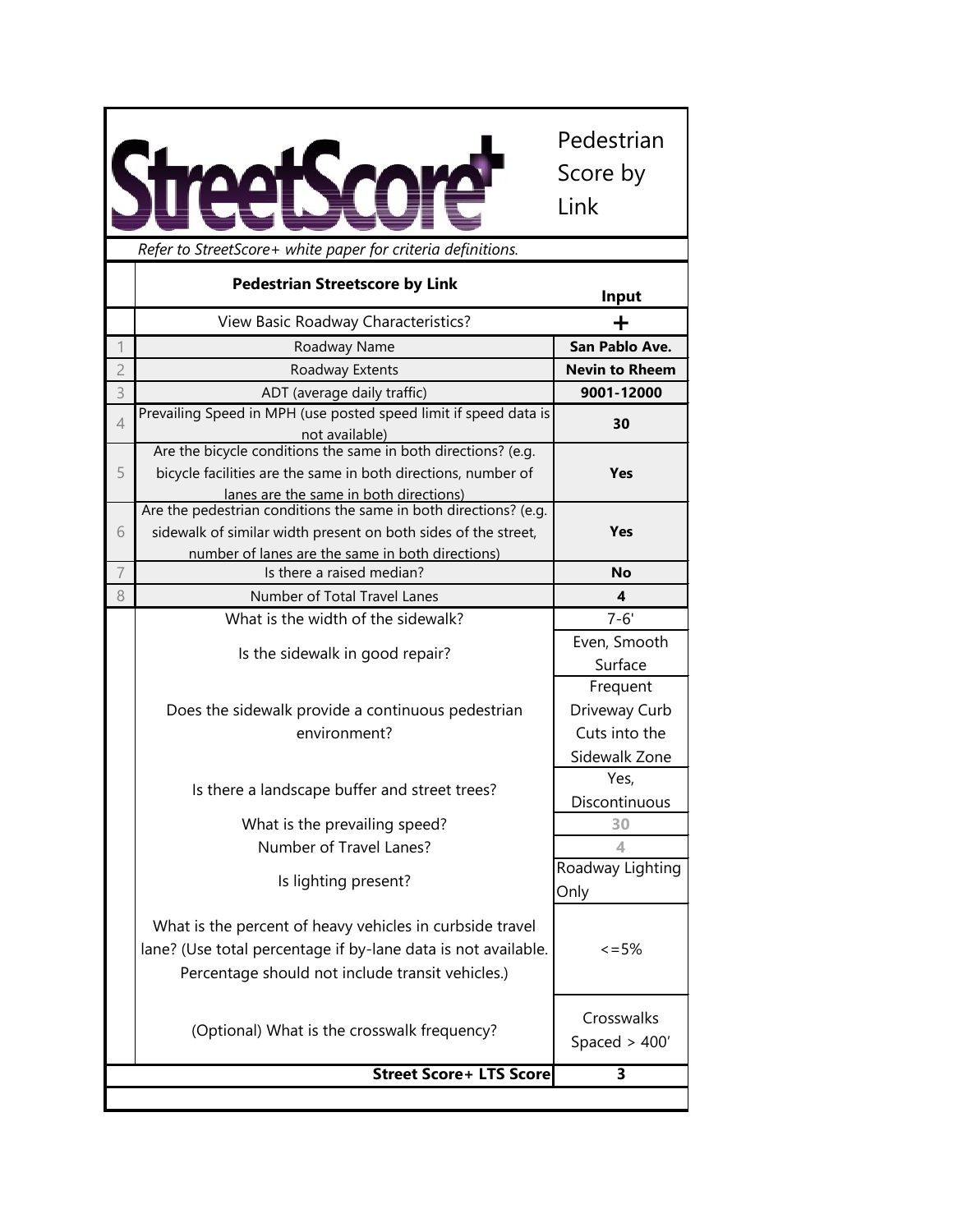

|                | <b>Bike StreetScore by Link</b>                                                                                                                                                        | Input                                        |
|----------------|----------------------------------------------------------------------------------------------------------------------------------------------------------------------------------------|----------------------------------------------|
|                | View Basic Roadway Characteristics?                                                                                                                                                    |                                              |
|                | Roadway Name                                                                                                                                                                           | San Pablo Ave.                               |
| $\overline{2}$ | Roadway Extents                                                                                                                                                                        | <b>Rheem to Rd 20</b>                        |
| 3              | ADT (average daily traffic)                                                                                                                                                            | 9001-12000                                   |
| $\overline{4}$ | Prevailing Speed in MPH (use posted speed limit if speed data is<br>not available)                                                                                                     | 35                                           |
| 5              | Are the bicycle conditions the same in both directions? (e.g.<br>bicycle facilities are the same in both directions, number of lanes<br>are the same in both directions)               | <b>Yes</b>                                   |
| 6              | Are the pedestrian conditions the same in both directions? (e.g.<br>sidewalk of similar width present on both sides of the street,<br>number of lanes are the same in both directions) | <b>Yes</b>                                   |
| 7              | Is there a raised median?                                                                                                                                                              | <b>Yes</b>                                   |
| 8              | Number of Total Travel Lanes                                                                                                                                                           | 4                                            |
|                | What is the bicycle facility type?                                                                                                                                                     | Bicycle Route Or<br>No Designated<br>Bikeway |
|                | Speed                                                                                                                                                                                  | 35                                           |
|                | # of Travel Lanes                                                                                                                                                                      | $\blacktriangle$                             |
|                | Does the street have a centerline?                                                                                                                                                     | Yes                                          |
|                | Is the street classified as residential?                                                                                                                                               | <b>No</b>                                    |
|                | <b>Segment LTS Score Per Mineta Methodology</b>                                                                                                                                        | 4                                            |
|                | <b>Street Score+ LTS Score</b>                                                                                                                                                         | 4                                            |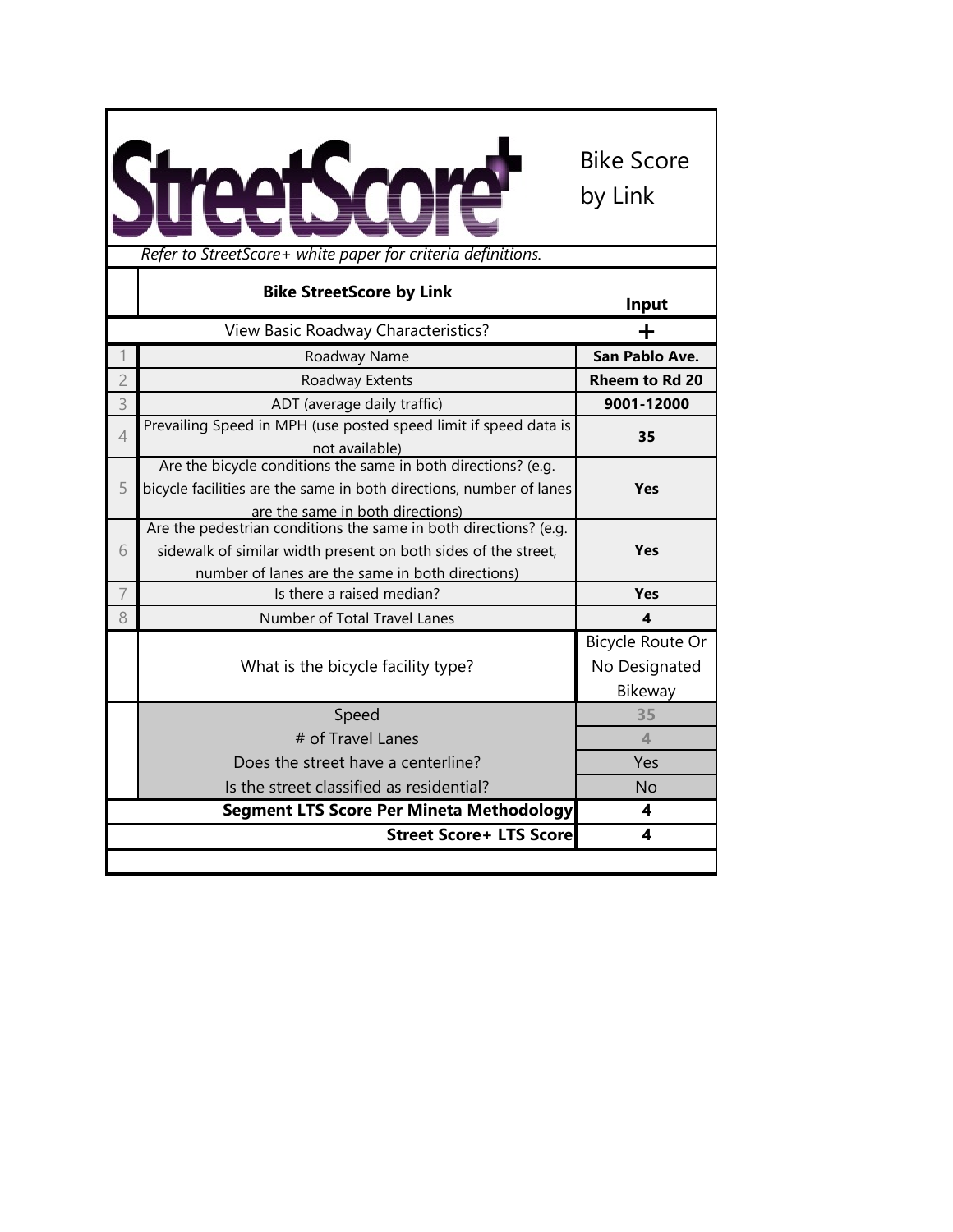|                |                                                                                                                                                                               | Pedestrian<br>Score by<br>Link |
|----------------|-------------------------------------------------------------------------------------------------------------------------------------------------------------------------------|--------------------------------|
|                | Refer to StreetScore+ white paper for criteria definitions.                                                                                                                   |                                |
|                | <b>Pedestrian Streetscore by Link</b>                                                                                                                                         | Input                          |
|                | View Basic Roadway Characteristics?                                                                                                                                           | ┿                              |
|                | Roadway Name                                                                                                                                                                  | San Pablo Ave.                 |
| $\overline{c}$ | Roadway Extents                                                                                                                                                               | <b>Rheem to Rd 20</b>          |
| 3              | ADT (average daily traffic)                                                                                                                                                   | 9001-12000                     |
| 4              | Prevailing Speed in MPH (use posted speed limit if speed data is<br>not available)                                                                                            | 35                             |
| 5              | Are the bicycle conditions the same in both directions? (e.g.<br>bicycle facilities are the same in both directions, number of lanes<br>are the same in both directions)      | <b>Yes</b>                     |
|                | Are the pedestrian conditions the same in both directions? (e.g.                                                                                                              |                                |
| 6              | sidewalk of similar width present on both sides of the street,                                                                                                                | Yes                            |
| 7              | number of lanes are the same in both directions)<br>Is there a raised median?                                                                                                 |                                |
|                | Number of Total Travel Lanes                                                                                                                                                  | Yes<br>4                       |
| 8              |                                                                                                                                                                               |                                |
|                | What is the width of the sidewalk?                                                                                                                                            | $7 - 6'$<br>Even, Smooth       |
|                | Is the sidewalk in good repair?                                                                                                                                               | Surface                        |
|                |                                                                                                                                                                               | Driveway Curb                  |
|                | Does the sidewalk provide a continuous pedestrian                                                                                                                             | Cuts Out of the                |
|                | environment?                                                                                                                                                                  | Sidewalk Zone                  |
|                |                                                                                                                                                                               | Yes,                           |
|                | Is there a landscape buffer and street trees?                                                                                                                                 | Discontinuous                  |
|                | What is the prevailing speed?                                                                                                                                                 | 35                             |
|                | Number of Travel Lanes?                                                                                                                                                       | 4                              |
|                | Is lighting present?                                                                                                                                                          | Roadway Lighting               |
|                | What is the percent of heavy vehicles in curbside travel<br>lane? (Use total percentage if by-lane data is not available.<br>Percentage should not include transit vehicles.) | Only<br>$\leq$ = 5%            |
|                | (Optional) What is the crosswalk frequency?                                                                                                                                   | Crosswalks<br>Spaced $>$ 400'  |
|                |                                                                                                                                                                               |                                |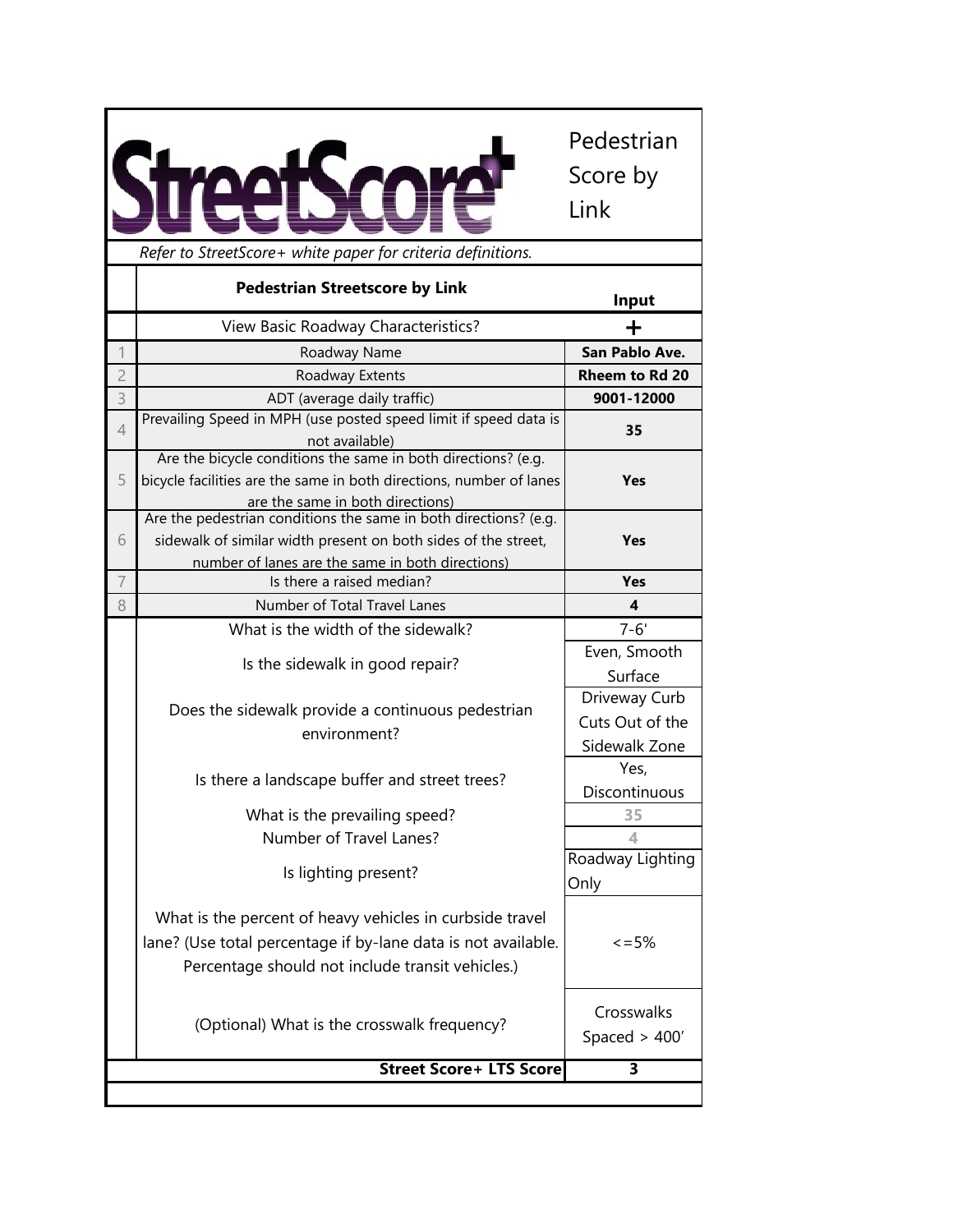

|                | <b>Bike StreetScore by Link</b>                                                                                                                                                        | Input                                        |
|----------------|----------------------------------------------------------------------------------------------------------------------------------------------------------------------------------------|----------------------------------------------|
|                | View Basic Roadway Characteristics?                                                                                                                                                    |                                              |
|                | Roadway Name                                                                                                                                                                           | San Pablo Ave.                               |
| $\overline{2}$ | Roadway Extents                                                                                                                                                                        | <b>Rd 20 to Rivers</b>                       |
| 3              | ADT (average daily traffic)                                                                                                                                                            | >15000                                       |
| $\overline{4}$ | Prevailing Speed in MPH (use posted speed limit if speed data is<br>not available)                                                                                                     | 35                                           |
| 5              | Are the bicycle conditions the same in both directions? (e.g.<br>bicycle facilities are the same in both directions, number of lanes<br>are the same in both directions)               | <b>Yes</b>                                   |
| 6              | Are the pedestrian conditions the same in both directions? (e.g.<br>sidewalk of similar width present on both sides of the street,<br>number of lanes are the same in both directions) | <b>Yes</b>                                   |
| $\overline{7}$ | Is there a raised median?                                                                                                                                                              | <b>Yes</b>                                   |
| 8              | Number of Total Travel Lanes                                                                                                                                                           | 4                                            |
|                | What is the bicycle facility type?                                                                                                                                                     | Bicycle Route Or<br>No Designated<br>Bikeway |
|                | Speed                                                                                                                                                                                  | 35                                           |
|                | # of Travel Lanes                                                                                                                                                                      | $\overline{\mathcal{A}}$                     |
|                | Does the street have a centerline?                                                                                                                                                     | Yes                                          |
|                | Is the street classified as residential?                                                                                                                                               | <b>No</b>                                    |
|                | Segment LTS Score Per Mineta Methodology                                                                                                                                               | 4                                            |
|                | <b>Street Score+ LTS Score</b>                                                                                                                                                         | 4                                            |
|                |                                                                                                                                                                                        |                                              |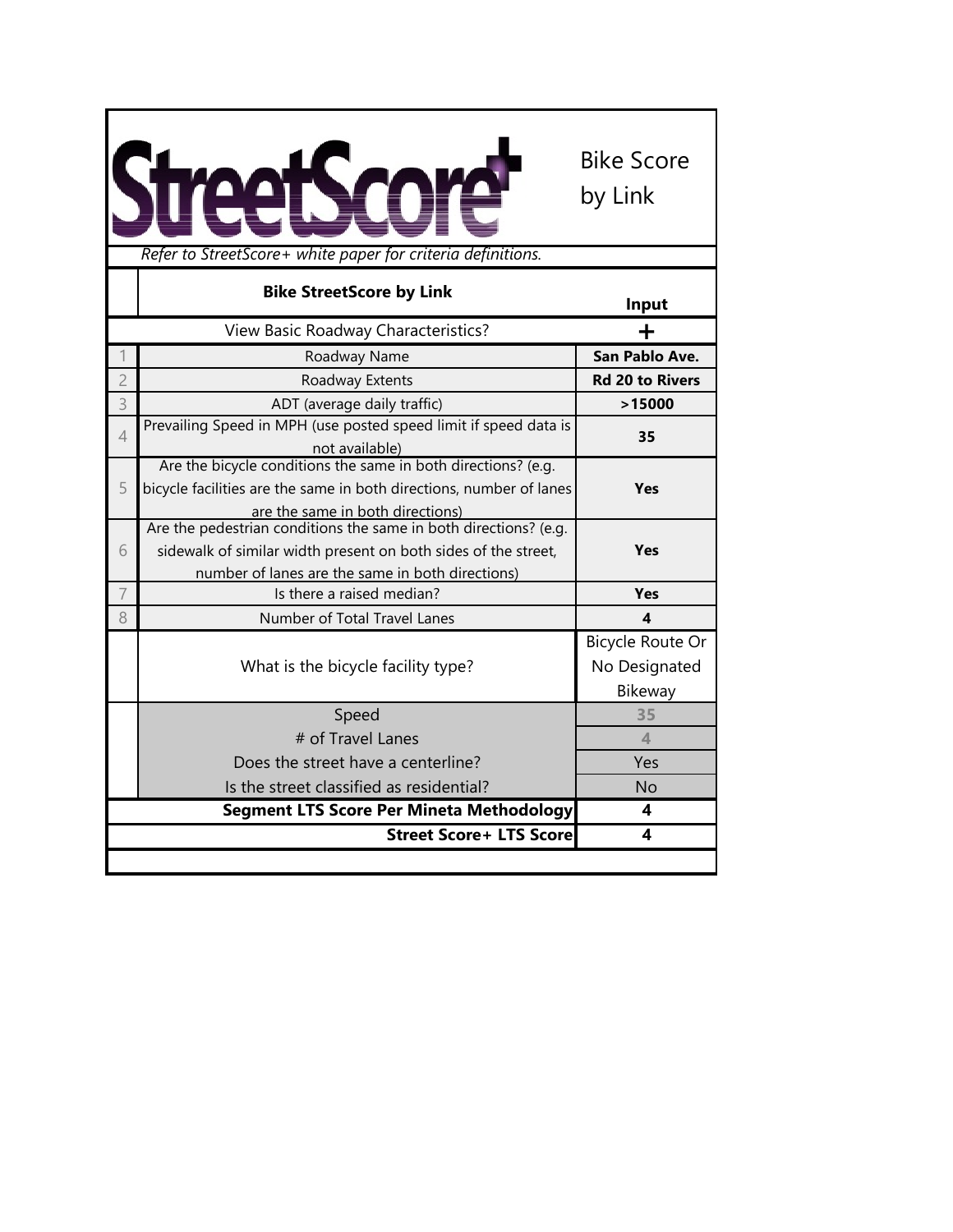|                                                                                                                                                                               |                         | Pedestrian<br>Score by<br>Link   |
|-------------------------------------------------------------------------------------------------------------------------------------------------------------------------------|-------------------------|----------------------------------|
| Refer to StreetScore+ white paper for criteria definitions.                                                                                                                   |                         |                                  |
| <b>Pedestrian Streetscore by Link</b>                                                                                                                                         |                         | Input                            |
| View Basic Roadway Characteristics?                                                                                                                                           |                         | ┿                                |
| Roadway Name                                                                                                                                                                  |                         | San Pablo Ave.                   |
| $\overline{c}$<br>Roadway Extents                                                                                                                                             |                         | <b>Rd 20 to Rivers</b>           |
| 3<br>ADT (average daily traffic)                                                                                                                                              |                         | >15000                           |
| Prevailing Speed in MPH (use posted speed limit if speed data is<br>4<br>not available)                                                                                       |                         | 35                               |
| Are the bicycle conditions the same in both directions? (e.g.<br>bicycle facilities are the same in both directions, number of lanes<br>5<br>are the same in both directions) |                         | <b>Yes</b>                       |
| Are the pedestrian conditions the same in both directions? (e.g.                                                                                                              |                         |                                  |
| sidewalk of similar width present on both sides of the street,<br>6                                                                                                           |                         | Yes                              |
| number of lanes are the same in both directions)                                                                                                                              |                         |                                  |
| 7<br>Is there a raised median?                                                                                                                                                |                         | <b>Yes</b>                       |
| 8<br>Number of Total Travel Lanes                                                                                                                                             |                         | 4                                |
| What is the width of the sidewalk?                                                                                                                                            |                         | < 6'                             |
| Is the sidewalk in good repair?                                                                                                                                               |                         | Even, Smooth                     |
|                                                                                                                                                                               |                         | Surface                          |
| Does the sidewalk provide a continuous pedestrian                                                                                                                             |                         | Driveway Curb<br>Cuts Out of the |
|                                                                                                                                                                               | environment?            |                                  |
|                                                                                                                                                                               |                         | Sidewalk Zone                    |
| Is there a landscape buffer and street trees?                                                                                                                                 |                         | Yes,                             |
|                                                                                                                                                                               |                         | Discontinuous<br>35              |
| What is the prevailing speed?                                                                                                                                                 |                         | 4                                |
|                                                                                                                                                                               | Number of Travel Lanes? |                                  |
| Is lighting present?                                                                                                                                                          |                         | Roadway Lighting<br>Only         |
| What is the percent of heavy vehicles in curbside travel<br>lane? (Use total percentage if by-lane data is not available.<br>Percentage should not include transit vehicles.) |                         | $\leq$ = 5%                      |
| (Optional) What is the crosswalk frequency?                                                                                                                                   |                         | Crosswalks<br>Spaced $>$ 400'    |
|                                                                                                                                                                               |                         |                                  |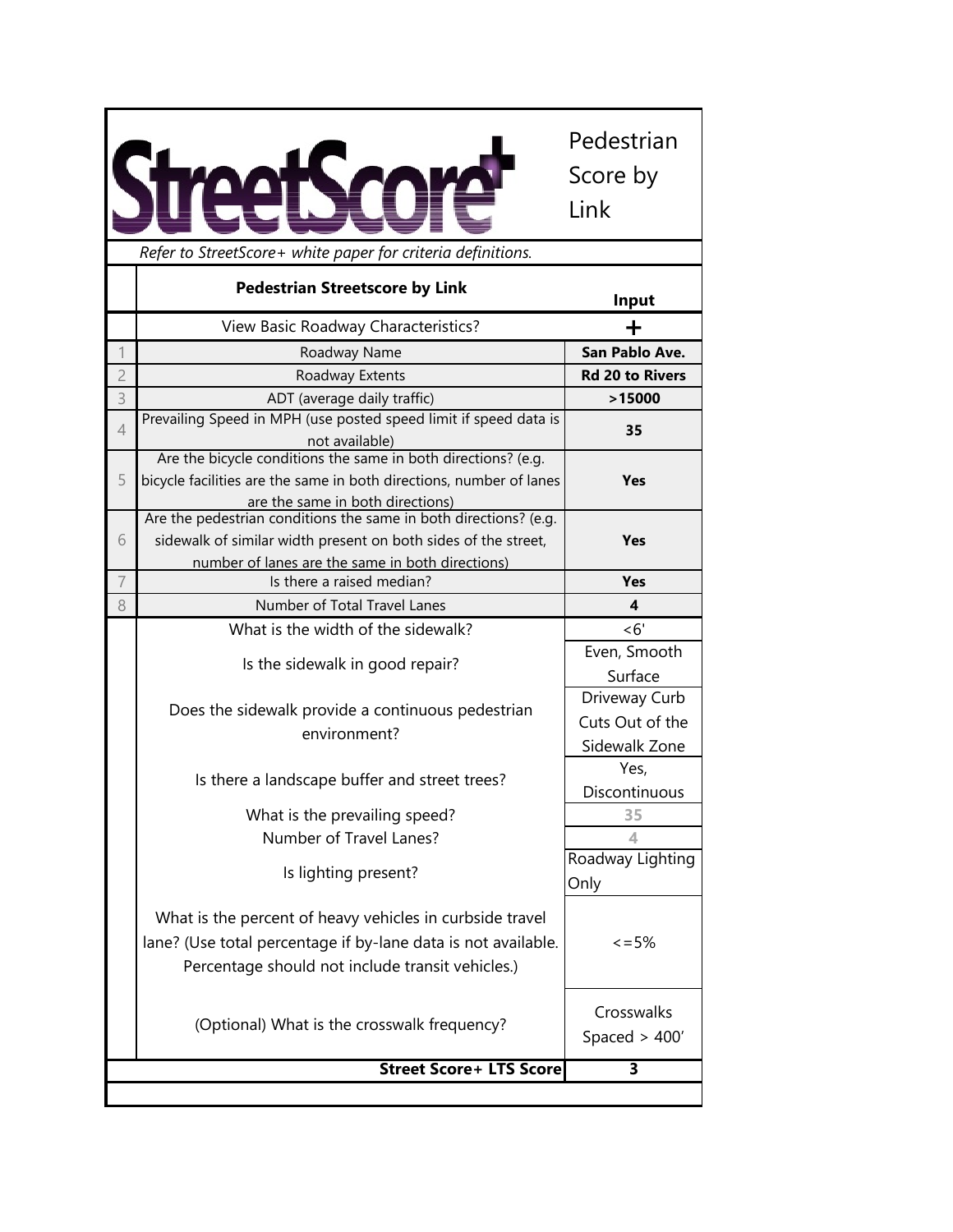

|                | <b>Bike StreetScore by Link</b>                                                                                                                                                        | Input                                        |
|----------------|----------------------------------------------------------------------------------------------------------------------------------------------------------------------------------------|----------------------------------------------|
|                | View Basic Roadway Characteristics?                                                                                                                                                    |                                              |
|                | Roadway Name                                                                                                                                                                           | San Pablo Ave.                               |
| $\overline{2}$ | Roadway Extents                                                                                                                                                                        | <b>Rivers to Hilltop</b>                     |
| 3              | ADT (average daily traffic)                                                                                                                                                            | >15000                                       |
| $\overline{4}$ | Prevailing Speed in MPH (use posted speed limit if speed data is<br>not available)                                                                                                     | 40                                           |
| 5              | Are the bicycle conditions the same in both directions? (e.g.<br>bicycle facilities are the same in both directions, number of lanes<br>are the same in both directions)               | <b>Yes</b>                                   |
| 6              | Are the pedestrian conditions the same in both directions? (e.g.<br>sidewalk of similar width present on both sides of the street,<br>number of lanes are the same in both directions) | <b>Yes</b>                                   |
| $\overline{7}$ | Is there a raised median?                                                                                                                                                              | <b>Yes</b>                                   |
| 8              | Number of Total Travel Lanes                                                                                                                                                           | 4                                            |
|                | What is the bicycle facility type?                                                                                                                                                     | Bicycle Route Or<br>No Designated<br>Bikeway |
|                | Speed                                                                                                                                                                                  | 40                                           |
|                | # of Travel Lanes                                                                                                                                                                      | $\overline{4}$                               |
|                | Does the street have a centerline?                                                                                                                                                     | Yes                                          |
|                | Is the street classified as residential?                                                                                                                                               | <b>No</b>                                    |
|                | Segment LTS Score Per Mineta Methodology                                                                                                                                               | 4                                            |
|                | <b>Street Score+ LTS Score</b>                                                                                                                                                         | 4                                            |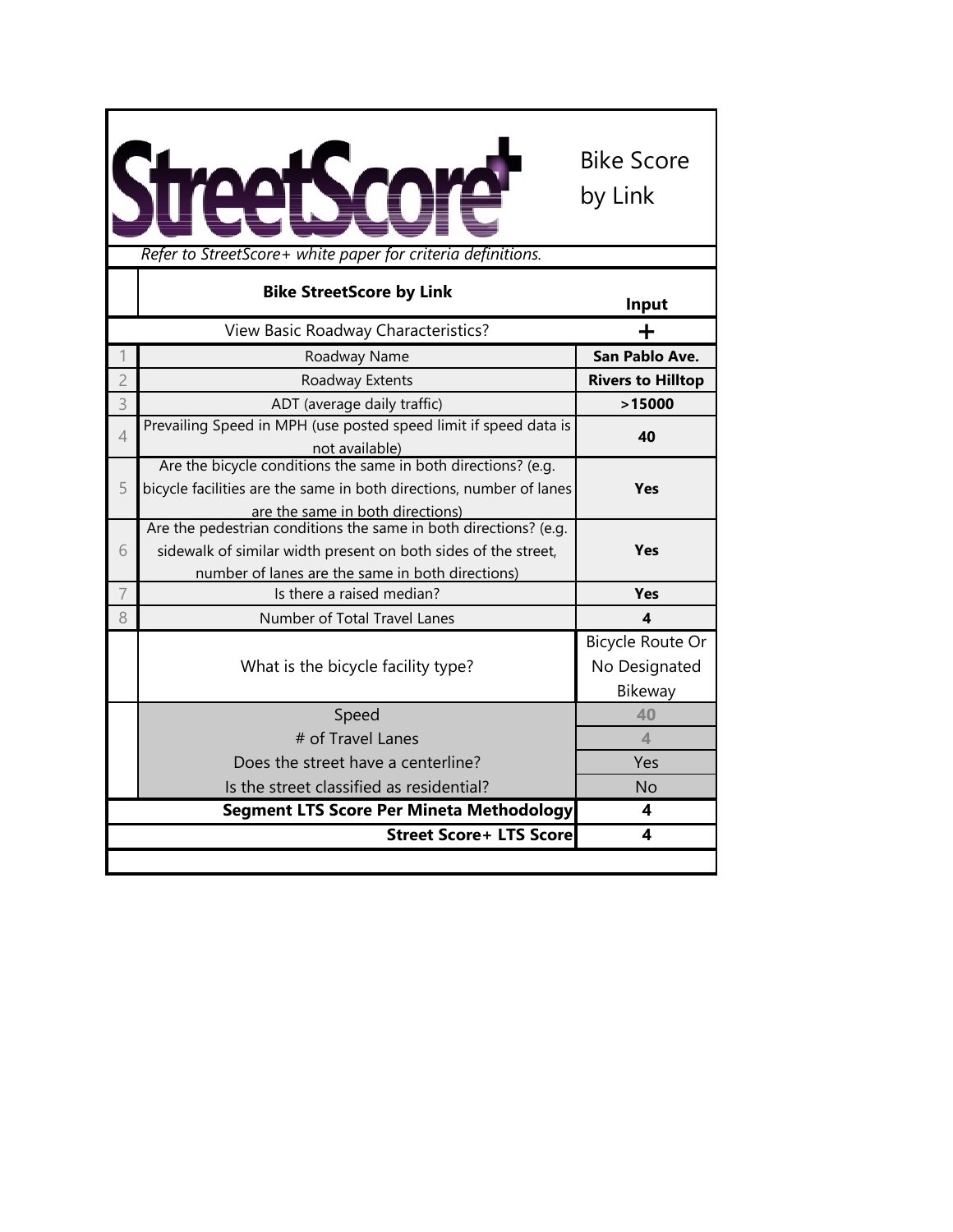*Refer to StreetScore+ white paper for criteria definitions.*

Pedestrian

Score by

Link

**Direction 1 Direction 2 Input Input** View Basic Roadway Characteristics? **+** 1 Roadway Name **San Pablo Ave. 0** 2 Roadway Extents **Rivers to Hilltop 0** 3 ADT (average daily traffic) **>15000 0 Prevailing Speed in MPH (use posted speed limit if speed data is** not available) **40 25** 5 Are the bicycle conditions the same in both directions? (e.g. bicycle facilities are the same in both directions, number of lanes are the same in both directions) **Yes No** 6 Are the pedestrian conditions the same in both directions? (e.g. sidewalk of similar width present on both sides of the street, number of lanes are the same in both directions) **Yes Yes** 7 Is there a raised median? **Yes Yes** 8 Number of Total Travel Lanes What is the width of the sidewalk?<br>No Sidewalk Is the sidewalk in good repair? Even, Smooth Surface Does the sidewalk provide a continuous pedestrian environment? Frequent Driveway Curb Cuts into the Sidewalk Zone Is there a landscape buffer and street trees?  $\blacksquare$  No Landscaping What is the prevailing speed? **1** 40 Number of Travel Lanes? **4 1** Is lighting present? Mo Lighting What is the percent of heavy vehicles in curbside travel lane? (Use total percentage if by-lane data is not available. Percentage should not include transit vehicles.)  $\leq$  = 5% (Optional) What is the crosswalk frequency? Crosswalks Spaced > 400' **4 Pedestrian Streetscore by Link Street Score+ LTS Score**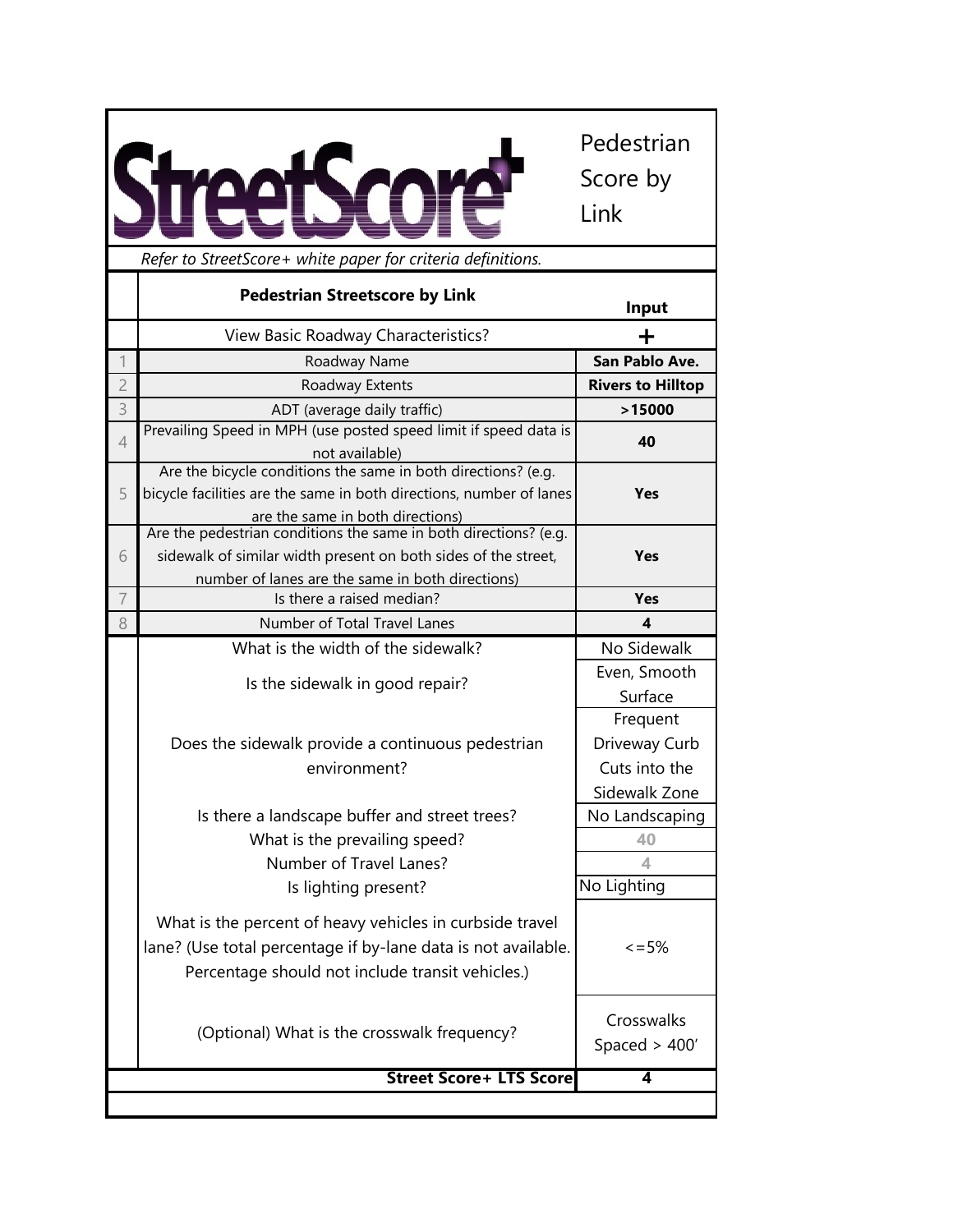*Community Design + Architecture Re: Alameda CTC Countywide Multimodal Arterial Plan: Final [Arterial Street Typology and Modal Priority Framework](#page--1-0) [Concepts](#page--1-0) Date: [September](#page--1-1) 16, 2015 Page 25 of 28*

## **ATTACHMENT A: Pedestrian Emphasis Scoring Methodology**

The Pedestrian emphasis scoring was performed by layering the categories listed in Table 4 through GIS mapping. The overlaying individual scores were summed to create a pedestrian emphasis intensity map of the combined layers scores. Maps in Attachment F show the gradation of these scores.

The Transit scores range from .25 to 2 points based upon the existing and planned transit capacity on those routes. Hence, BART Stations, AC Transit Major Corridor and Crosstown routes, select Emery Go-Round routes, and LAVTA Rapid corridors have higher scores than local routes. Locations where multiple transit facilities overlap have higher cumulative scores.

The Land Use/Demographic category scoring is more variable, ranging from .25 to 4 points depending upon the characteristic being scored. Existing commercial mixed use zones that are the most pedestrian oriented also include scoring in an eighth-mile buffer around the zoning boundary. This breadth of scoring occurs, because this category includes factors such as intensity of uses, high activity destinations, and demographic profiles through the scoring of MTC's *Community of Concern* assessment. Land use scoring includes PDA typologies with the highest score assigned to the highest PDA intensity type, a score of 4 for Regional Center. Many of the PDAs contain several types of high-activity uses (commercial and mixed use areas as defined in jurisdictions' general plans); therefore, those areas were assigned additional scores (ranging from .25 to 1) based upon the intended intensity of those specific uses. This additional scoring allows for gradation of pedestrian emphasis of streets within large PDAs. Areas identified as future employment zones in the County's RTP were given one point to highlight activity centers that aren't necessarily within transit corridors or PDAs, but would have a need for pedestrian improvements. Points were given to educational, cultural and government offices areas, as they bring additional pedestrian activity from employees, users, and visitors. Lastly, census tracts identified as Communities of Concern under the MTC equity analysis were scored (1 to 1.5) based upon whether more than four of the demographic factors identified in the MTC analysis were met. Tracts that met more than 6 factors were scored half a point higher.

Across categories, the scoring was scaled to relative expected level of pedestrian activity. For example, BART stations typically have a high level of pedestrian activity around them and a scored a 2. But those in city centers generally have even higher levels of activity, so a PDA place type score of 4 for a Regional Center or 3 for a City Center was added to the BART score. The relatively higher scoring for the PDA designation compared to the BART score is reflective of the pedestrian activity that occurs in these centers regardless of how a person travels to and from the center, such as an employee walking to get lunch or run errands.

|                                           | PEDESTRIAN PRIORITY MEASURE    | <b>REVISED</b><br><b>SCORE</b> | <b>NOTES</b> |  |
|-------------------------------------------|--------------------------------|--------------------------------|--------------|--|
| TRANSIT (range of 0.25 to 2 point scores) |                                |                                |              |  |
|                                           | <b>BART STATIONS</b>           |                                |              |  |
|                                           | .25 Miles                      | $\mathcal{P}$                  |              |  |
|                                           | .5 Miles                       |                                |              |  |
| 2                                         | <b>ACE STATIONS</b>            |                                |              |  |
|                                           | .25 Miles                      | 0.75                           |              |  |
|                                           | .5 Miles                       | 0.5                            |              |  |
| 3                                         | <b>AMTRAK CAPITOL CORRIDOR</b> |                                |              |  |
|                                           | .25 Miles                      | 0.75                           |              |  |

## **Table 4: Pedestrian Priority Scores**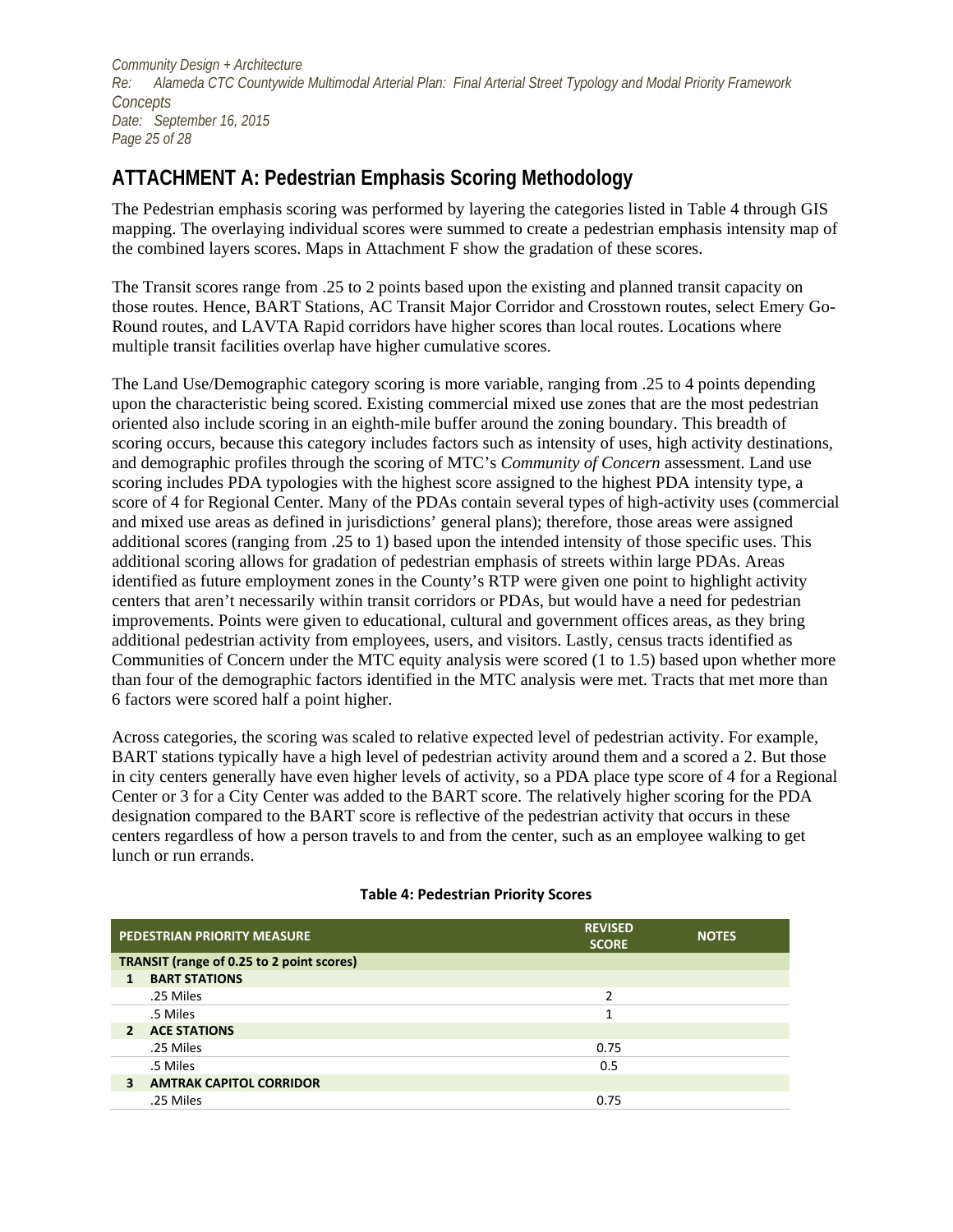*Community Design + Architecture Re: Alameda CTC Countywide Multimodal Arterial Plan: Final [Arterial Street Typology and Modal Priority Framework](#page--1-0) [Concepts](#page--1-0) Date: [September](#page--1-1) 16, 2015 Page 26 of 28*

|                | <b>PEDESTRIAN PRIORITY MEASURE</b>                                          | <b>REVISED</b><br><b>SCORE</b> | <b>NOTES</b>            |
|----------------|-----------------------------------------------------------------------------|--------------------------------|-------------------------|
|                | .5 Miles                                                                    | 0.5                            |                         |
| 4              | AC TRANSIT PRIORITY CORRIDOR and EMERY GO-ROUND                             |                                |                         |
|                | .25 Miles Major Corridor                                                    | $\overline{2}$                 |                         |
|                | .5 Miles Major Corridor                                                     | $\mathbf{1}$                   |                         |
|                | .25 Miles Crosstown and Emery Go-Round (selected routes)                    | 0.75                           |                         |
|                | .5 Miles Crosstown and Emery Go-Round (selected routes)                     | 0.5                            |                         |
| 5              | <b>LAVTA CORRIDOR</b>                                                       |                                |                         |
|                | .25 Miles                                                                   | 2                              |                         |
|                | .5 Miles                                                                    | $\mathbf{1}$                   |                         |
| 6              | LOCAL BUS STOPS (AC/LAVTA/UCT/EMERY GO-ROUND)                               |                                |                         |
|                | 0.125 Miles                                                                 | 0.25                           |                         |
|                | .25 Miles                                                                   | $\Omega$                       |                         |
|                | LAND USE/DEMOGRAPHIC (range of 0.25 to 4 point scores)                      |                                |                         |
| $\overline{7}$ | <b>PRIORITY DEVELOPMENT AREAS</b>                                           |                                |                         |
|                | <b>Regional Center</b>                                                      | 4                              |                         |
|                | <b>City Center</b>                                                          | 3                              |                         |
|                | Suburban Center                                                             | $\overline{2}$                 |                         |
|                | <b>Transit Town Center</b>                                                  | 1.5                            |                         |
|                | Urban Neighborhood                                                          | 1                              |                         |
|                | <b>Transit Neighborhood</b>                                                 | 0.75                           |                         |
|                | Mixed Use Corridor                                                          | 1                              |                         |
| 8              | <b>EMPLOYMENT GOWTH OPPORTUNITY AREAS</b>                                   | $\mathbf{1}$                   |                         |
| 9              | <b>COMMUNITIES OF CONCERN</b>                                               |                                |                         |
|                | below 6                                                                     | 1                              |                         |
|                | 6 and above                                                                 | 1.5                            |                         |
| 10             | <b>ACTIVITY CENTERS</b>                                                     |                                |                         |
|                | .25 Miles                                                                   | 0.25                           |                         |
| 11             | <b>LAND USE</b>                                                             |                                |                         |
|                | <b>ALAMEDA</b>                                                              |                                |                         |
|                | 101 - Business Park or Office                                               | 0.25<br>0.25                   |                         |
|                | 101 - Community Commercial<br>101 - Island Auto Movie or Mariner Square     |                                |                         |
|                |                                                                             | 0.5                            |                         |
|                | 101 - Neighborhood Business or Northern Waterfront<br><b>ALAMEDA COUNTY</b> | 0.75                           | 0.5 for 1/8 mile buffer |
|                | 199 - Mixed Use                                                             | 0.5                            |                         |
|                | <b>ALBANY</b>                                                               |                                |                         |
|                | 102 - Community Commercial                                                  | 0.5                            |                         |
|                | 102 - General Commercial                                                    | 0.25                           |                         |
|                | 102 - Research                                                              | 0.25                           |                         |
|                | 102 - Commercial/Service/Light Industrial                                   | 0.25                           |                         |
|                | 102 - Medium Density Res./Recreational/Comm'l                               | 0.5                            |                         |
|                | 102 - Planned Res./Commercial or Res./Commercial                            | 0.5                            |                         |
|                | <b>BERKELEY</b>                                                             |                                |                         |
|                | 103 - Avenue or Neighborhood Commercial (Solano Com'l, North                |                                |                         |
|                | Shattuck Com'l and South Area Com'l)                                        | $\mathbf{1}$                   | 0.5 for 1/8 mile buffer |
|                | 103 - Avenue or Neighborhood Commercial (West Berkeley Com'l                |                                |                         |
|                | (outside of 4th Street Area), South Area Com'l (from Dwight to Ashby),      |                                | 0.75 for 1/8 mile       |
|                | General Com'l (on University, Shattuck, and Telegraph)., Residential        | 1.25                           | buffer                  |
|                | Mixed Use (btwn. Bancroft and Durant), and Elmwood Commercial)              |                                |                         |
|                | 103 - Downtown Mixed Use, Telegraph Commercial, West Berkeley               |                                |                         |
|                | Com'l in 4th Street Area                                                    | $\overline{2}$                 | 0.5 for 1/8 mile buffer |
|                | 103 - Manufacturing Mixed Use                                               | 0.5                            |                         |
|                | <b>CASTRO VALLEY</b>                                                        |                                |                         |
|                | 116 - General or Retail Commercial                                          | 0.25                           |                         |
|                | 116 - Office                                                                | 0.25                           |                         |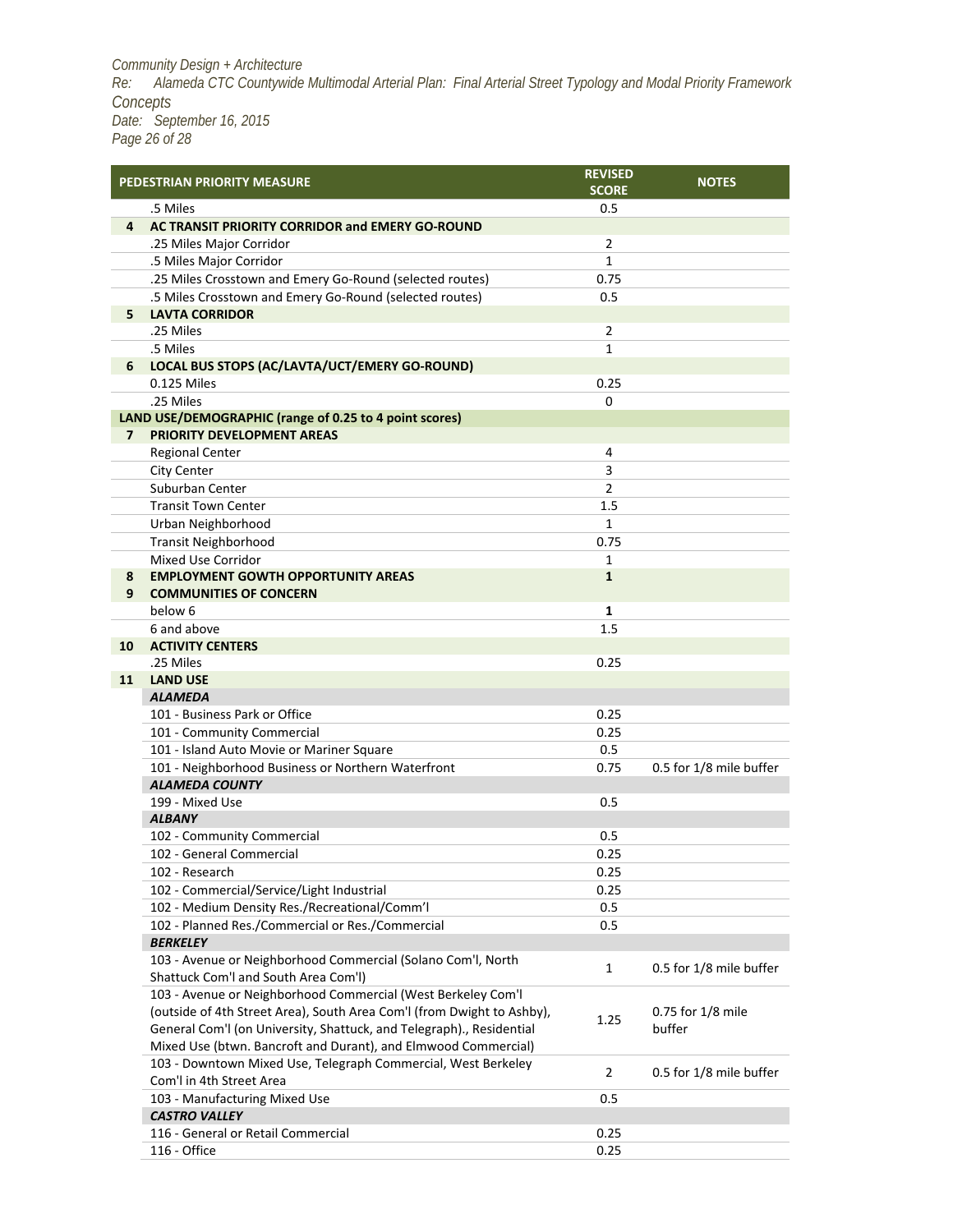*Community Design + Architecture Re: Alameda CTC Countywide Multimodal Arterial Plan: Final [Arterial Street Typology and Modal Priority Framework](#page--1-0) [Concepts](#page--1-0) Date: [September](#page--1-1) 16, 2015 Page 27 of 28*

| PEDESTRIAN PRIORITY MEASURE                                          |                | <b>NOTES</b>            |
|----------------------------------------------------------------------|----------------|-------------------------|
| 116 - Restaurants & Entertainment                                    | 0.5            |                         |
| 116 - Mixed Use                                                      | 0.5            |                         |
| <b>CHERRYLAND</b>                                                    |                |                         |
| 117 - General Commercial                                             | 0.25           |                         |
| 117 - San Lorenzo Village                                            | 0.5            |                         |
| 117 - Light Industrial and Research & Development/Office             | 0.25           |                         |
| 117 - General Comm'l or Medium/ High Density Res.                    | 0.5            |                         |
| 117 - General Comm'l/Low-Medium Density Res. allowed                 | 0.25           |                         |
| 117 - General Comm'l/Medium & High Density Res. allowed              | 0.5            |                         |
| 117 - General Comm'l/Medium Density Res. allowed                     | 0.5            |                         |
| 117 - High Density Res/General Commercial allowed                    | 0.5            |                         |
| 117 - Low-Medium Density Res/General Commercial                      | 0.25           |                         |
| <b>DUBLIN</b>                                                        |                |                         |
| 104 - Campus Office                                                  | 0.25           |                         |
| 104 - General or Neighborhood Commercial                             | 0.25           |                         |
| 104 - General Commercial/Campus Office                               | 0.5            |                         |
| 104 - Retail/Office                                                  | 0.5            |                         |
| 104 - Retail/Office and Automotive                                   | 0.25           |                         |
| 104 - Mixed Use                                                      | 0.5            |                         |
| <b>EMERYVILLE</b>                                                    |                |                         |
| Doyle-Hollis Office and Office/Technology                            | 0.75           |                         |
| <b>High Density Residential</b>                                      | 1              |                         |
| Mixed Use with Residential                                           | 1              |                         |
| Mixed Use non-Residential                                            | $\mathbf{1}$   |                         |
| <b>FREMONT</b>                                                       |                |                         |
| 106 - Central Business District                                      | 1              |                         |
| 106 - Community or Office Commercial                                 | 0.25           |                         |
| 106 - Neighborhood Commercial                                        | 0.5            |                         |
| 106 - Mixed Use-Neighborhood Commercial (Res. 15-18 d/a)             | 0.25           |                         |
| 106 - Mixed Use-Neighborhood Commercial (Res. 18-23 d/a)             | 0.5            |                         |
| 106 - Mixed Use-Neighborhood Commercial (Res. 23-27 d/a)             | 1              |                         |
| 106 - Mixed Use-Neighborhood Commercial (Res. 27-35 d/a)             | 1              |                         |
| <b>HAYWARD</b>                                                       |                |                         |
| 107 - City Center - Retail and Office Commercial                     | $\mathbf{1}$   |                         |
| 107 - General Commercial                                             | 0.25           |                         |
| 107 - Retail and Office Commercial                                   | 0.5            |                         |
| 107 - Commercial/High Density Residential                            | 1              |                         |
| <b>LIVERMORE</b>                                                     |                |                         |
| 108 - Community Serving General Commercial                           | 0.25           |                         |
| 108 - Neighborhood Commercial                                        | 0.5            |                         |
| 108 - Office Commercial                                              | 0.25           |                         |
| 108 - Mixed Use-Downtown Area SP                                     | 1              |                         |
| 108 - Mixed Use-Neighborhood Medium Density                          | 0.5            |                         |
| 108 - Mixed Use-Neighborhood Low Density                             | 0.25           |                         |
| <b>NEWARK</b>                                                        |                |                         |
| 109 - Community or General Commercial                                | 0.25           |                         |
| 109 - Neighborhood Commercial                                        | 0.5            |                         |
| 109 - Office Commercial                                              | 0.25           |                         |
| 109 - Regional or Specialty Commercial                               | 0.25           |                         |
| <b>OAKLAND</b>                                                       |                |                         |
| 110 - Business Mix                                                   | 0.75           |                         |
| 110 - Central Business District                                      | $\overline{2}$ |                         |
| 110 - Community Commercial                                           | 0.5            |                         |
| 110 - Neighbor'd Ctr. Mixed Use (CN-3 and CN-4) or Hsg./Business Mix | 0.75           | 0.5 for 1/8 mile buffer |
| Neighborhood Commercial 1 and 2 (CN-1 and CN-2)                      | 1.25           | 0.75 for 1/8 mile       |